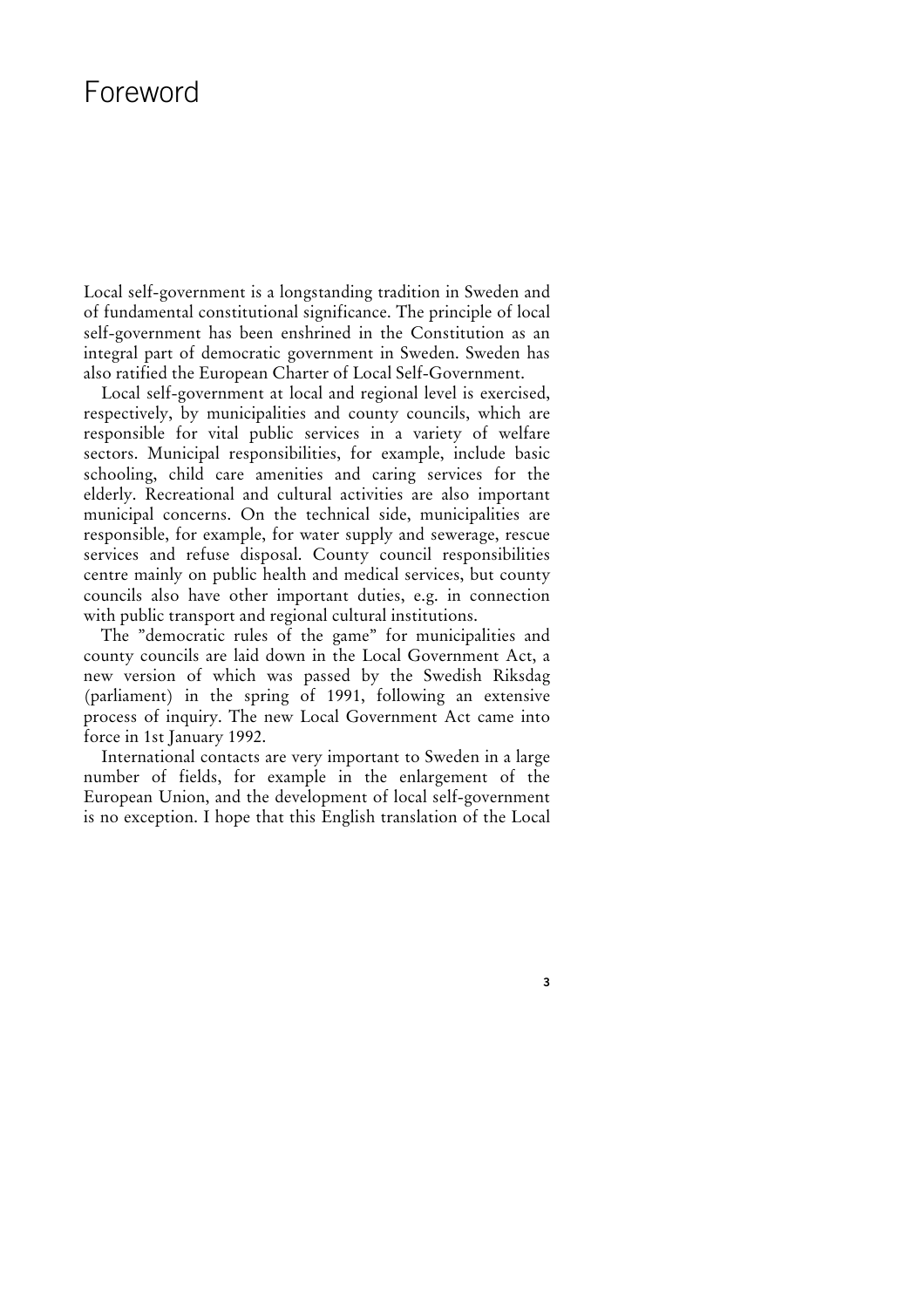Government Act will come to play a useful part in the interchange between Sweden and other countries of information and experience relating to the role and tasks of local government. The first English translation was published in Ds 1992:110.

Foreword to the second revised English edition.

In this English edition of the Swedish Local Government Act (1991:900), amendments that entered into force on the 1st of January 1995 have been taken into account. The second English translation was published in Ds 1995:19.

Foreword to the third revised English edition.

In this English edition of the Swedish Local Government Act (1991:900), amendments that entered into force on the 1st of January 1998 has been taken into account. The third English translation was published in Ds 1998:26.

Foreword to the fourth revised English edition.

In this English edition of the Swedish Local Government Act (1991:900), amendments that enters into force on the 1st of January 2001 has been taken into account. The fourth English translation was published in Ds 2000:72.

Foreword to the fifth revised English edition.

In this English edition of the Swedish Local Government Act (1991:900), amendments that entered into force on the 1st of September 2003 have been taken into account.

Stockholm, June 2004

4

Lars-Erik Lövdén Minister for Local Government and Housing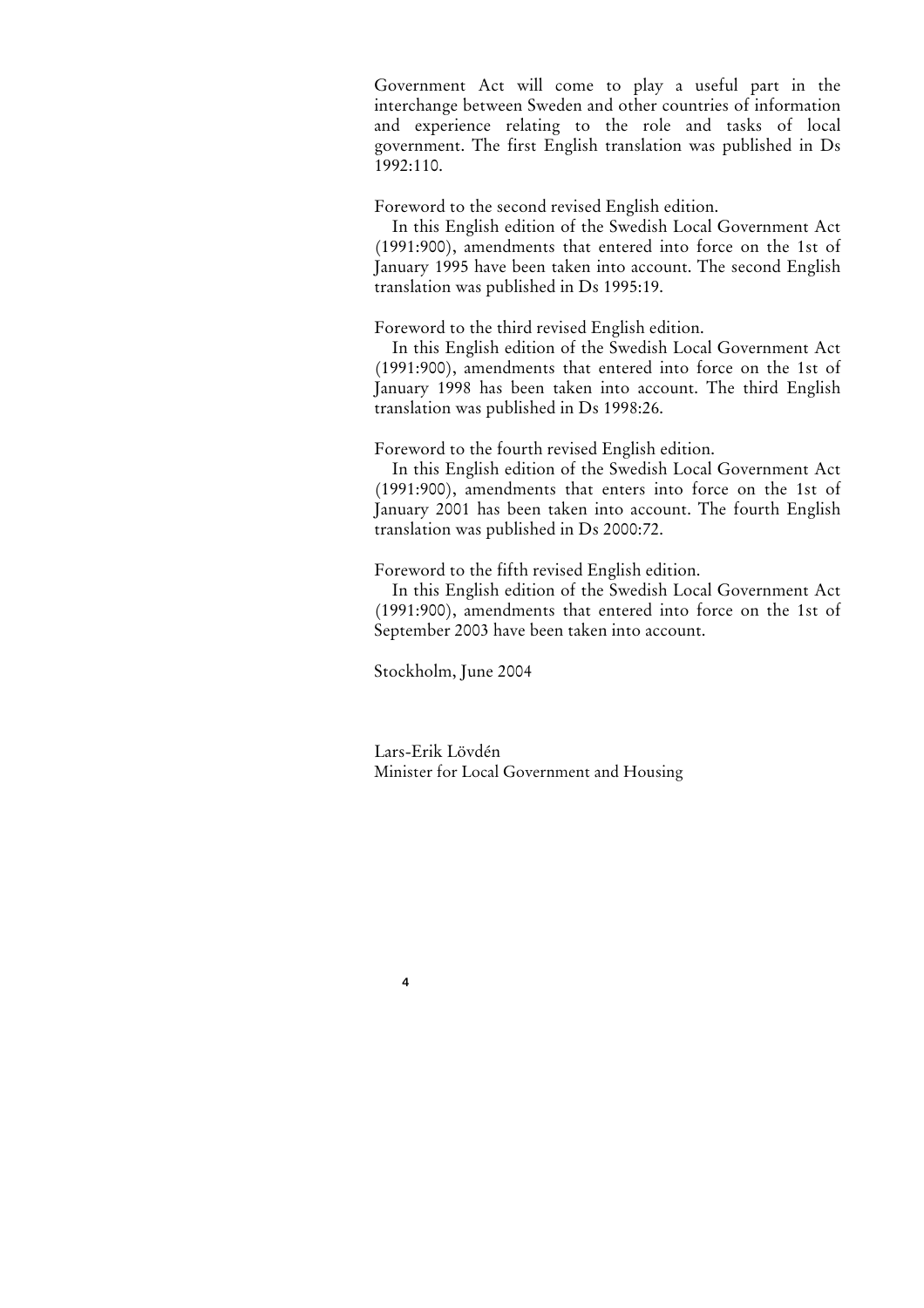# Innehåll

| Chap. 2 Powers of municipalities and county councils 9   |
|----------------------------------------------------------|
| Chap. 3 Organisation of municipalities and county        |
|                                                          |
|                                                          |
| Chap. 6 The executive committee and other committees  55 |
|                                                          |
|                                                          |
|                                                          |
|                                                          |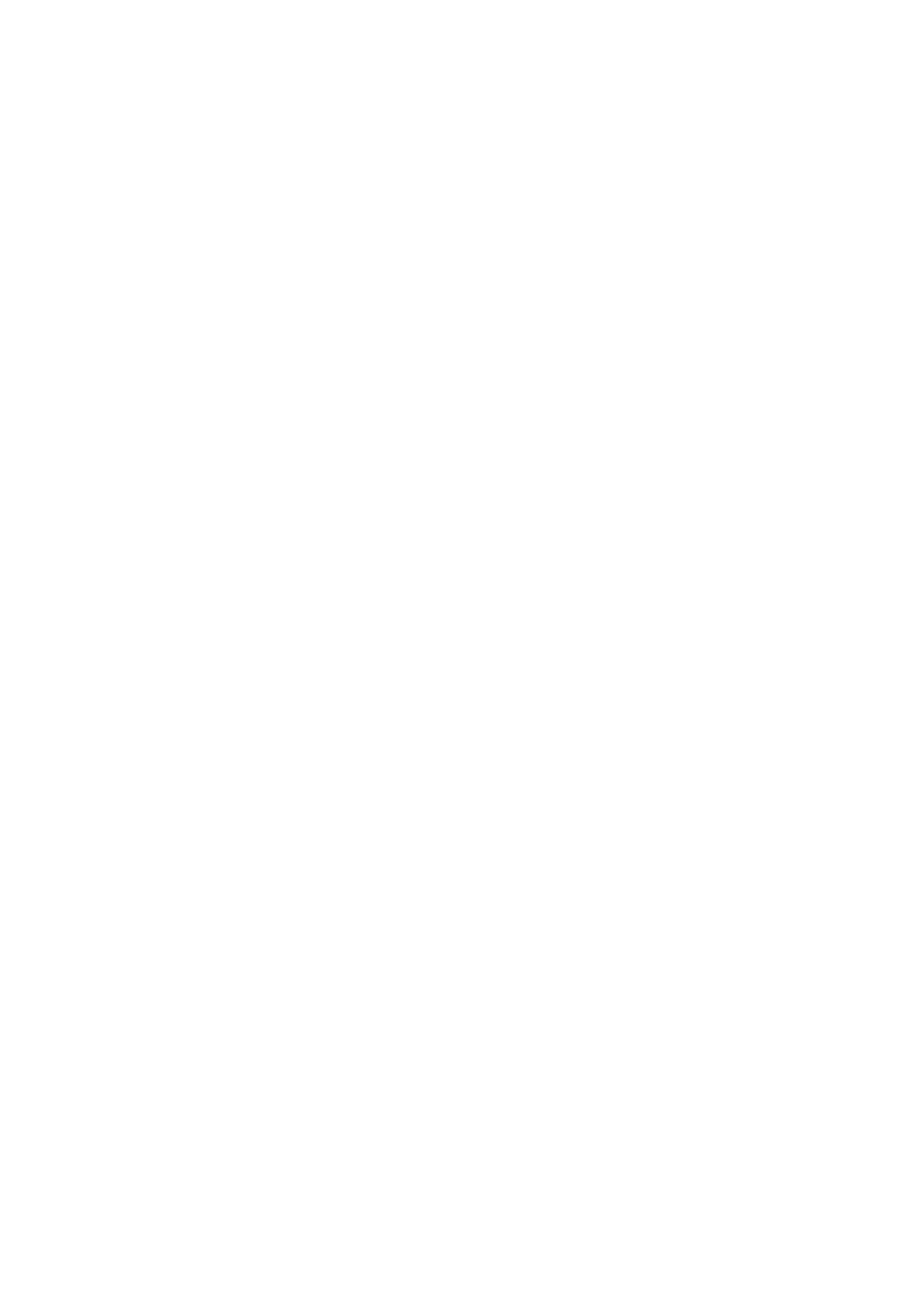## Local Government Act*<sup>1</sup>* .

## Chap 1 Division, membership

Division into municipalities, county councils etc.

## Section 1

Sweden is divided into municipalities and county councils.

These attend to the matters indicated in this Act or in special regulations, proceeding on principles of democracy and local self-government.

## Section 2

Every county council comprises one county, failing express provision to the contrary.

## Section 3

Provisions concerning boundary alterations are given in the Act (1979:411) concerning alterations to the division of Sweden into municipalities and county councils.

Provisions concerning municipal organisation during wartime or when there is a danger of war are given in the Act (1988:97) concerning procedure for local authorities, administrative authorities and courts of justice in the event of war or danger of war, etc.

 $\overline{a}$ 

*<sup>1</sup>* SFS 1991:900 with amendments 1991:1774, 1992:355, 1993:1295, 1994:690, 1994:691, 1994:998, 1995:84, 1995:297, 1997:166, 1997:550, 1997:615, 1997:826, 1998:70, 1998:765, 1999:308, 1999:621, 2000:111, 2000:889, 2002:249, 2002:438, 2002:835, 2003:196, 2003:519. The Act came into force on 1st January 1992.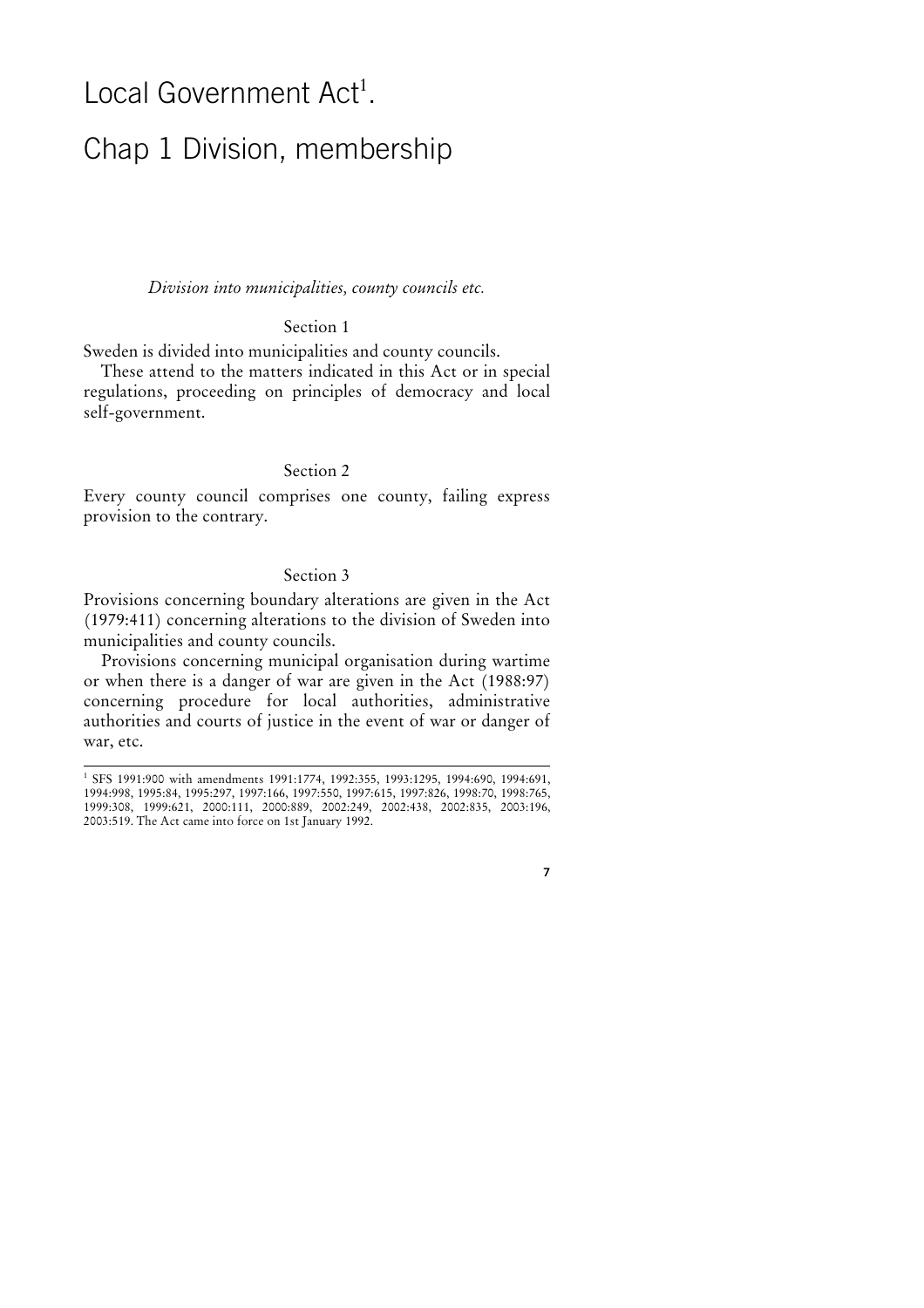#### Chap. 1 Division, membership Ds 2004:31

8

Provisions concerning the organisation and powers of local authorities and county councils in the event of exceptional circumstances in peacetime are given in the Act (2002:833) on exceptional circumstances in peacetime in municipalities and county councils.

## Membership

#### Section 4

A person who is registered as a resident of a municipality, owns real property there or is assessed for local income tax there is a member of that municipality.

A person being a member of a municipality within a county council area is a member of that county council.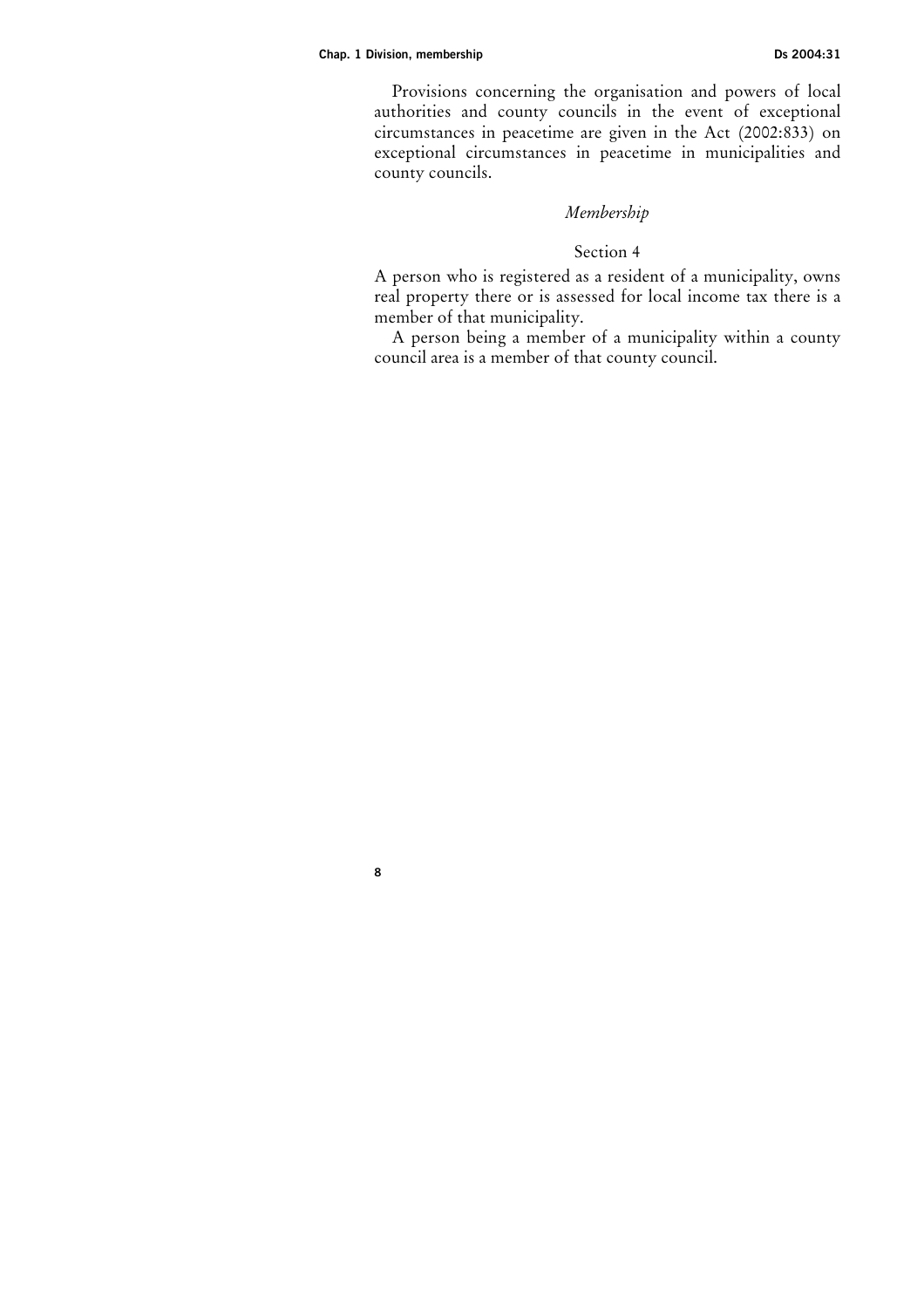## Chap. 2 Powers of municipalities and county councils

#### General powers

## Section 1

Municipalities and county councils may themselves attend to matters of general concern which are connected with the area of the municipality or county council or with their members and which are not to be attended to solely by the state, another municipality, another county council or some other body.

## Section 2

Municipalities and county councils are to treat their members equally, unless there are objective reasons to the contrary.

## Section 3

Municipalities and county councils may not make retroactive decisions which are detrimental to their members, unless there are very strong grounds for doing so.

#### Section 4

Special provisions exist concerning the powers and obligations of municipalities and county councils in certain fields.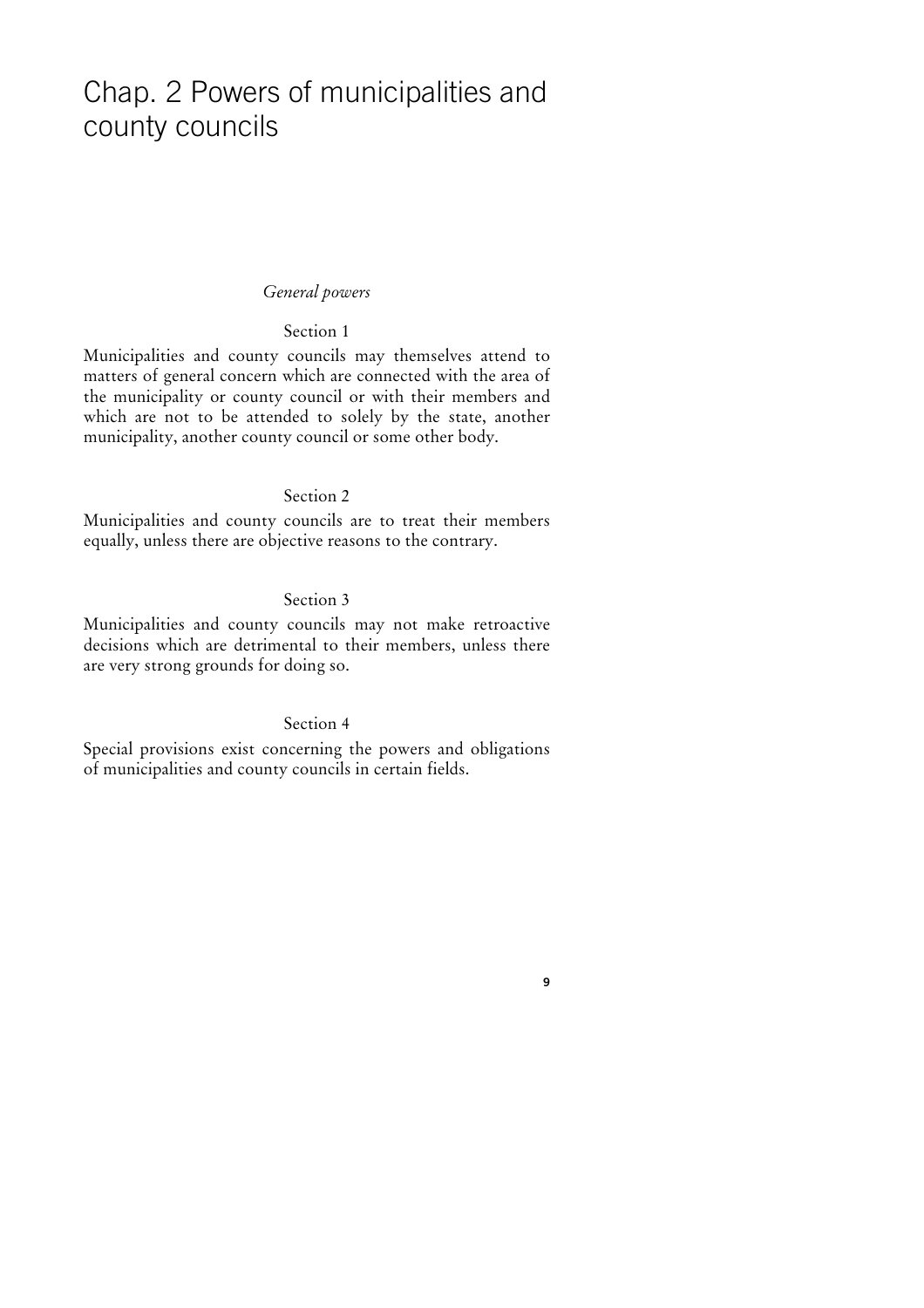Provisions concerning the right of municipalities and county councils to issue regulations and to levy taxation for the discharge of their duties are contained in the Instrument of Government.

### Section 6

The Stockholm County Council may attend to matters within part of the county council area which it is really for the municipalities there to attend to, if there is a substantial need for co-operation which cannot otherwise be provided for.

#### Special provisions concerning business activity etc.

## Section 7

Municipalities and county councils may engage in business activity if it is conducted without a view to profit and is essentially concerned with providing communal amenities or services for the members of the municipality or county council.

#### Section 8

Municipalities and county councils may take steps for the general promotion of enterprise in the municipality or county council.

Individualised support may be given to individual enterprises only if there are very strong grounds for doing so.

#### Local government party support

## Section 9

Municipalities and county councils may give financial grants and other support (party support) to the political parties represented on the municipal or county council assembly.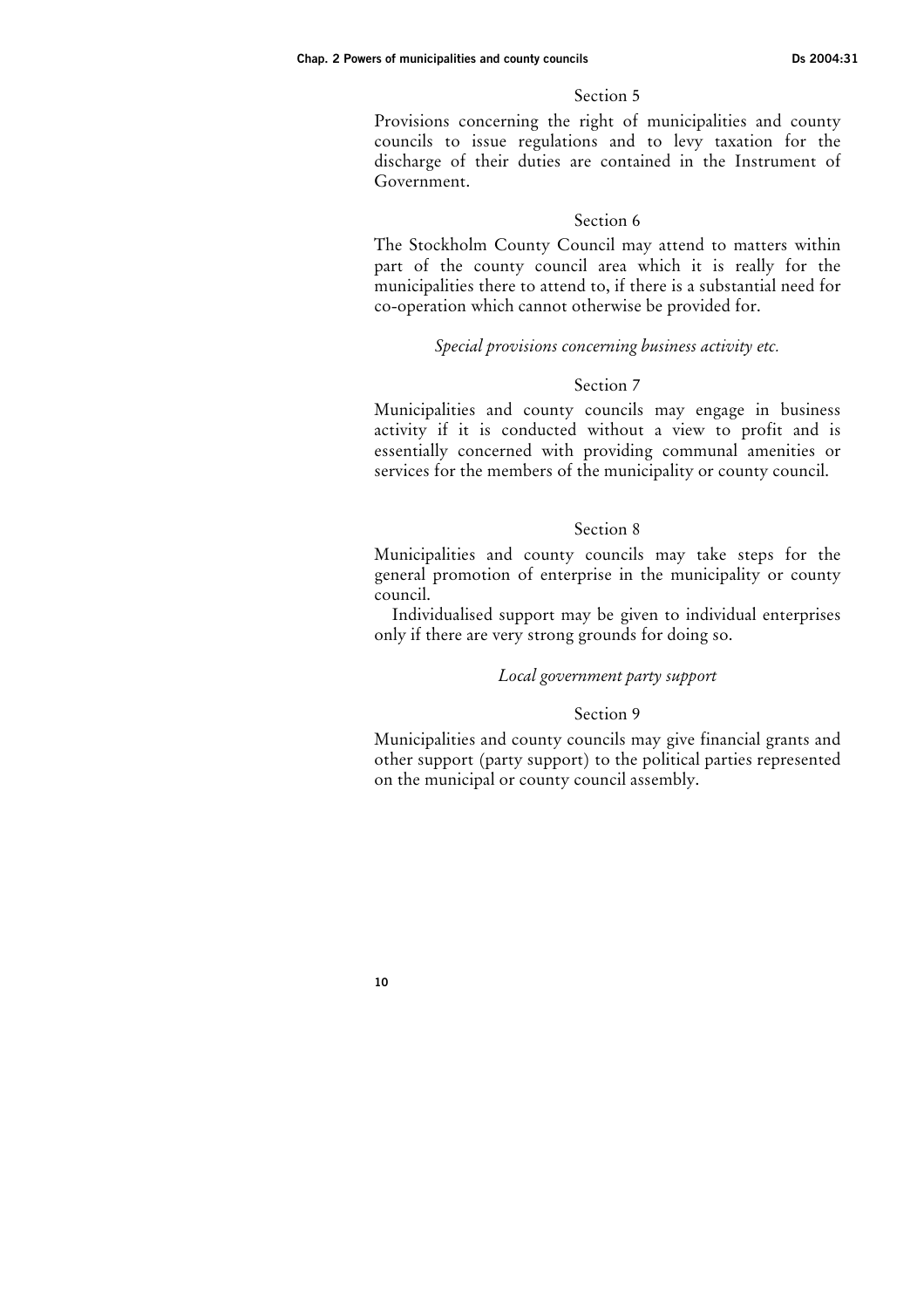11

Party support may also be given to a party which has ceased to be represented on the assembly, but only for one year after it ceased to be thus represented.

## Section 10

The municipal or county council assembly shall decide the scope and forms of party support. Support may not be designed in such a way as to be unduly favourable or prejudicial to a party. If, under Chap. 4, Section 30, a political secretary has been appointed for the elected representatives within a party, this shall be taken into account when determining the support.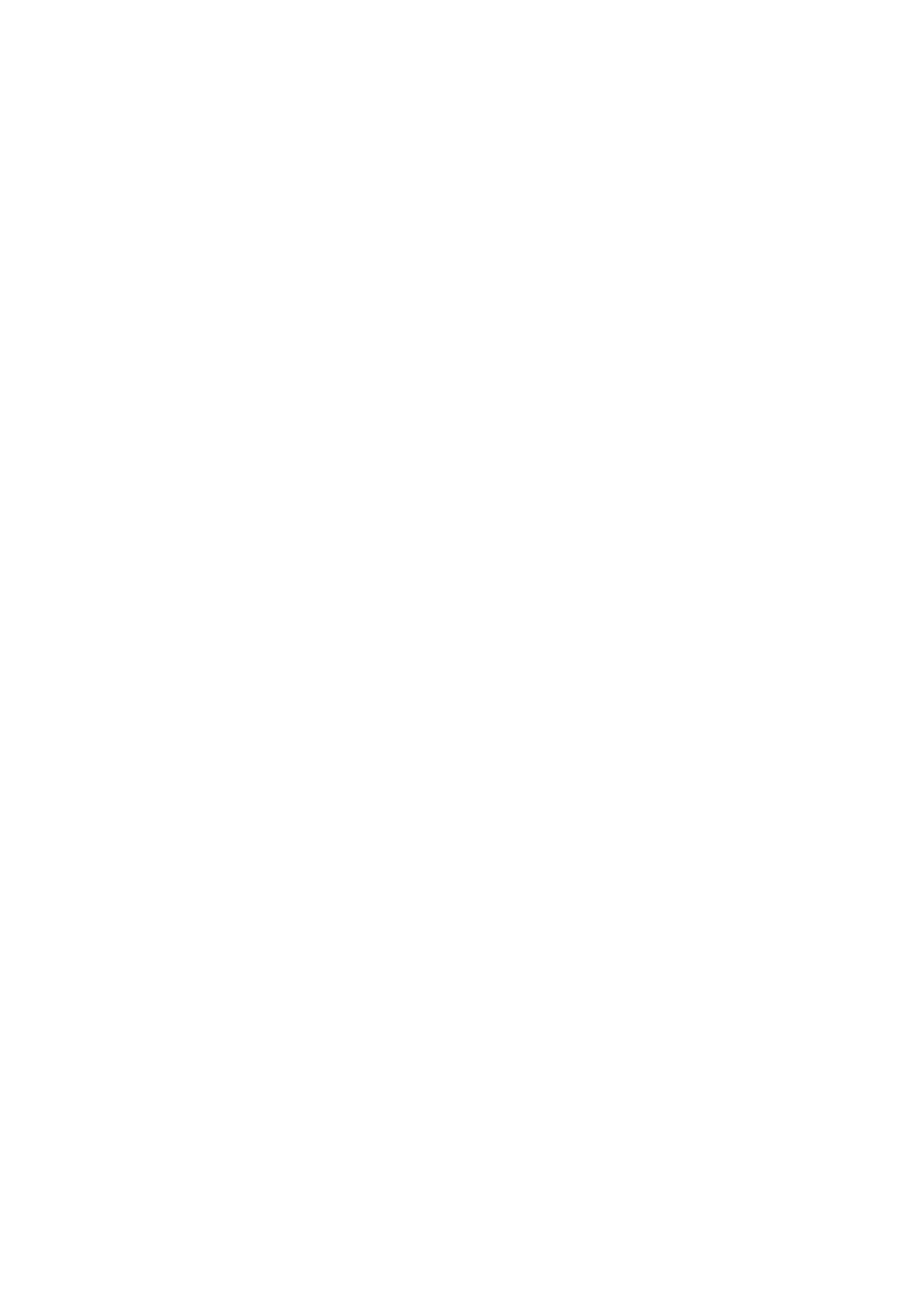## Chap. 3 Organisation of municipalities and county councils and forms of activity

#### Assembly

#### Section 1

Every municipality and every county council has one decisionmaking assembly: the municipal assembly in the municipalities and the county council assembly in the county councils.

#### **Committees**

#### Section 2

A municipal assembly shall appoint a municipal executive committee and a county council assembly a county council executive committee.

Further provisions concerning these executive committees are made in Chap. 6, Sections 1–6.

## Section 3

The assembly shall appoint the committees needed, in addition to the executive committee, for the discharge of the duties of the municipality or county council under special enactments and for the conduct of its other activities.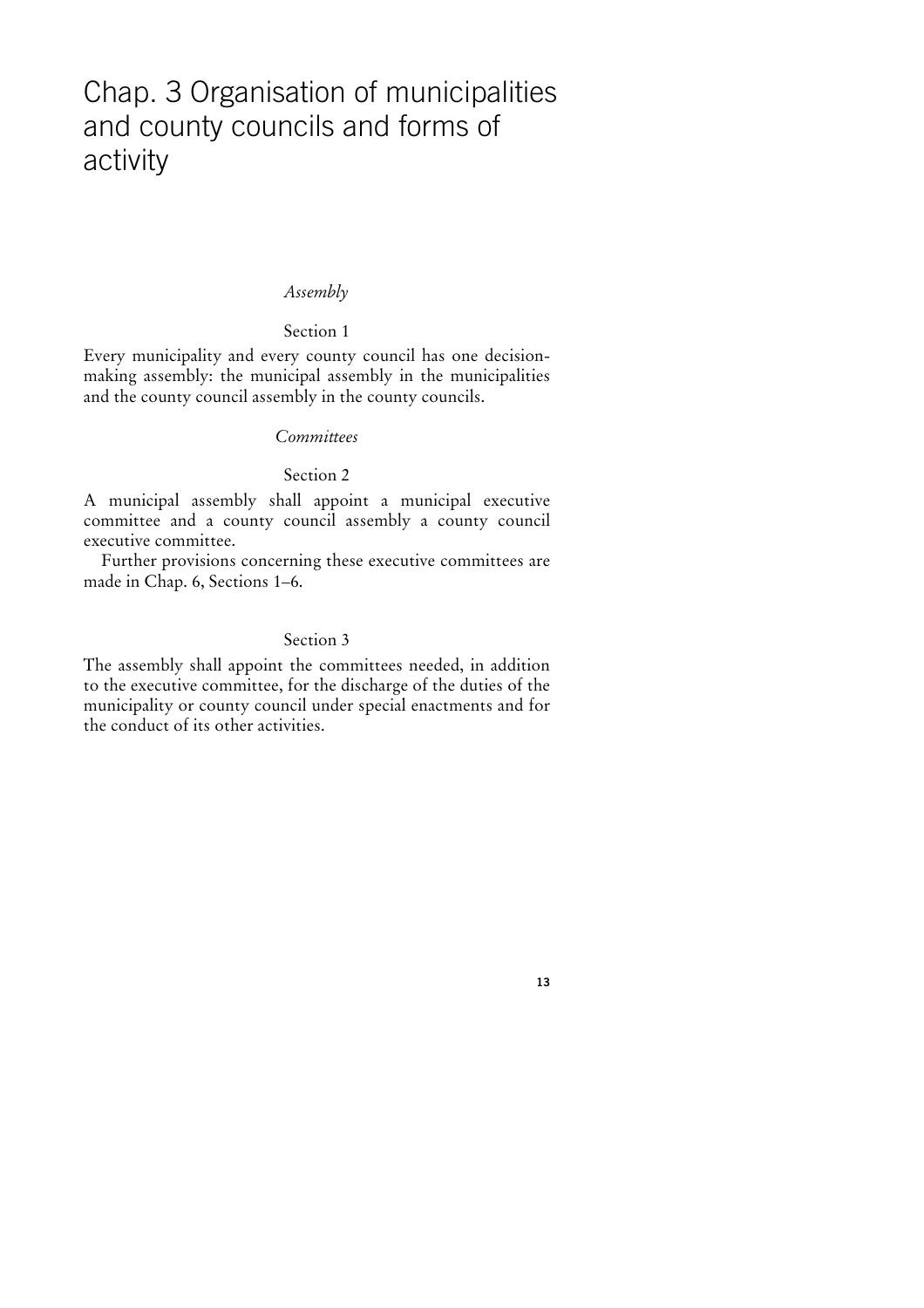#### Section 3 a

Municipalities and county councils may discharge duties pursuant to Section 3 by the agency of a common committee.

A common committee may discharge duties for which, under special statutory instruments, each municipality or county council shall have one or more committees. Duties incumbent upon municipal executive boards or county council executive boards under the Civil Defence Act (1994:1720) may not, however, be discharged by a common committee. Special provisions concerning common committees are given in the Act (2003:192) concerning common committees in health and social services.

A common committee is appointed in one of the municipalities or county councils engaging in cooperation and comes within the organisation of that municipality or county council.

#### Section 3 b

Provisions made in this Act concerning a committee shall also, failing express provision to the contrary, apply to a common committee.

#### Section 3 c

The authority and powers of a common committee shall be defined more closely in an agreement between the municipalities and county councils concerned.

#### Section 4

Failing express provisions to the contrary, the assembly shall decide the spheres of activity of the committees and relations between them. In doing so the assembly may decide

1. that a committee shall take charge of one or more activities in the entire municipality or county council area,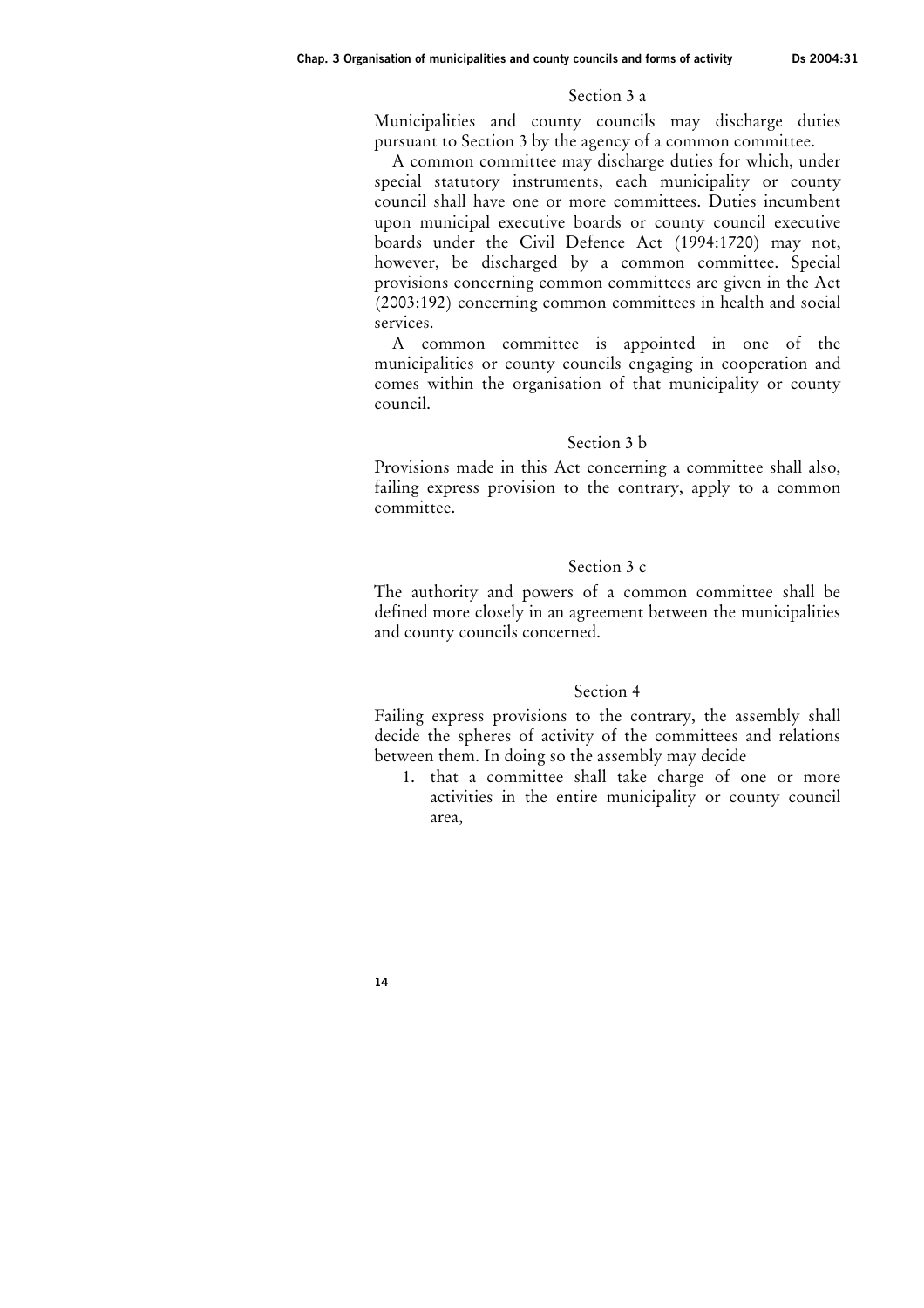- 2. that a committee shall take charge of one or more activities for part of the municipality or county council area,
- 3. that a committee shall take charge of activities at one or more facilities,
- 4. that a committee shall be subordinate to another committee, and
- 5. that a committee shall be in common with another municipality or county council.

A committee may not decide on rights or obligations of the municipality or county council in matters where the committee represents the municipality or county council as a party.

Nor may a committee exercise supervision, prescribed by statute or statutory instrument, of an activity which the committee itself conducts.

#### Section 6

Special provisions concerning select committees, drafting committees, joint bodies and self-run bodies are contained in this Act.

### Assembly drafting committees

#### Section 7

An assembly may appoint assembly drafting committees to prepare a particular item of business or a certain group of items to be decided by the assembly.

An assembly drafting committee shall hold its meetings behind closed doors. It may, however, decide that its meetings shall be open to the public, provided the assembly has given its consent for this.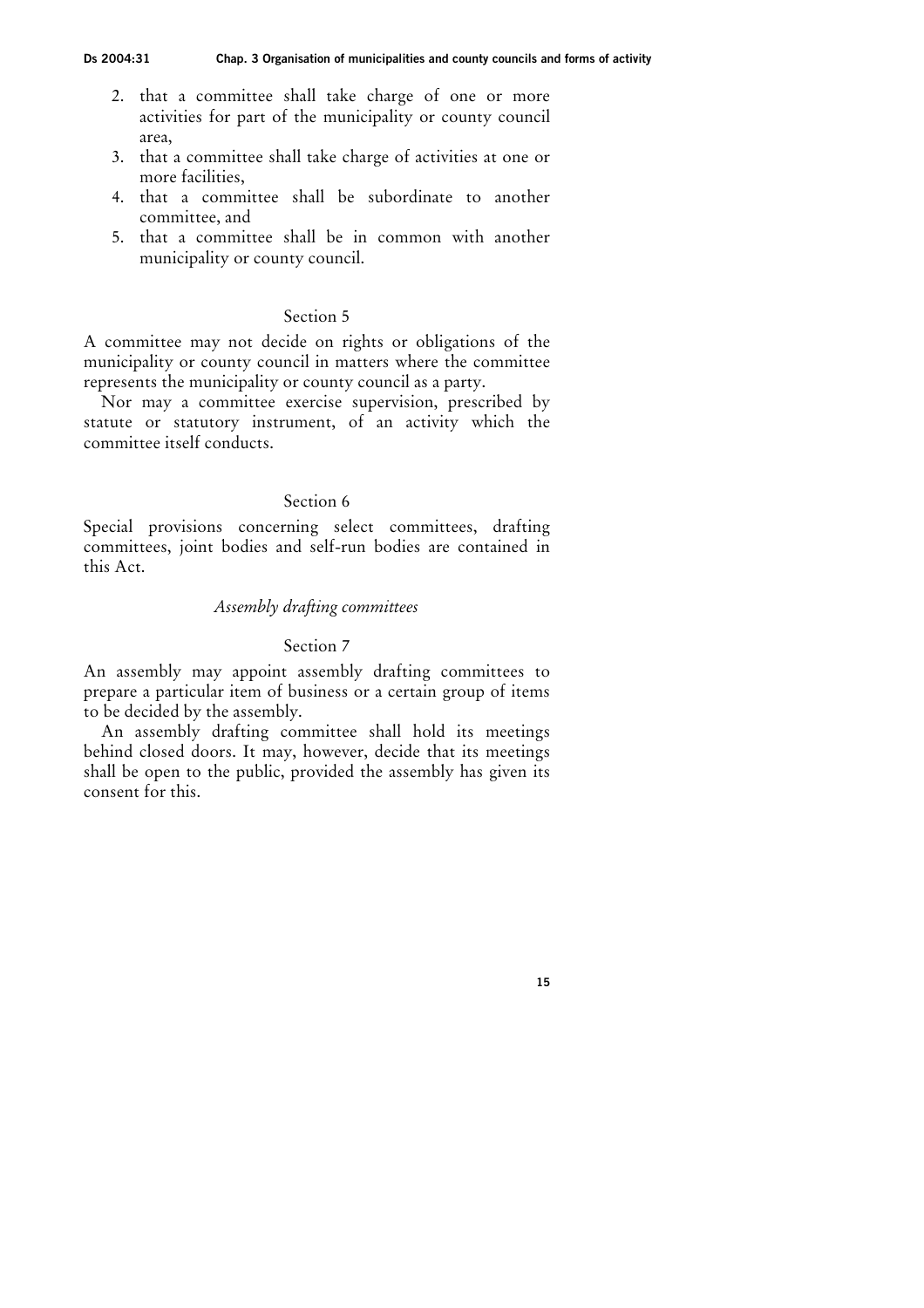#### Auditors

#### Section 8

There shall be auditors to inspect the activities conducted within the sphere of a committee and by an assembly drafting committee.

Further provisions concerning auditors are contained in Chap. 9.

### Assembly duties

## Section 9

The assembly decides matters involving questions of principle or otherwise of major importance to the municipality or county council, especially

- 1. goals and guidelines of activities,
- 2. budget, taxation and other important financial questions,
- 3. the organisation and procedures of committees,
- 4. the election of committee and drafting committee members and alternates,
- 5. the election of auditors and their alternates,
- 6. the basis of financial benefits for elected representatives,
- 7. the annual report and discharge from liability, and
- 8. referendum in the municipality or county council.

The assembly also decides other matters indicated in this Act or in other enactments.

#### Section 10

The assembly may entrust to a committee to decide a certain matter or group of matters in the council's stead. Matters indicated in Section 9, subsection one or required by law or statutory instrument to be decided by the council may not, however, be delegated to the committees.

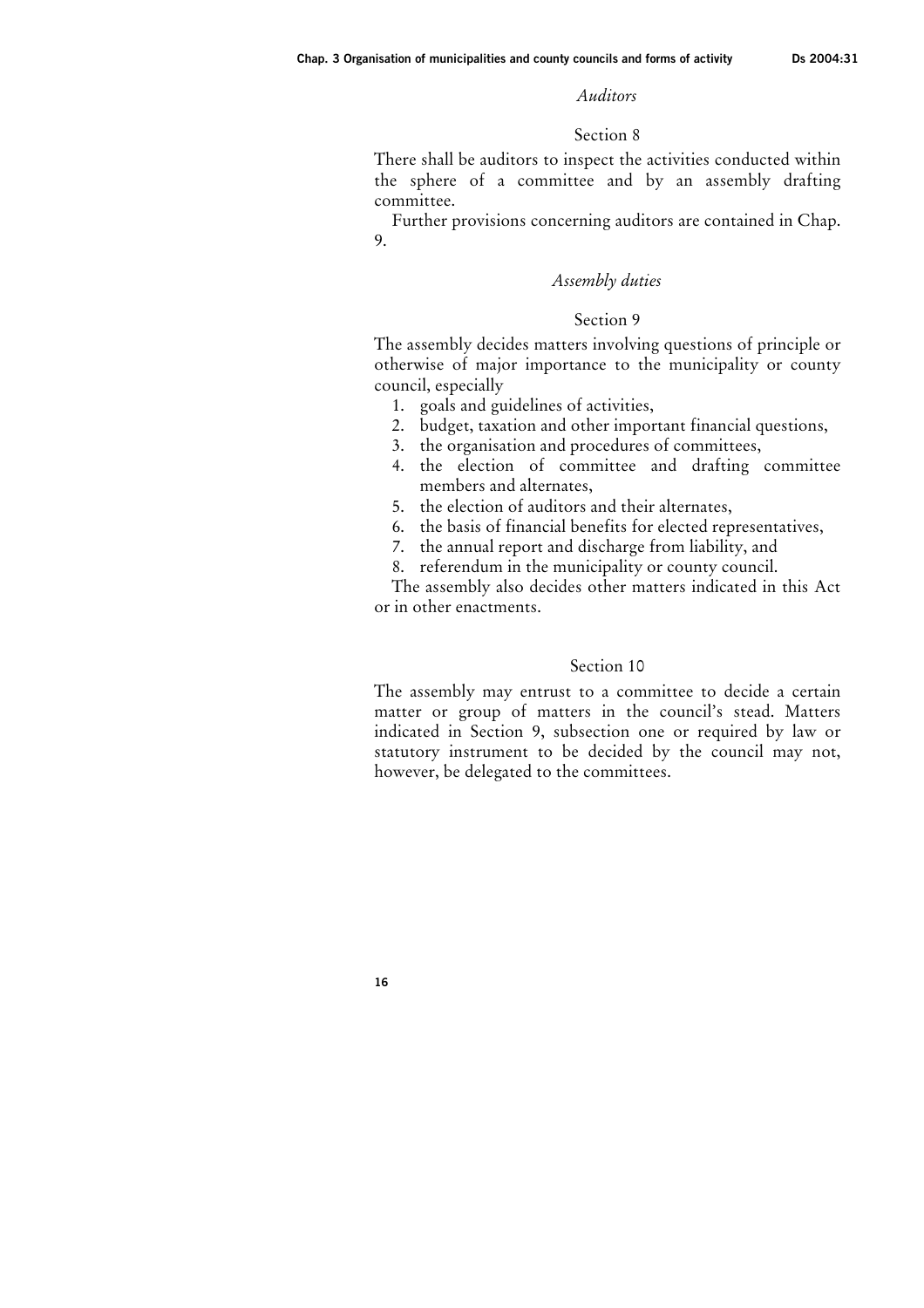Provisions concerning delegation of business within a committee's sphere of activity are contained in Chap. 6, Sections 33–38.

## Section 11

Provisions concerning the right of municipalities and county councils to delegate decision-making powers in certain matters of employment to an association of municipalities or county councils are contained in the Local Government Delegation Act (1954:130).

#### Section 12

In connection with the budget being adopted or funding otherwise voted, the assembly may charge a committee with the conduct of a certain activity subject to the guidelines or other general policy decisions adopted by the assembly for the activities, unless otherwise enacted by law.

## Committee duties

#### Section 13

The committees decide questions of management and questions which they are required by law or statutory instrument to take charge of.

The committees also decide questions delegated to them by the assembly.

## Section 14

The committees prepare business for the assembly and are responsible for giving effect to the council's decisions.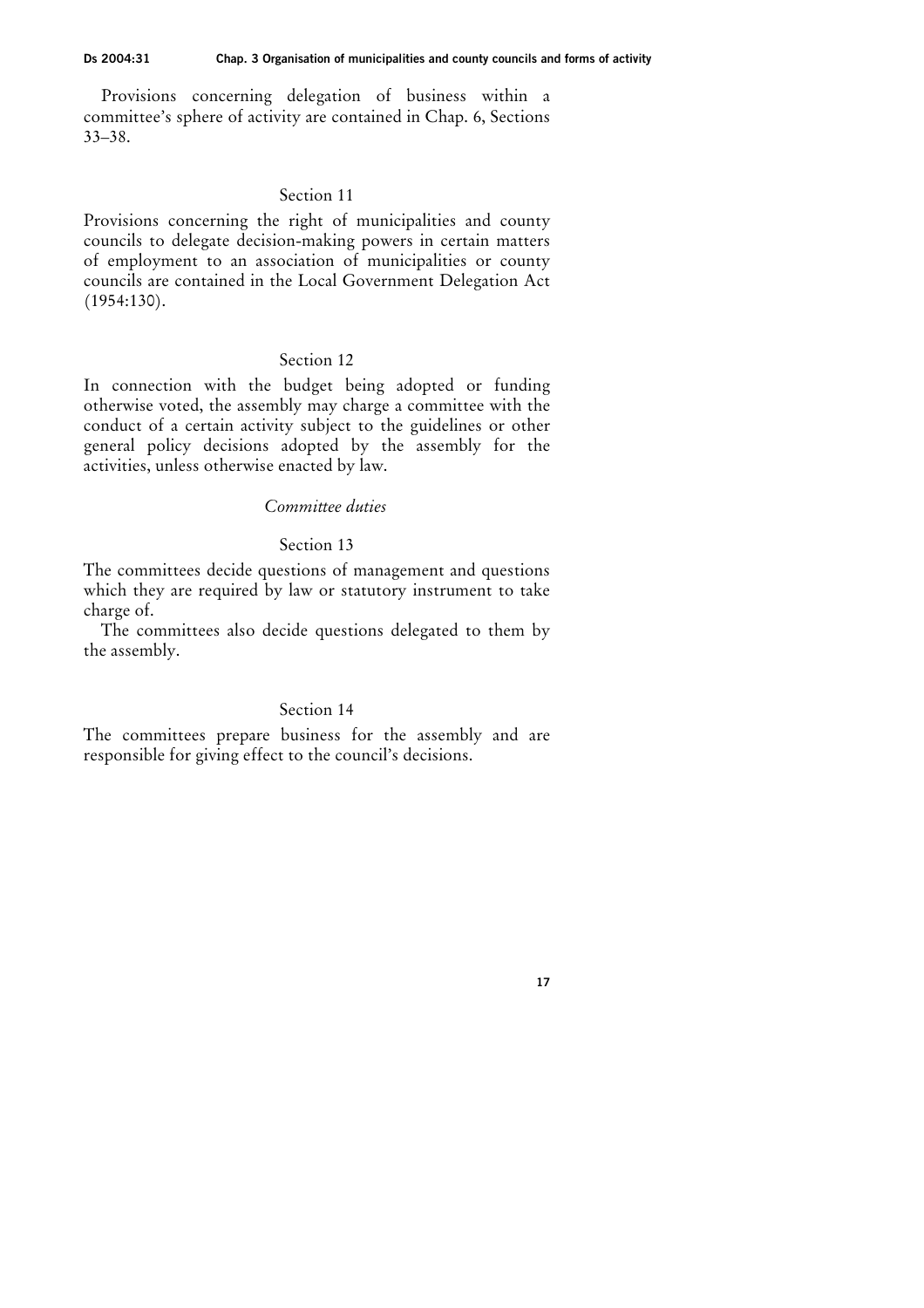The committees shall report to the assembly on measures they have taken to give effect to tasks entrusted to them by the assembly pursuant to Section 10, subsection one and Section 12.

The assembly shall decide on the scope and forms of reporting.

#### Municipal enterprises

#### Section 16

Municipalities and county councils may, by assembly decision, transfer the management of a local government concern, for the conduct of which no special procedure has been prescribed, to a limited company, a trading partnership, an incorporated association, a non-profit association, a foundation or a private individual.

Under Chap. 11, Section 6 of the Instrument of Government, however, the management of a concern which includes the exercise of authority may only be transferred if there is statutory support for so doing.

Provisions concerning public right of access to documents kept by certain municipal enterprises are contained in Chap. 1, Section 9 of the Secrecy Act (1980:100).

#### Section 17

If a municipality or county council, by authority of Section 16, transfers the management of a local government concern to a limited company in which all shares are owned by the municipality or county council, the assembly shall

- 1. determine the local government purpose of the activity,
- 2. appoint all members of the board of directors,
- 3. ensure that the assembly has the opportunity to state its opinion before decisions of principle or other major decisions affecting the activity are made.

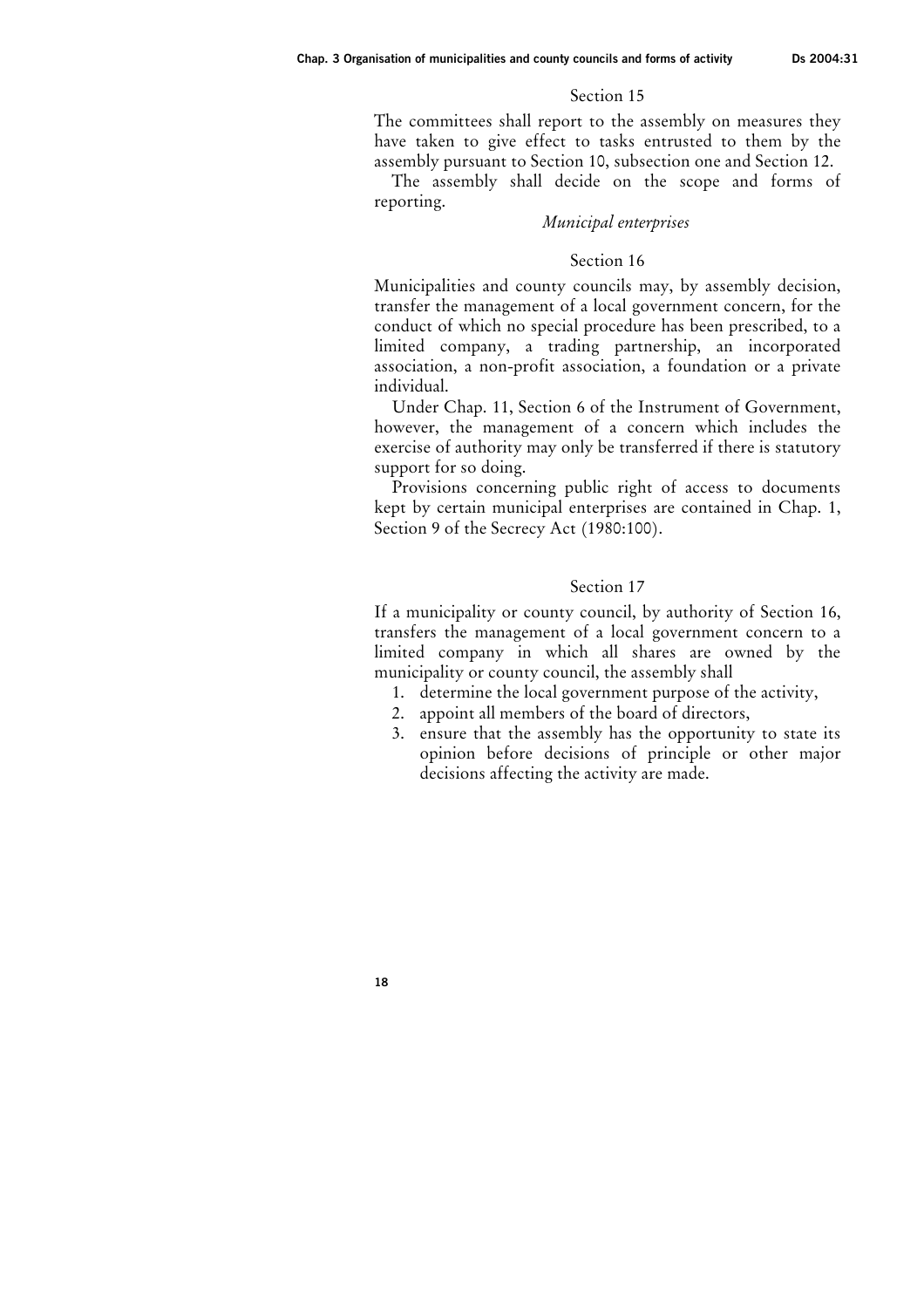The assembly shall also appoint at least one lay auditor in limited companies where the municipality or county council directly or indirectly holds all shares.

The provisions of subsection one also apply when the municipality by itself or the county council by itself establishes a foundation for a local government concern. The assembly shall also appoint at least one auditor in such a foundation.

The assembly shall appoint one of the auditors or auditors' alternates who have been appointed, under Chapter 9, Section 1 to inspect the activities of the executive committee and other committees as lay auditor of the limited company or auditor of the foundation.

#### Section 18

Before the management of a local government concern is transferred to a company or association in which the municipality or county council makes decisions together with another, the assembly shall ensure that the legal entity is bound by the conditions referred to in Section 17 to an extent which is reasonable having regard to relative holdings, the nature of the activities and circumstances generally.

The same applies if the municipality or county council joins with another in establishing a foundation for a local government concern.

With regard to legal entities as referred to in subsections one and two and not coming under Chap. 1, Section 9 of the Secrecy Act (1980:100), the assembly shall endeavour to ensure that the general public is entitled to inspect the documents of the enterprise on the terms applying to the publicity of public documents under Chap. 2 of the Freedom of the Press Act and the Secrecy Act.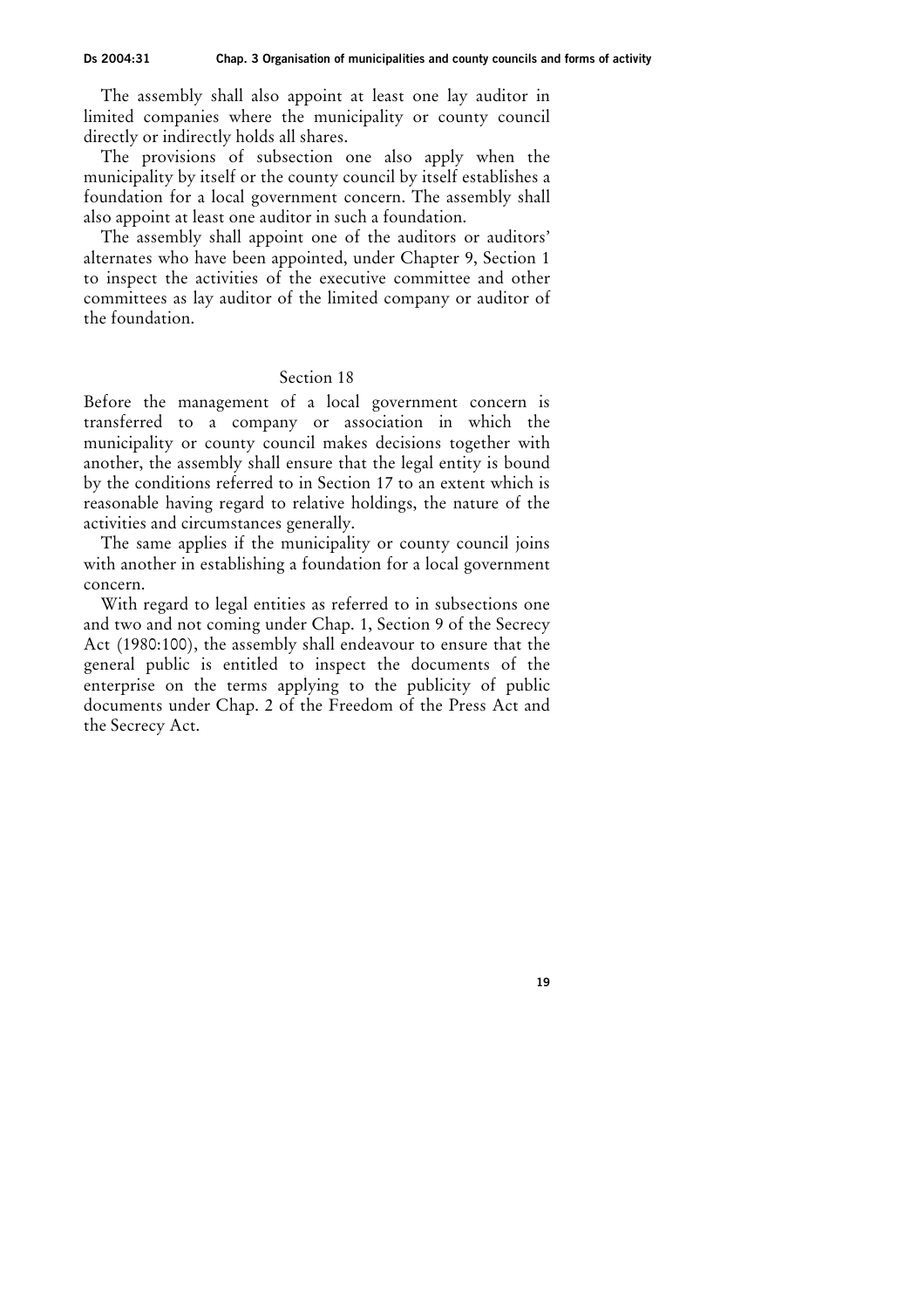#### Local government contracts

#### Section 19

Before a municipality or county council transfers the management of a local government concern to some person or entity other than those referred to in Sections 17 and 18, the assembly shall ensure that the municipality or county council is guaranteed an opportunity to check and follow up on the activity.

### Section 19 a

If a municipality or county council enters into an agreement with some person or entity other than those referred to in Sections 17 and 18, by which that person or entity is to conduct local government business, the municipality or county council shall pay regard to the interest of being assured by the agreement that it receives information that enables the general public to secure a clear view of how the business is being conducted.

#### Local federations

#### Section 20

Municipalities and county councils may form local federations and transfer to such federations the management of local government concerns.

A local federation is formed when the federation statutes have been adopted by the members of the federation or at a subsequent point in time indicated in the federation statutes.

#### Section 21

Failing provision or implication to the contrary by the provisions of this Act concerning municipalities and county councils, the same shall also apply where relevant to local federations.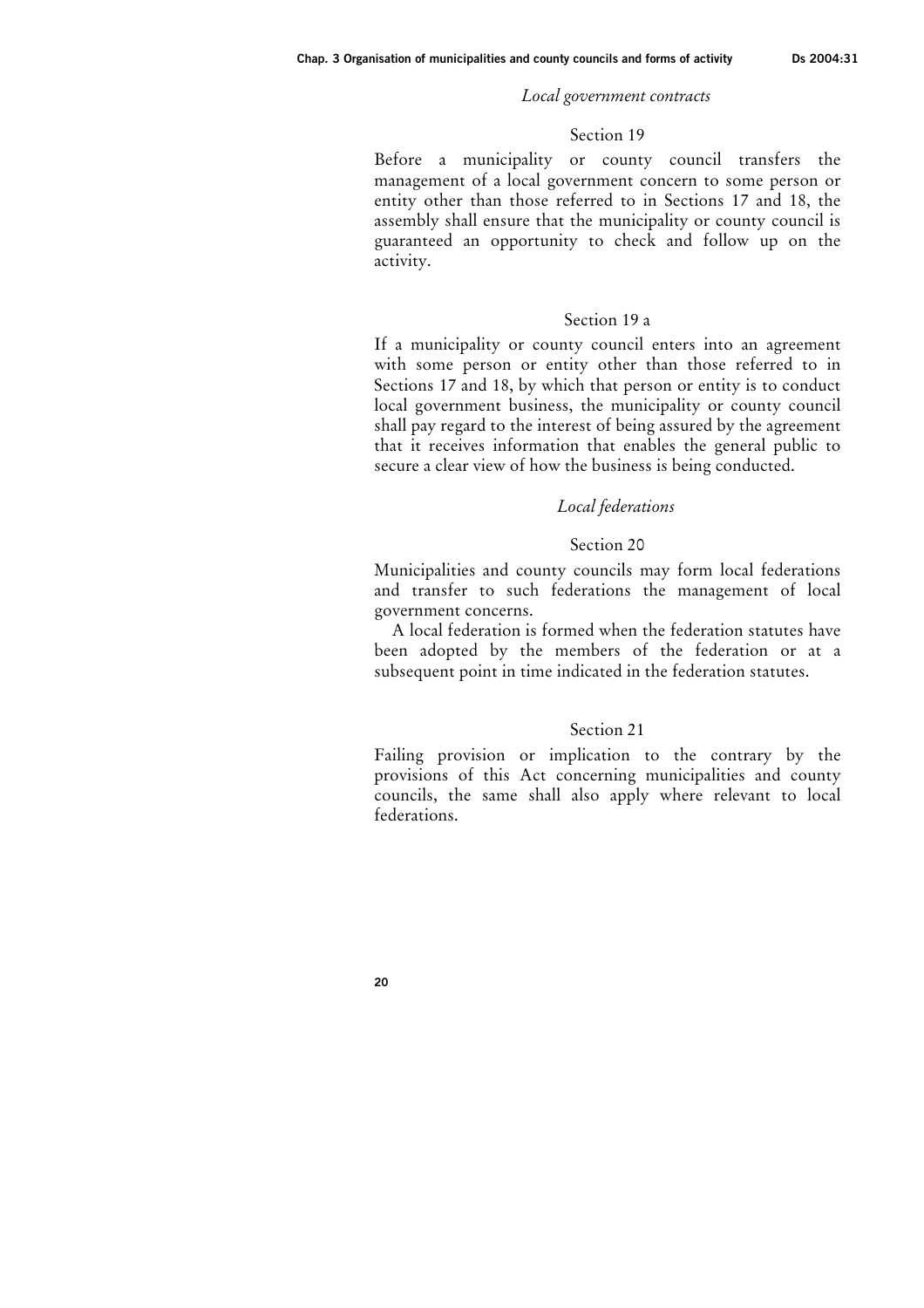When a local federation attends to a matter for which provisions exist in a special enactment, the provisions of that enactment concerning municipalities or county councils shall apply to the local federation.

If any other enactment there are special provisions concerning local federations for a particular purpose, they shall apply instead of the provisions of this Act.

## Section 23

A local federation shall have as a decision-making body a federation assembly or a federation directorate.

Members and alternates of the decision-making assembly are elected, as indicated in the federation statutes, by the assemblies of the federation members.

Every federation member shall be represented in the decisionmaking assembly by at least one member and one alternate. The number of alternates shall equal the number of members.

#### Section 24

The decision-making assembly is elected for four years, unless a shorter term of office is indicated in the federation statutes.

Failing provision to the contrary in the federation statutes, the term of office begins on 1st January of the year following that in which assembly elections have taken place in the whole country.

## Section 25

The decision-making assembly shall appoint a federation executive committee. If a federation is organised with a federation directorate, the directorate shall also be the federation executive committee.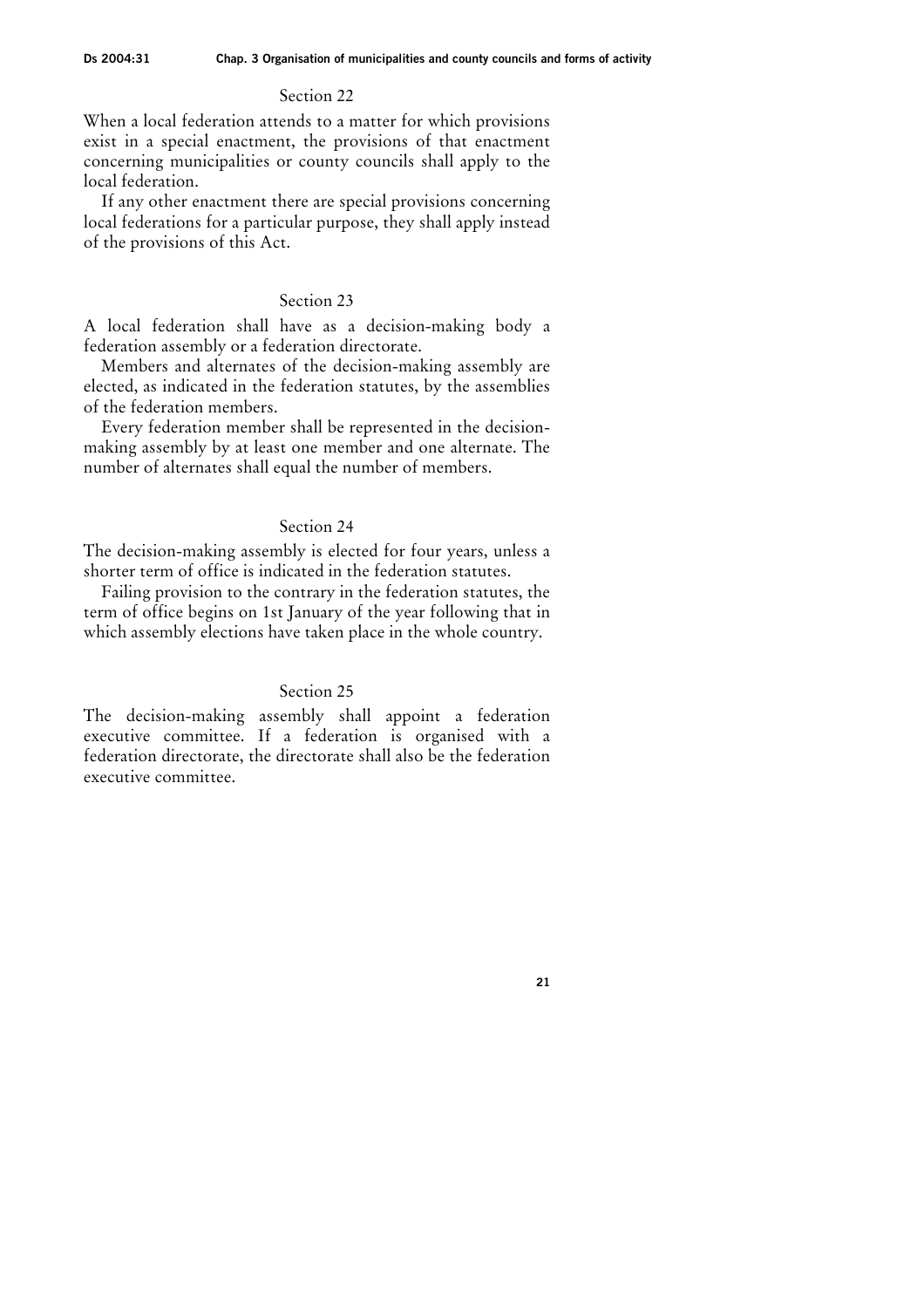The decision-making assembly shall appoint the bodies needed, in addition to the federation executive committee, for the discharge of the duties of the local federation.

## Section 26

A federation member is entitled to withdraw from a local federation.

Withdrawal shall be subject to three years' notice, except where a shorter period of notice is indicated by the federation statutes.

## Section 27

For a local federation there shall be federation statutes containing more detailed provisions concerning the federation. The federation statutes shall be adopted by the assemblies of the federation members.

## Section 28

The federation statutes shall indicate:

- 1. the name of the local federation and the place where it is to be located, the members and purpose of the federation,
- 2. the organisation of the local federation, the powers of its constituent bodies and relations between them and also whether interim bodies may be set up and whether the federation executive committee shall be allowed to deputise for the federation assembly,
- 3. the number of members and alternates of the decisionmaking assembly and the manner in which the federation members shall be represented and the term of office in the cases referred to in Section 24,
- 4. the number of auditors and auditors' alternates and their term of office,

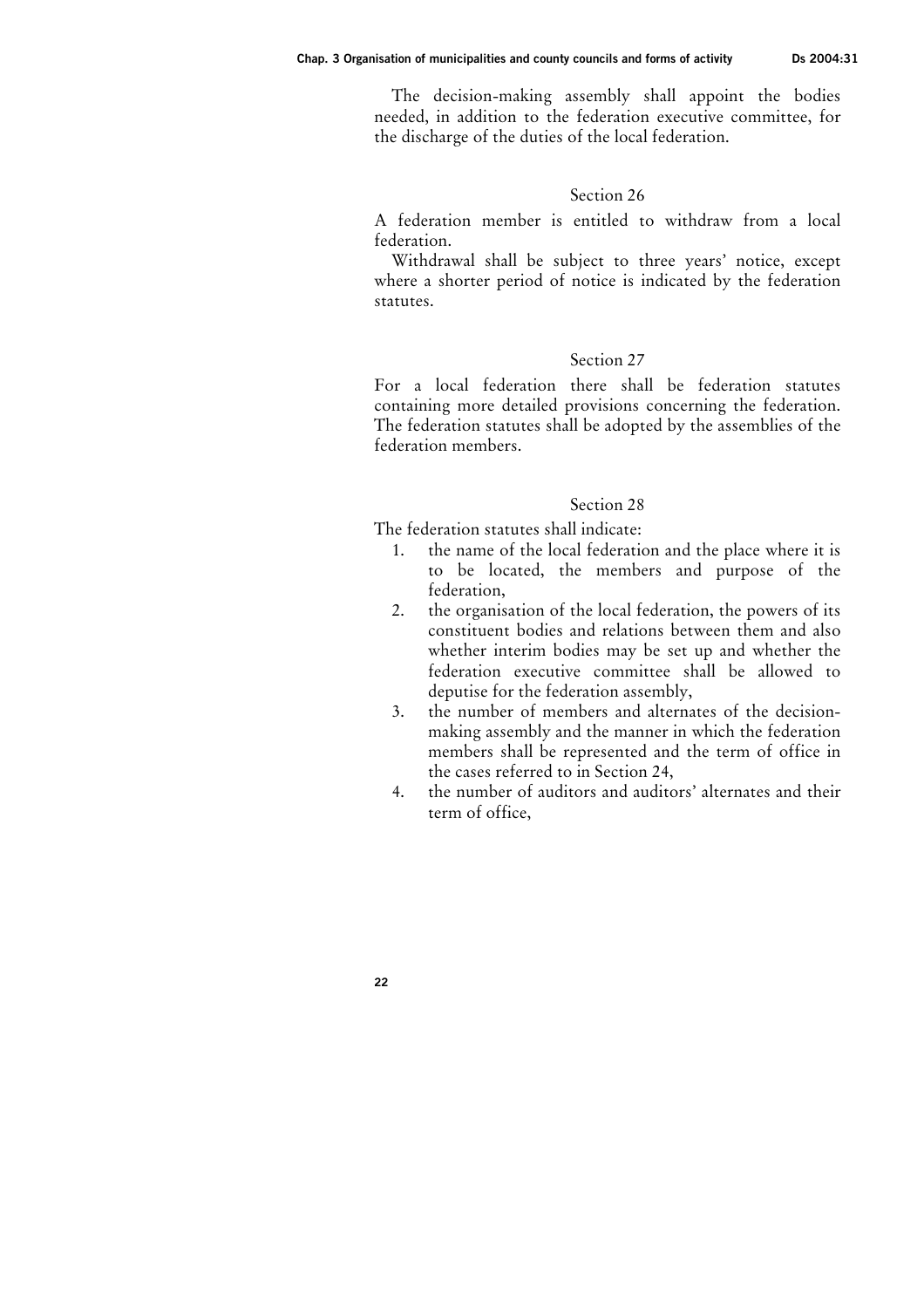- 5. in the case of a federation with a federation directorate, the manner in which auditors and auditors' alternates are to be appointed and by which of the federation members,
- 6. whether a federation member shall be entitled to raise matters in the decision-making assembly,
- 7. whether decisions shall be subject to a qualified majority in the decision-making assembly and to which types of business this shall apply,
- 8. whether an elected representative with a federation member who is not a member of the decision-making assembly shall have the right to express an opinion as referred to in Chap. 5, Section 21,
- 9. whether an elected representative with a federation member who is not a member or alternate in the federation executive committee or any other committee shall have the right of attendance referred to in Chap. 4, Section 23,
- 10. where announcement and other notices by the federation are to be posted,
- 11. the shares of the federation members in the federation's assets and liabilities and the apportionment of the federation's expenses between the members,
- 12. the control of the federation's finances and activities by the federation members and their insight into the same,
- 13. provisions concerning the federation's budgeting process,
- 14. the procedure in connection with a federation member's withdrawal from the federation,
- 15. the requirements and procedure for the liquidation and dissolution of the federation and the basis on which the federation's retained assets shall be partitioned at its dissolution,
- 16. the procedure for settling disputes between the federation and its members, and
- 17. the procedure for determining economic benefits for the members and alternates of the decision-making assembly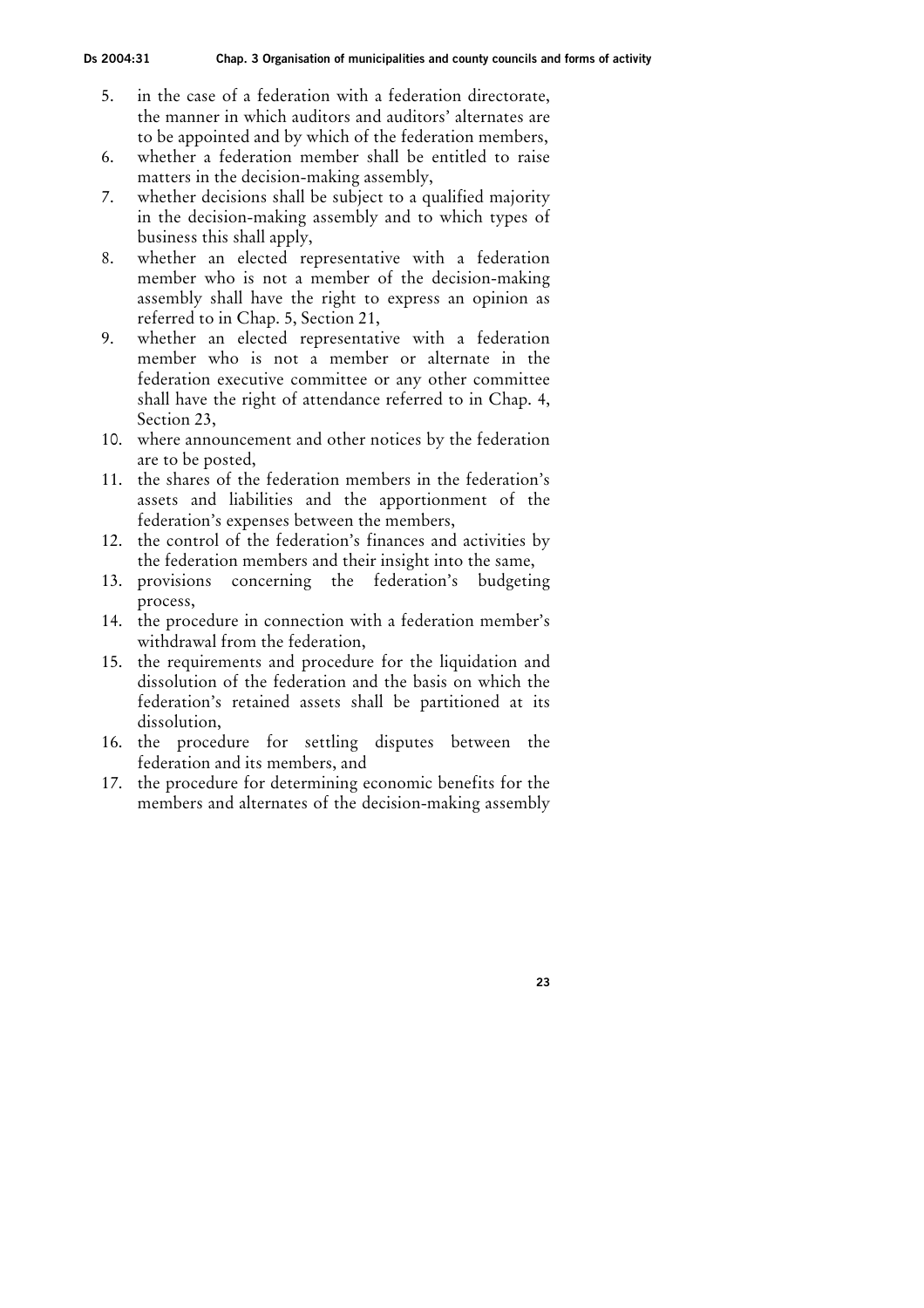and, in the case of federations with federation directorates, for the auditors and auditors' alternates.

Local government archives

## Section 29

Provisions concerning local government archives are contained in the Archives Act (1990:782).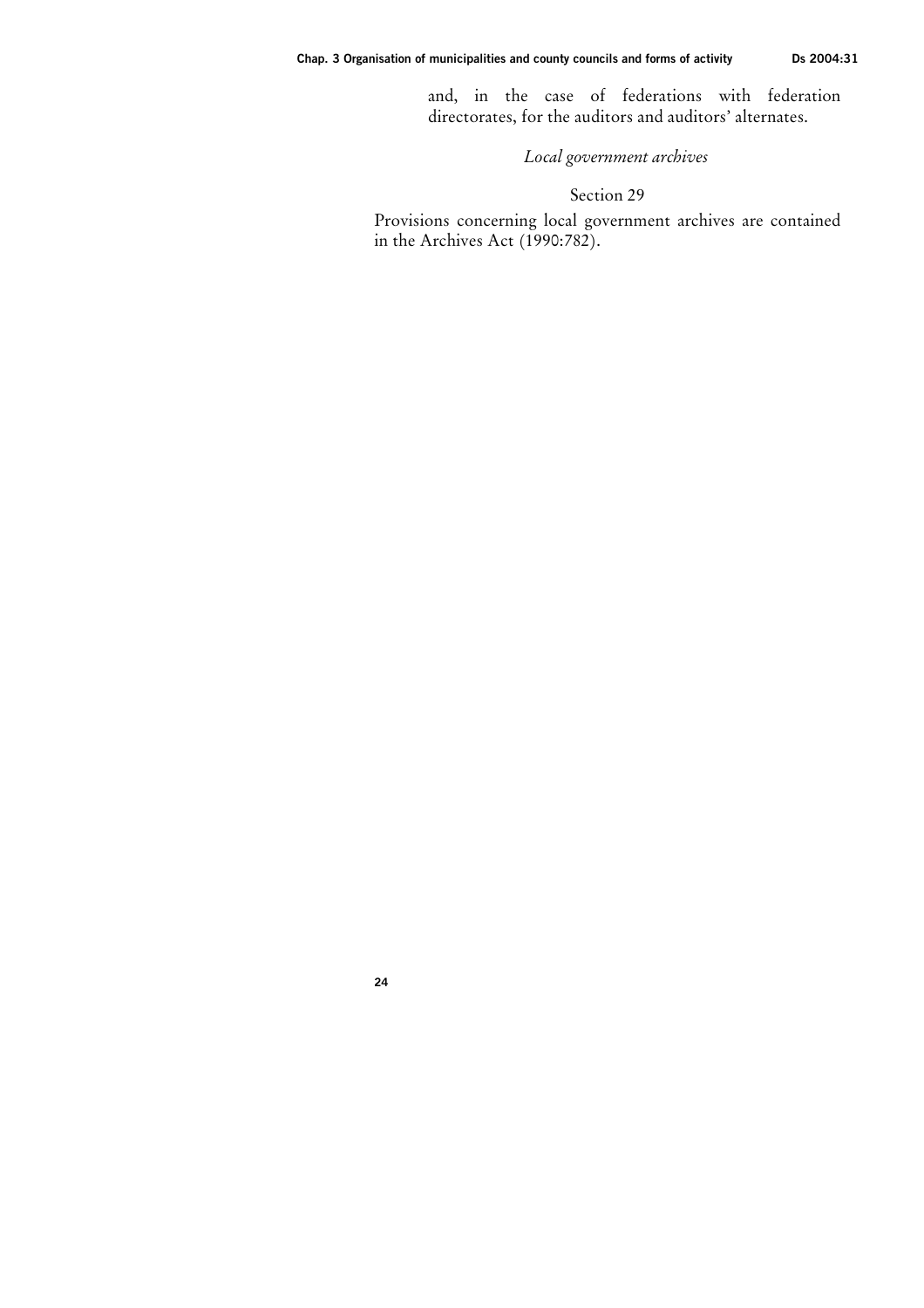## Chap. 4 Elected representatives

### Definition

## Section 1

The term "elected representatives" as used in this Act denotes members of assemblies, committees and assembly drafting committees and their alternates, together with auditors and auditors' alternates.

The term "elected representatives" also denotes members and alternates of the decision-making assembly, the federation executive committee or other committee, the drafting committees of the decision-making assemblies and auditors and auditors' alternates of a local federation.

## Voting rights

## Section 2

Any person registered as a resident of the municipality and 18 years old not later than the election day is entitled to vote in the election of municipal assembly members and their alternates and

- 1. is a citizen of Sweden or another Member State of the European Union (a Union citizen),
- 2. a citizen of Iceland or Norway, or
- 3. in the case of other aliens, has been a registered resident of Sweden for three consecutive years before the election day.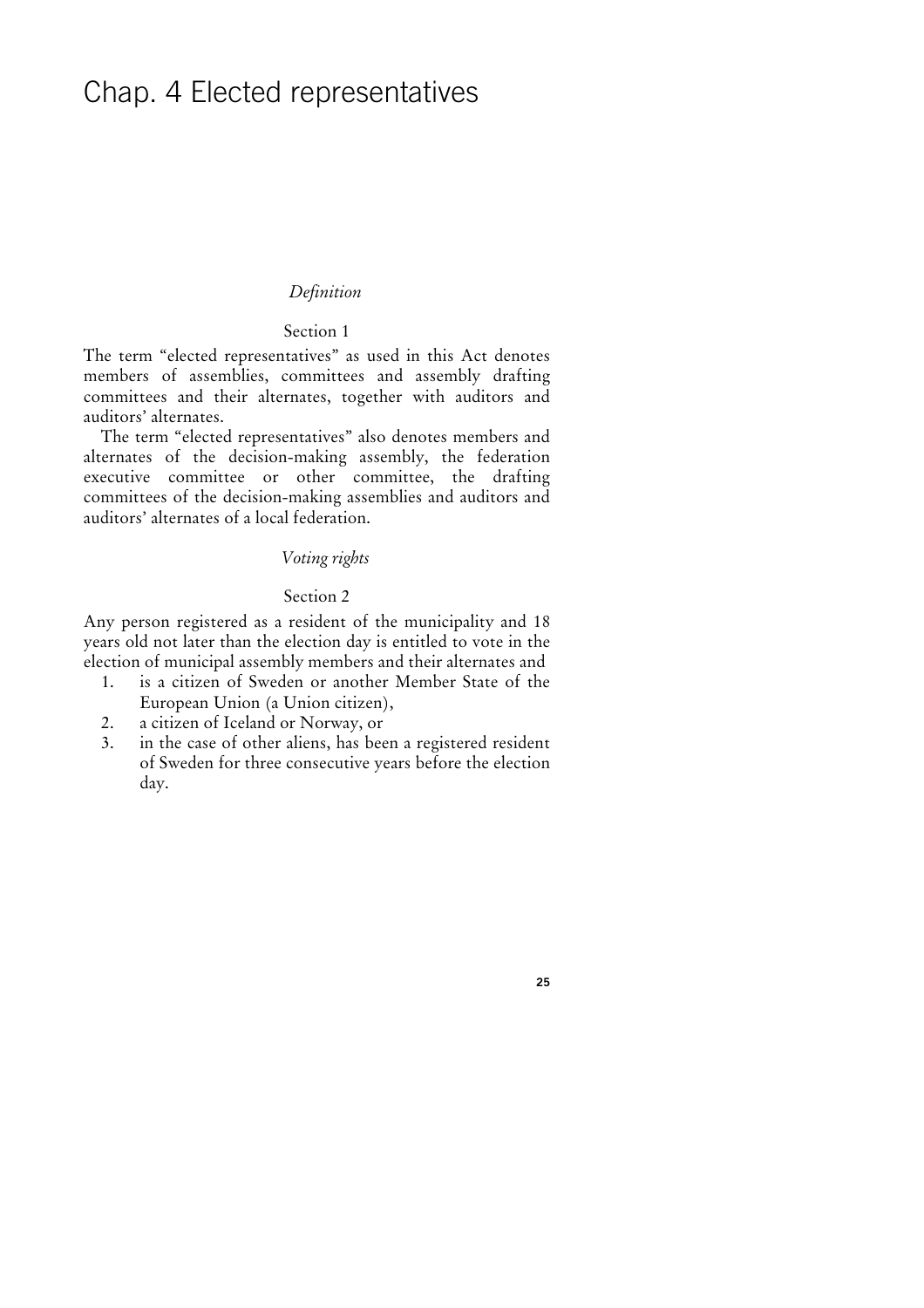Any person entitled to vote in the election of municipal assembly members and their alternates in a municipality within the county council area concerned is entitled to vote in the election of county council assembly members and their alternates.

#### Section 4

Questions concerning voting rights under Sections 2 and 3 are decided on the basis of an electoral register compiled before the election.

## Eligibility

### Section 5

Assembly members and their alternates are elected from among persons entitled to vote under Sections 2 and 3. In the election of committee members and their alternates and of auditors and alternate auditors, any person who at the time of the election satisfies the requirements set forth in Sections 2 and 3 is eligible, irrespective of the contents of the electoral register.

#### Section 6

A person employed by a municipality or county council as the leading official is not eligible.

A person in charge of an administration belonging to the sphere of activities of a committee may not be elected a member or alternate of that committee.

A person who is accountable to a municipality or county council may not be appointed as auditor or auditors' alternate to inspect activities for which he is accountable. The same applies to the spouse, cohabitant, parent, child or sibling of the accountable person or any other person closely connected to him.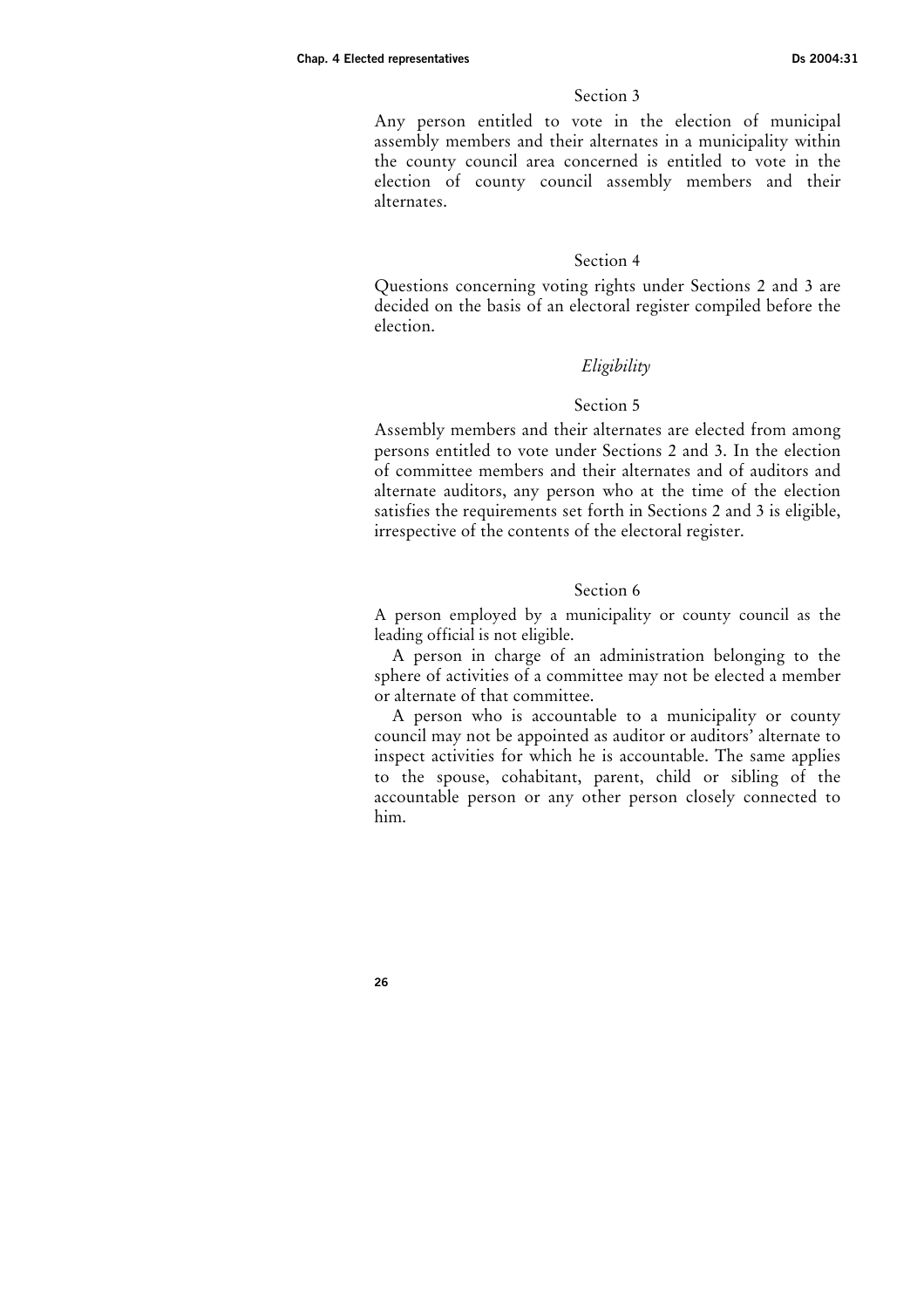#### Termination of mandate

#### Section 7

If the assembly election has been declared invalid and a new election has been held or correction made by a recount of votes, and if this has led to a change in the distribution of seats between the parties, the mandates of the elected representatives elected by the assembly shall be terminated two months after the conclusion of the new election or the recount.

On the new election or recount being concluded, the assembly shall hold a new election of elected representatives for the remainder of the term of office.

## Section 8

In the event of an elected representative ceasing to be eligible, his or her mandate shall also be terminated immediately. An assembly may, however, determine that an elected representative who has been elected by the members of the assembly, may retain his or her mandate for the remainder of the term of office.

#### Section 9

The assembly shall relieve an elected representative of his mandate when the elected representative wishes to resign, unless there are special reasons to the contrary.

## Section 10

An assembly may revoke the mandate of an elected representative who has been elected by the assembly if the elected representative

1. has been refused discharge from liability, or

2. through a judgement which has acquired force of law has been convicted of a crime punishable by imprisonment for two years or more.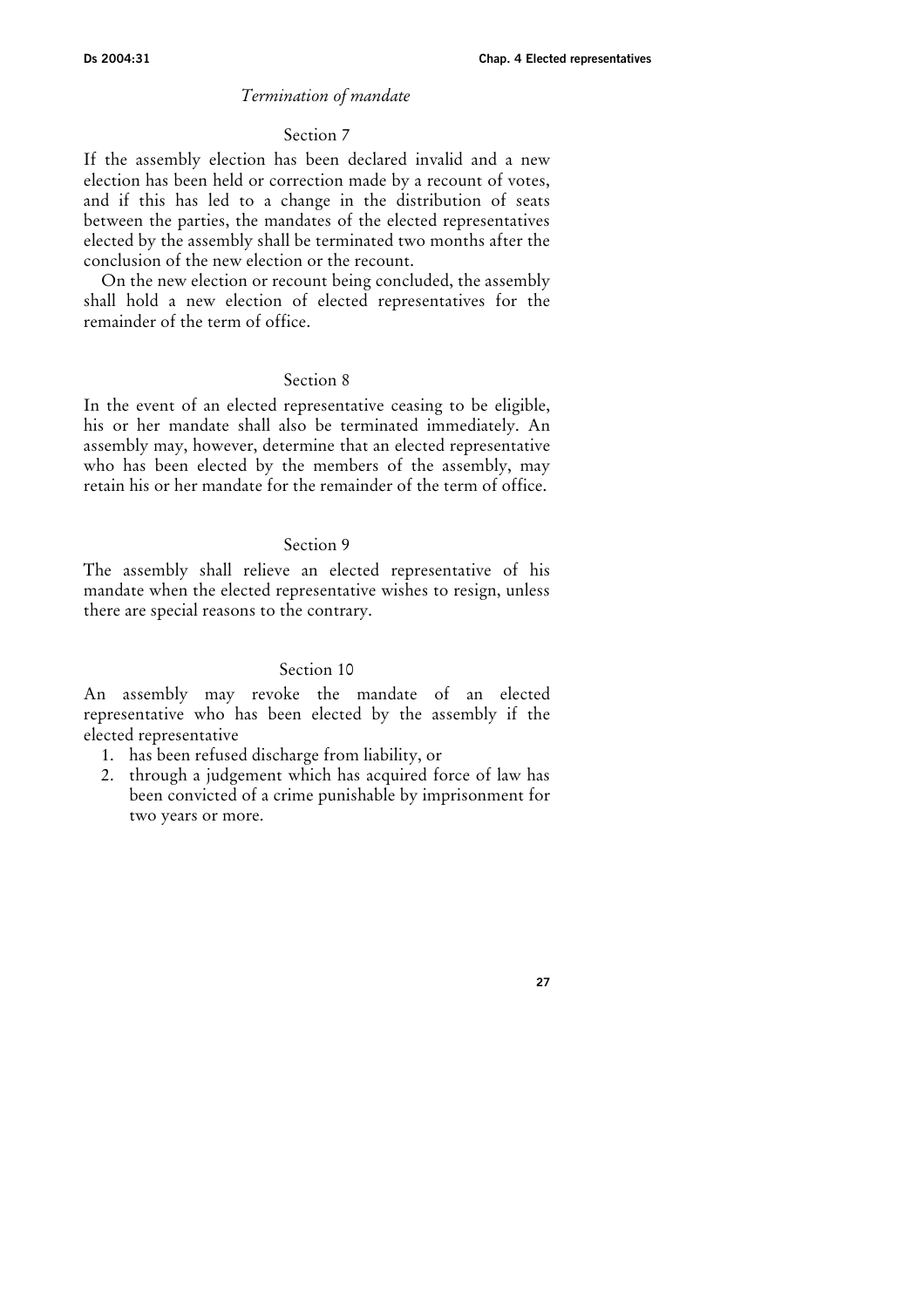## Section 10 a

An assembly may revoke the mandates of all elected representatives of a committee

- 1. when the political majority of the committee is no longer the same as in the assembly, or
- 2. when changes are made to the organization of committees.

Appointments cease to apply when new members and alternates have been elected or when a new organization of committees enters into force.

## Section 11

Elected representatives are entitled to such leave of absence from their employment as the performance of their mandate requires. Such leave of absence shall include time required for

- 1. meetings of local government bodies,
- 2. other meetings that are necessary in the course of their duties,
- 3. travel to and from meetings, and
- 4. requisite daily rest period immediately before and after meetings.

The right to leave under subsection one shall also apply to committee members and their alternates, and to lay auditors or other equivalent auditors and their alternates who have been appointed by the assembly to serve in such legal entities as are referred to in Chap. 3, Sections 17 and 18.

#### Financial benefits

## Section 12

Elected representatives are entitled to reasonable compensation for any income from work and other financial benefits that they lose on account of their mandate.

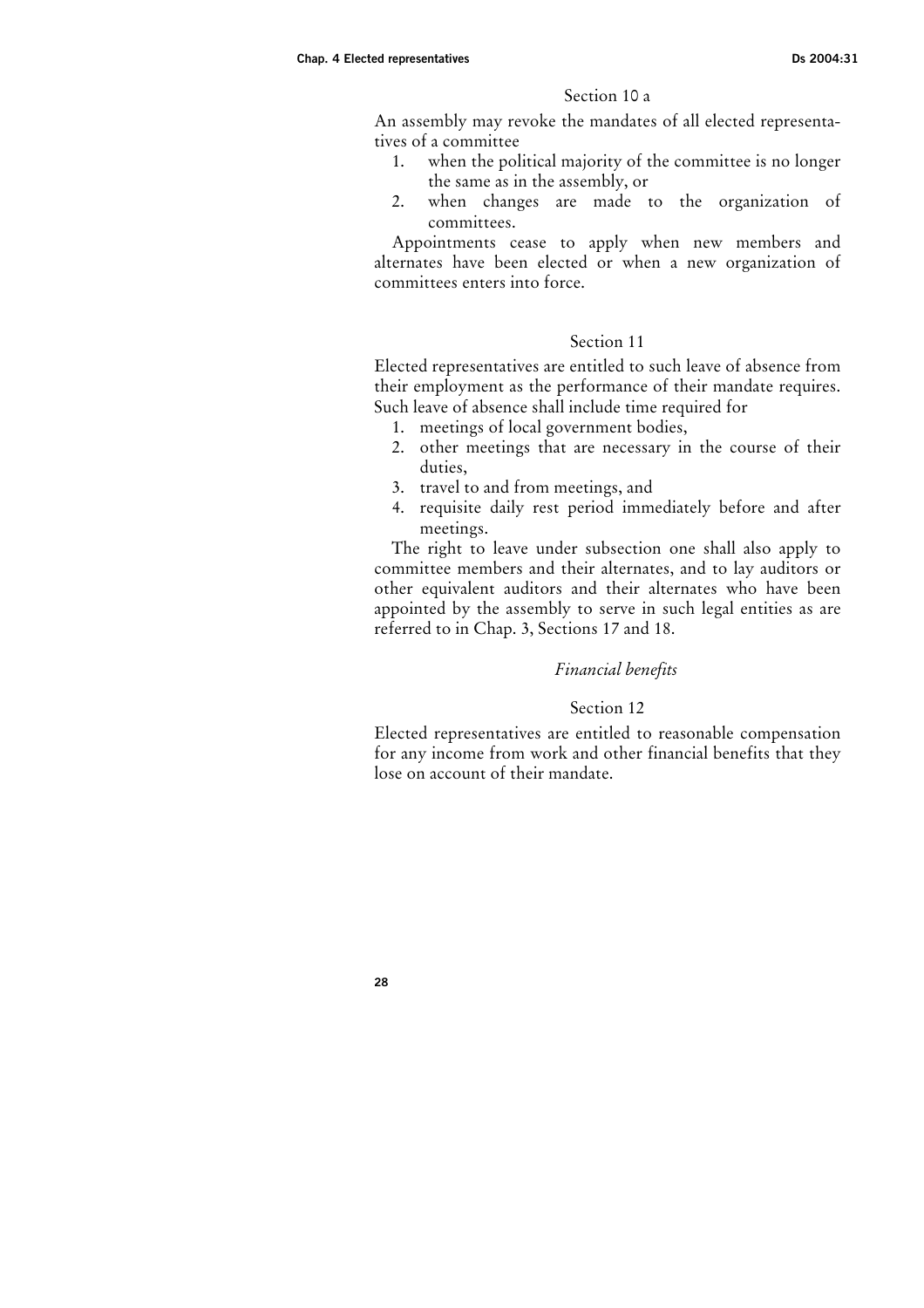This does not, however, apply to elected representatives who discharge their mandates on a full-time basis or for a considerable proportion of full time.

#### Section 12 a

Elected representatives with disabilities are entitled to reasonable compensation for travel expenses incurred in the course of their duties.

This does not, however, apply to elected representatives who discharge their mandates on a full-time basis or for a considerable proportion of full time.

## Section 12 b

Elected representatives with children who need care are entitled to reasonable compensation for childcare expenses incurred while they are performing their duties.

This does not, however, apply to elected representatives who discharge their mandates on a full-time basis or for a considerable proportion of full time.

## Section 13

The assembly shall decide the grounds on which compensation under Section 12–12 b is to be paid.

## Section 14

The assembly may decide that elected representatives are, to a reasonable extent, to receive

- 1. compensation for travel expenses and other expenses occasioned by their mandate, in addition to compensation pursuant to Sections 12 a and 12 b,
- 2. remuneration for the work that their mandate entails,
- 3. a pension, and
- 4. other financial benefits.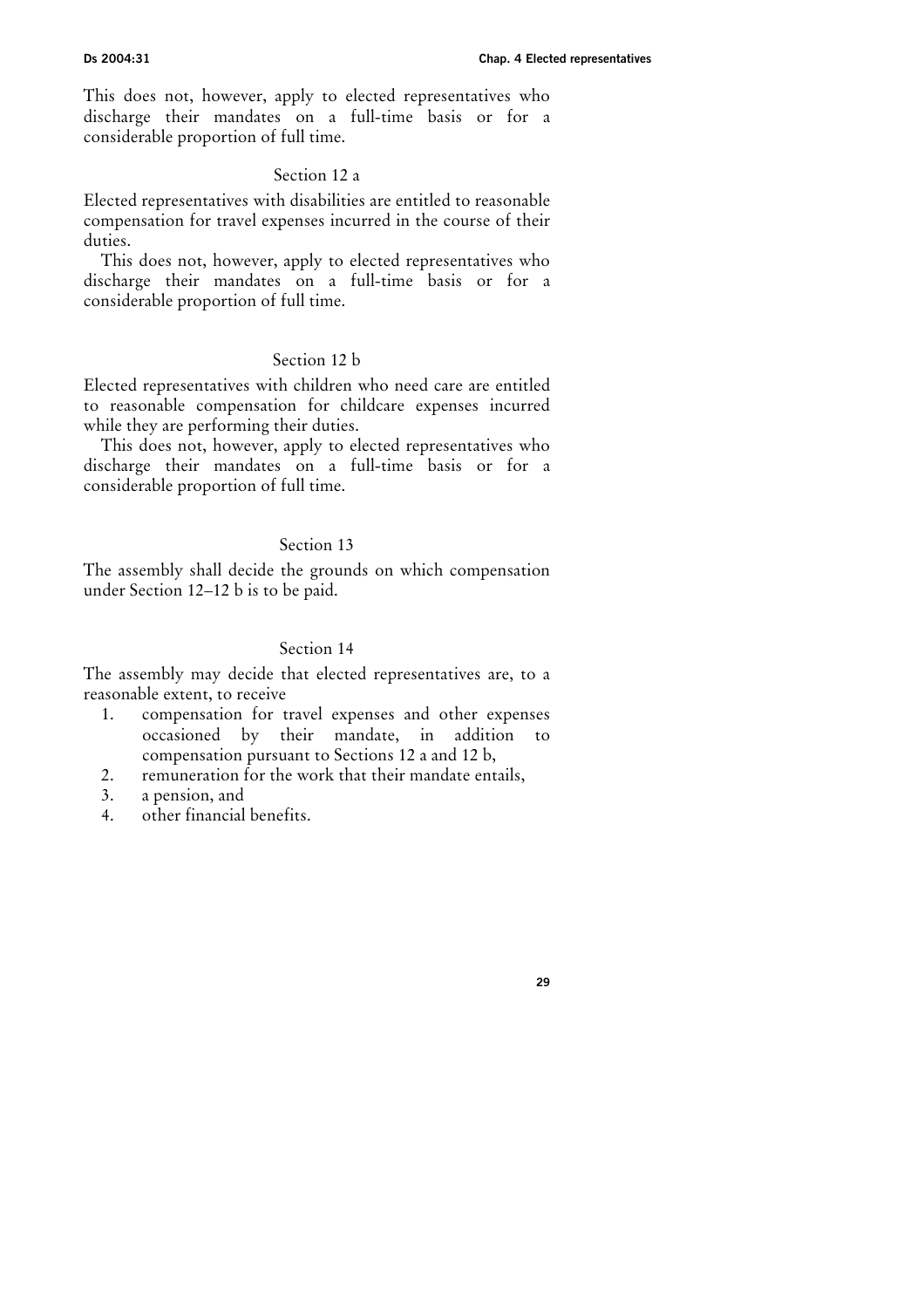In the event of the assembly deciding that a remuneration is to be paid, the remuneration shall be set at equal amounts for equal mandates.

This, however, does not apply to elected representatives who discharge their mandates full time or for a considerable proportion of full time.

#### Section 15 a

Elected representatives on a common committee are entitled to compensation from the municipality or county council which elected them.

#### Elected representatives' right of initiative

#### Section 16

The members of the assembly may table motions.

It follows from the provisions of Chap. 5, Sections 49–56 that they may also make interpellations and ask questions.

#### Section 17

The members of committees may introduce items for discussion in the committees.

The auditors may introduce items for discussion in a committee if the matter concerns inspection of the activities of the committee. When the auditor's alternates serve, they have the same right to introduce items for discussion as the auditors.

## Section 17 a

The auditors may introduce items for discussion in an assembly drafting committee if the item concerns the inspection of the activities of the assembly drafting committee. When the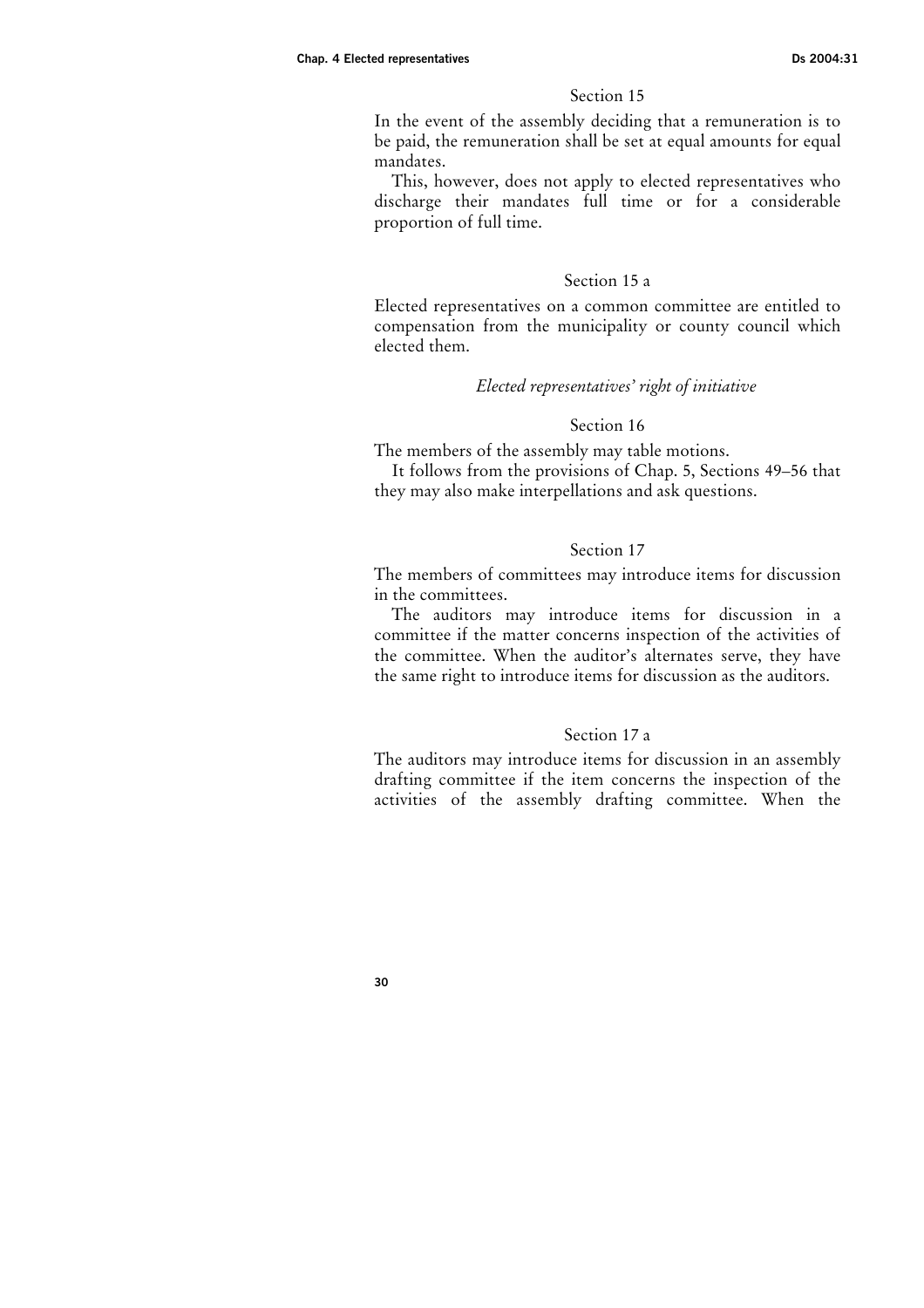auditors' alternates serve, they have the same right to introduce items for discussion as the auditors.

#### Section 18

Alternates, when serving, have the same rights as permanent members.

More detailed provisions concerning the service of alternates on the assembly and on committees are contained in Chap. 5, Sections 12–17 and in Chap. 6, Sections 10 and 11.

#### Voting and decisions

## Section 19

Every member of an assembly or committee has one vote.

#### Section 20

A member of an assembly or committee is entitled to abstain from taking part in a vote or decision.

The chairman, however, is always obliged to vote when this is necessary in order for a decision to be reached.

## Section 21

A committee member taking part in the handling of a matter shall take part in the decision of that matter if the matter refers to the exercise of authority in relation to an individual person.

No one, however, is obliged to vote for more than one proposal.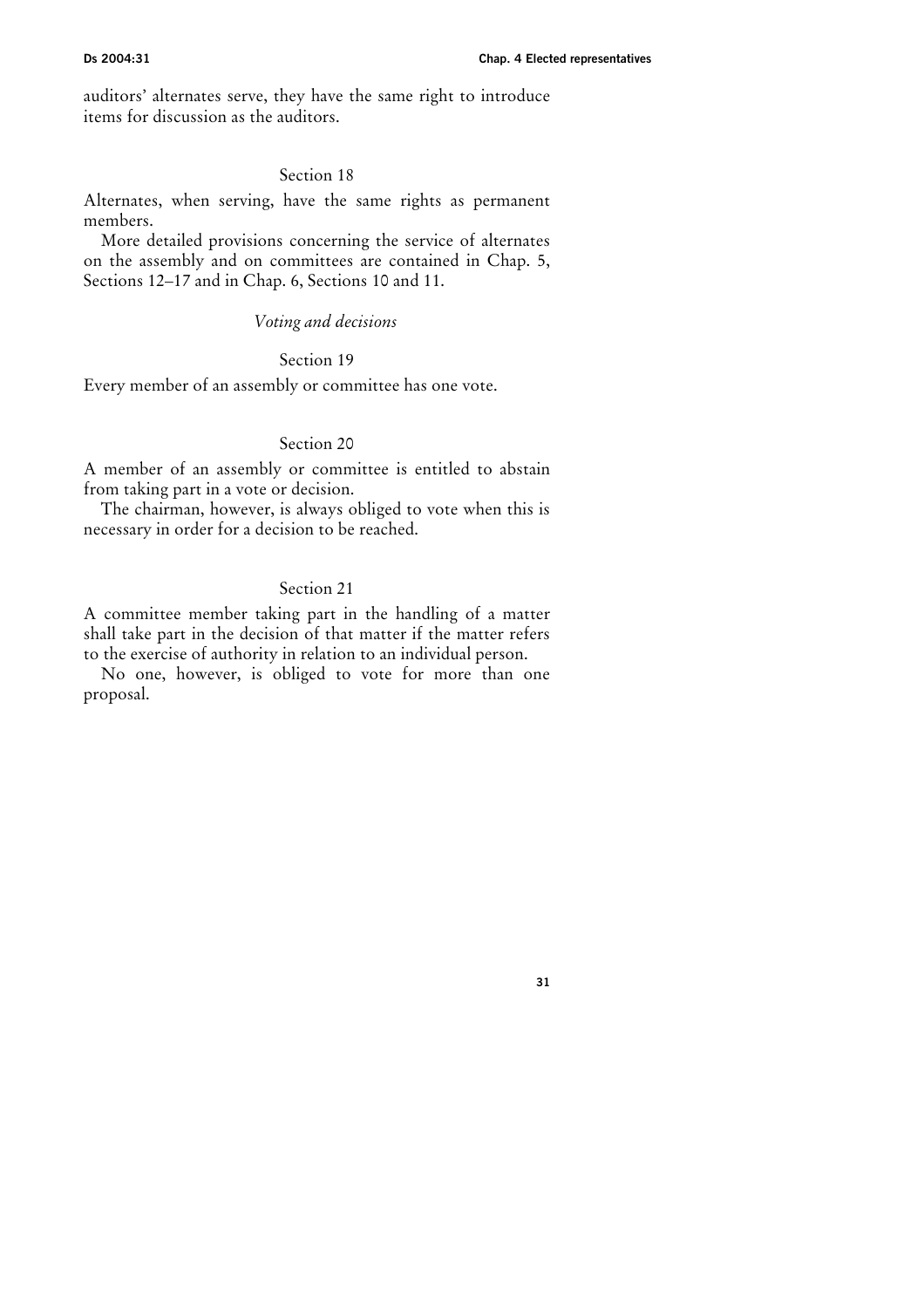## Dissenting opinions

#### Section 22

An elected representative who has taken part in the decision of a matter may record a dissenting opinion.

Such dissent shall be declared before the meeting is ended.

#### Right of attendance

### Section 23

An assembly may decide that an elected representative who is not a member or alternate member of a certain committee shall be allowed to attend meetings of that committee and take part in its deliberations but not in its decision-making.

The decision may also entitle the elected representative to have his opinion recorded in the minutes of meetings.

#### Provisions applying specifically to local federations

#### Section 23 a

A federation member may elect as member or alternate in the decision-making assembly of a local federation only a person who is a member or alternate in the federation member's assembly.

Members and alternates in the federation executive committee and other committees and auditors and auditors' alternates of a local federation, are elected from among those who are entitled to vote in elections to the assembly of any of the federation members.

#### Commissioners in the Municipality of Stockholm

#### Section 24

The Municipality of Stockholm may have commissioners.

Commissioners are elected by the assembly at its first meeting after assembly elections have been held throughout the country.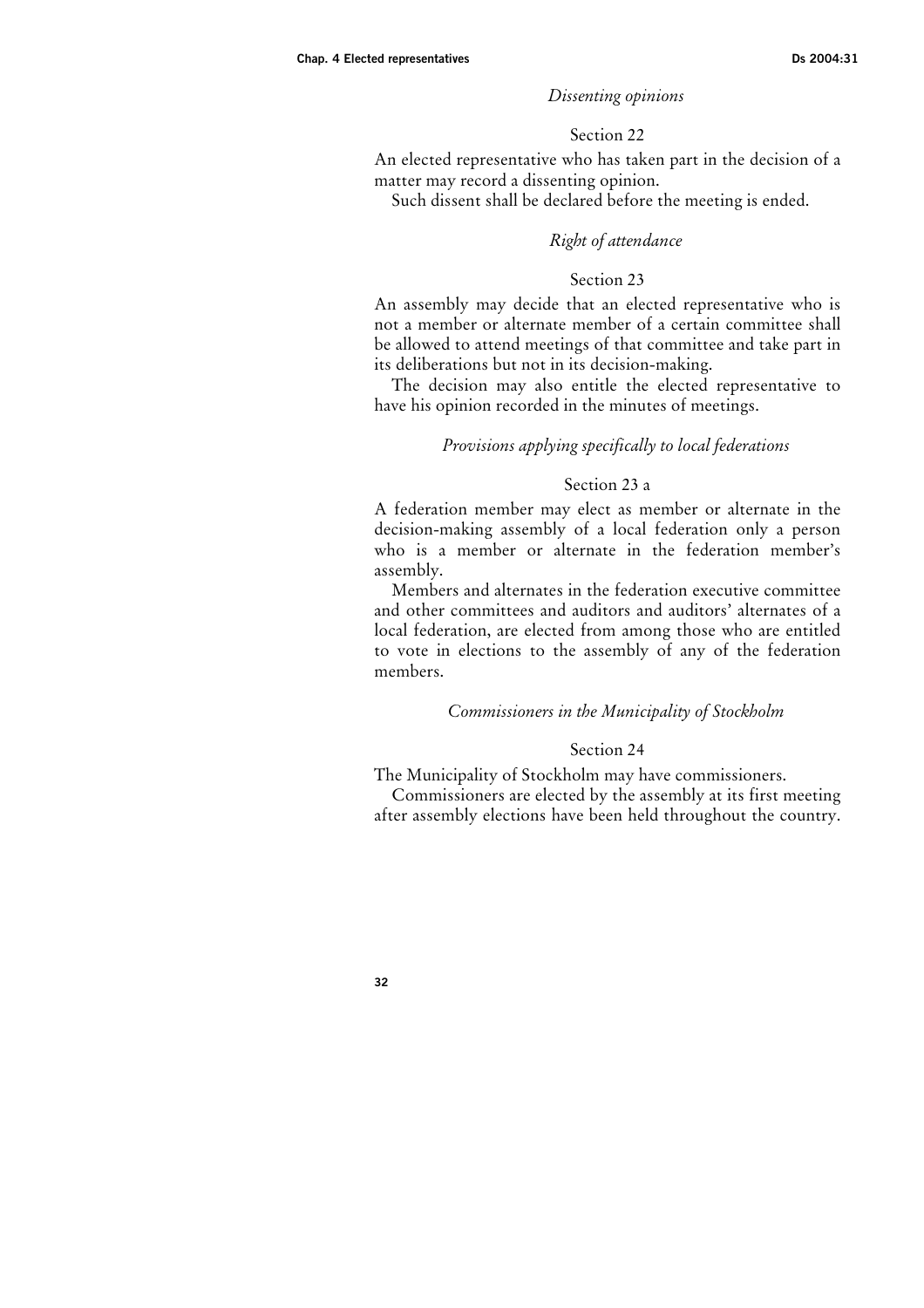Election may also be held when an appointment as a commissioner has ceased during the term of office.

Commissioners are elected for four years. In cases referred to in the second sentence of subsection two, the election refers to the remainder of the term of office.

Each commissioner shall be elected individually if this is requested.

#### Section 25

The provisions of Section 7 concerning the effects of a new election or a recount of votes leading to a redistribution of assembly seats between the parties on the mandates of elected representatives shall also apply to the mandates of commissioners.

## Section 26

Concerning eligibility as commissioner and the termination of the mandate, the provisions of Sections 5 and 8-10 a shall apply. In that connection, what is provided in Section 10 a concerning all elected representatives of a committee shall apply to all commissioners.

#### Section 27

The assembly may decide that the commissioners, as part of their mandate, are to receive financial and other benefits corresponding to the conditions of pay and service applying to persons employed by the municipality.

## Section 28

The commissioners shall attend assembly meetings.

They may take part in the deliberations and put forward proposals but may not take part in the decision-making.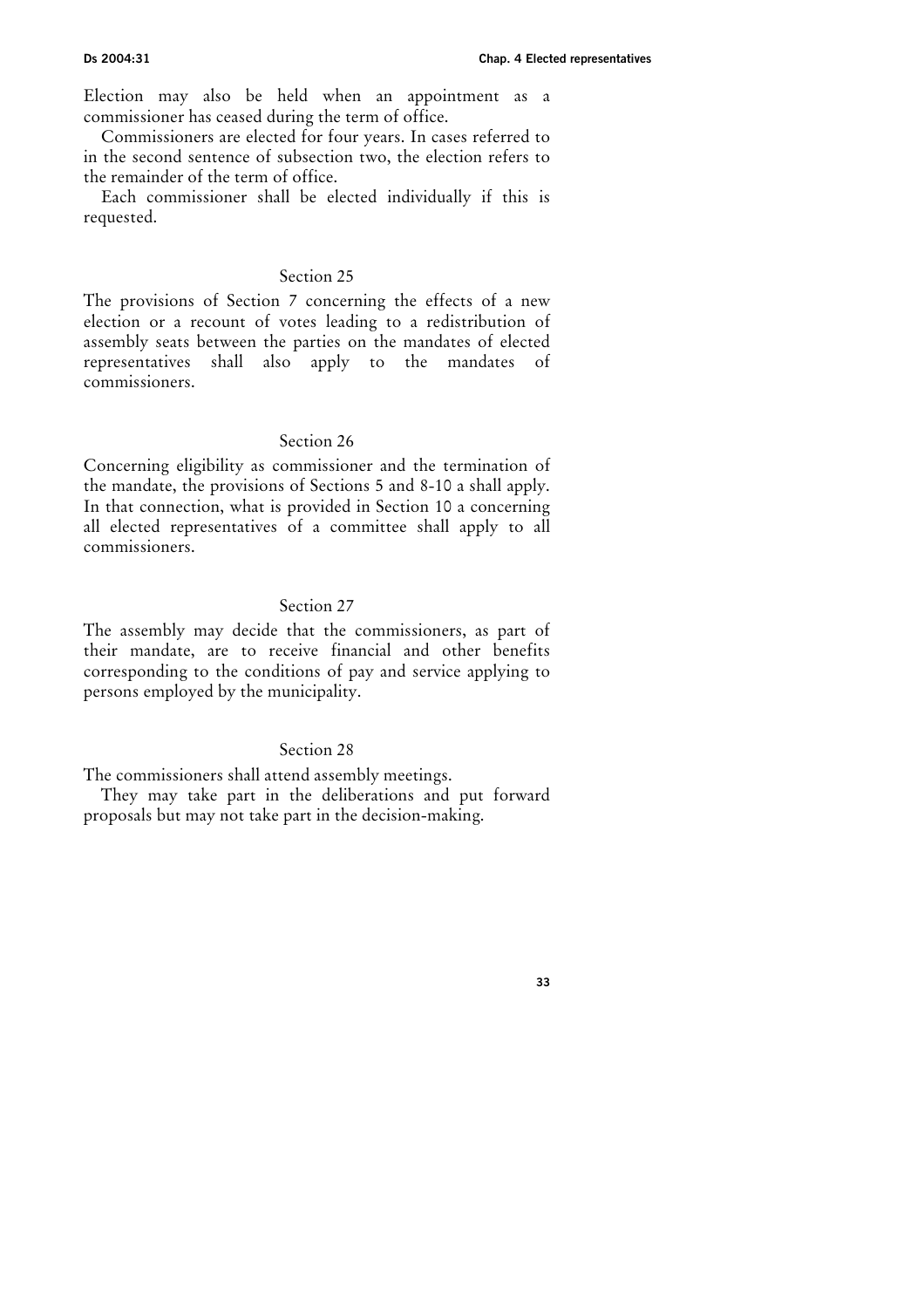The assembly may adopt more detailed provisions concerning the commissioners.

## Political secretaries

#### Section 30

Municipalities and county councils may appoint political secretaries to assist the elected representatives in their political work.

#### Section 31

Political secretaries may not be appointed for longer than the end of the year in which council elections are next to be held throughout the country.

The Act (1982:80) on Security of Employment shall not apply to them.

## Section 32

A political secretary is entitled to such leave of absence from his employment as his duties require.

#### People with disabilities

#### Section 33

Municipal and county councils shall make efforts to ensure that elected representatives with disabilities can take part in handling items of business on the same terms as other elected representatives.

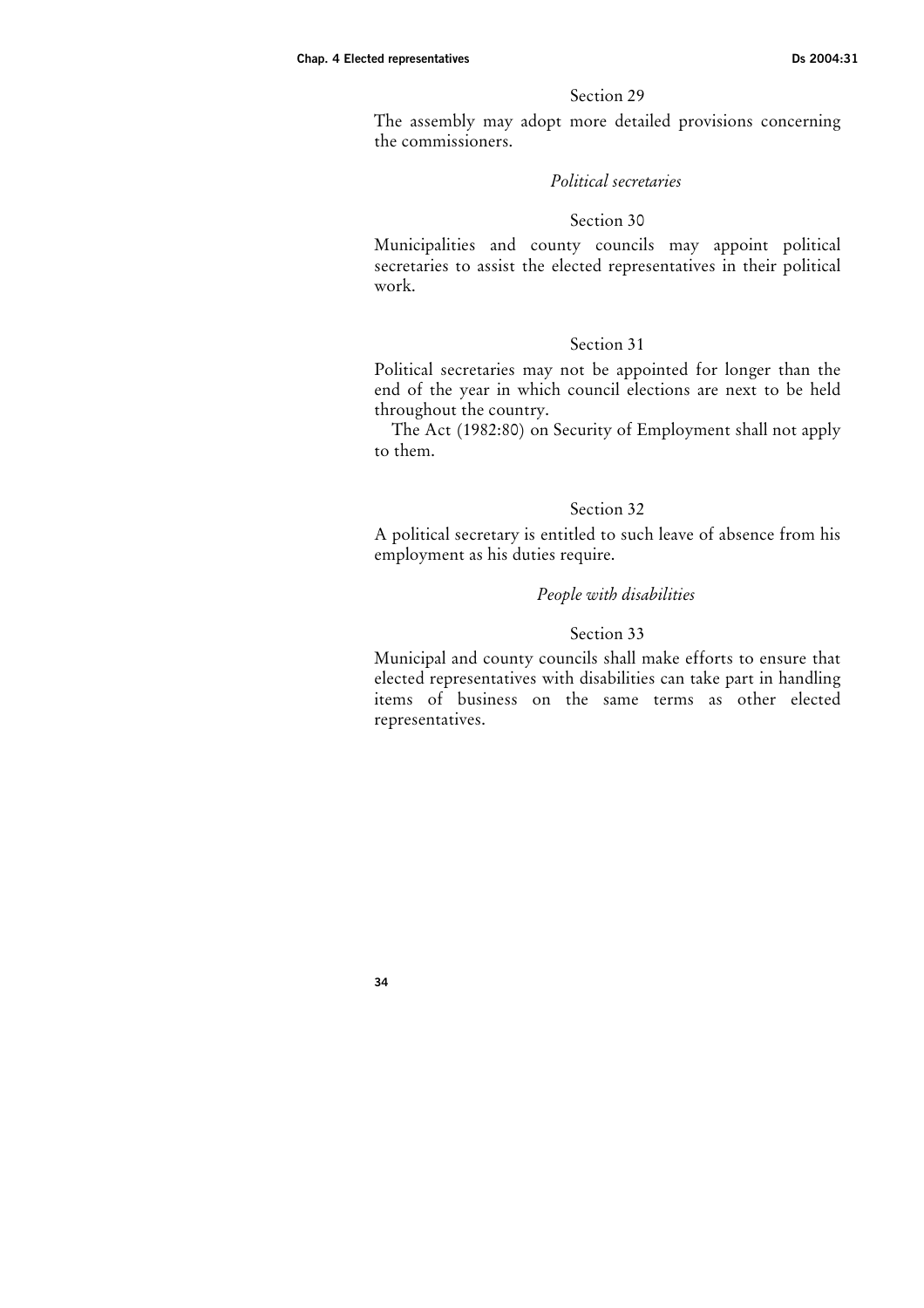## Chap. 5 Assemblies

#### Number of members and alternates

#### Section 1

The assembly decides how many members the assembly shall have.

The number shall be set at an odd number and not less than the following:

31 in municipalities with 12,000 or less residents entitled to vote and in county councils with 140,000 or less residents entitled to vote,

41 in municipalities with more than 12,000 and up to 24,000 residents entitled to vote,

51 in municipalities with more than 24,000 and up to 36,000 residents entitled to vote, and in county councils with more than 140,000 and up to 200,000 residents entitled to vote,

61 in municipalities with more than 36,000 residents entitled to vote, and

71 in county councils with more than 200,000 residents entitled to vote.

In the Municipality of Stockholm and in county councils with more than 300,000 residents entitled to vote, however, the number of members shall be set at not less than 101.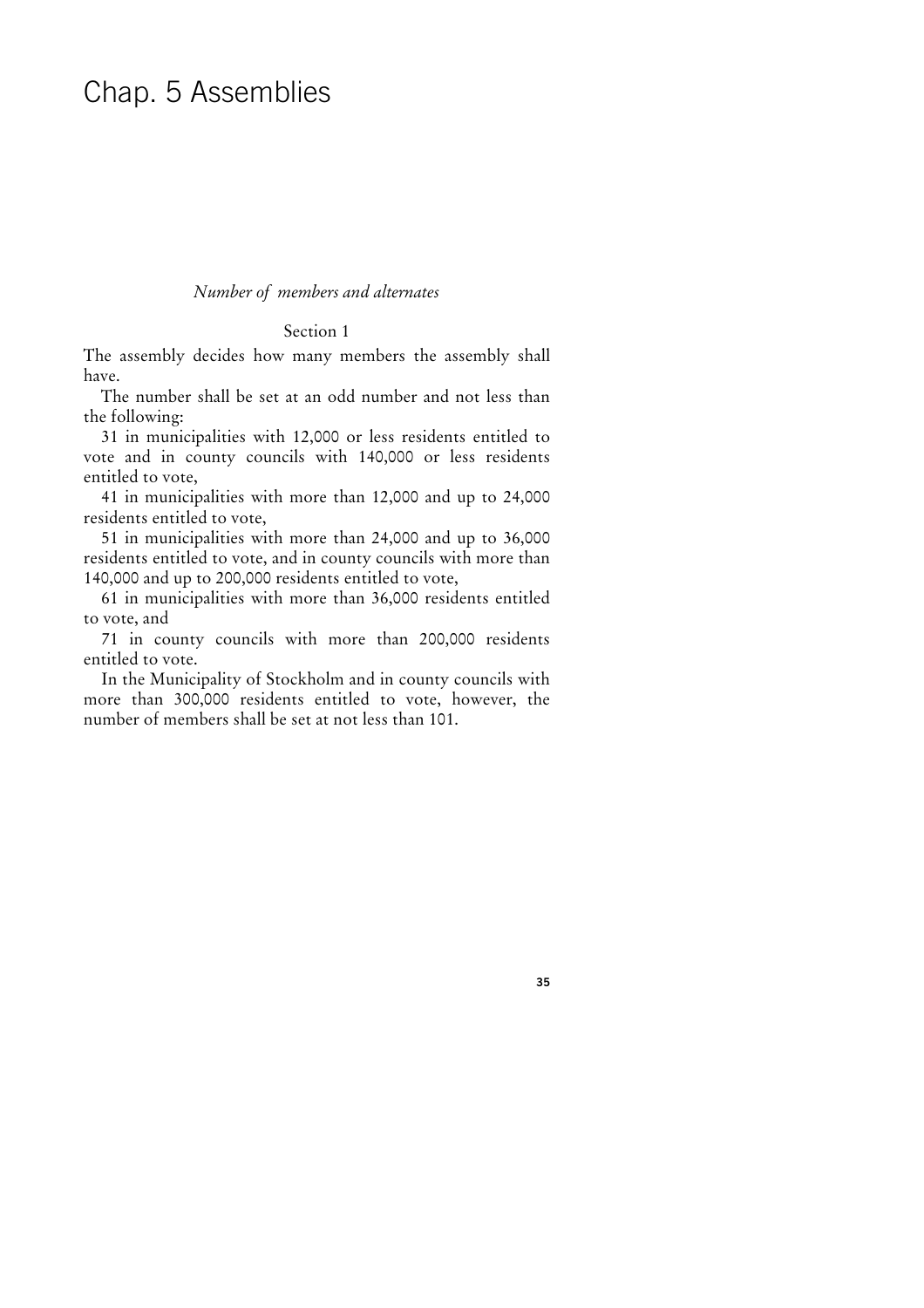For the purposes of Section 1, a person included on a current electoral register shall be deemed entitled to vote.

#### Section 3

If the assembly decides to change the number of assembly members, the decision shall not be implemented until assembly elections are next held throughout the country.

The decision shall be made before the end of March in the election year.

The county administrative board shall be immediately notified of the decision.

#### Section 4

There shall be alternates for the members of the assembly.

In a municipality the municipal assembly decides the number of alternates on which implementation of the provisions of Chap. 18, Section 55 of the Elections Act (1997:157) shall be based. The number shall constitute a certain proportion, though not more than half, of the number of seats gained by each party in the municipality. The decision shall be made before 1st April of the election year. The county administrative board shall be informed immediately of the municipal assembly's decision.

Provisions concerning the appointment of alternates in assemblies are contained in the Elections Act.

## Terms of office

## Section 5

Members and alternate members of the assembly are to be elected for four years, as from 1st November of the election year.

In the event of the Electoral Appeal Board having resolved on a new election as provided in Chap. 19, Section 21 of the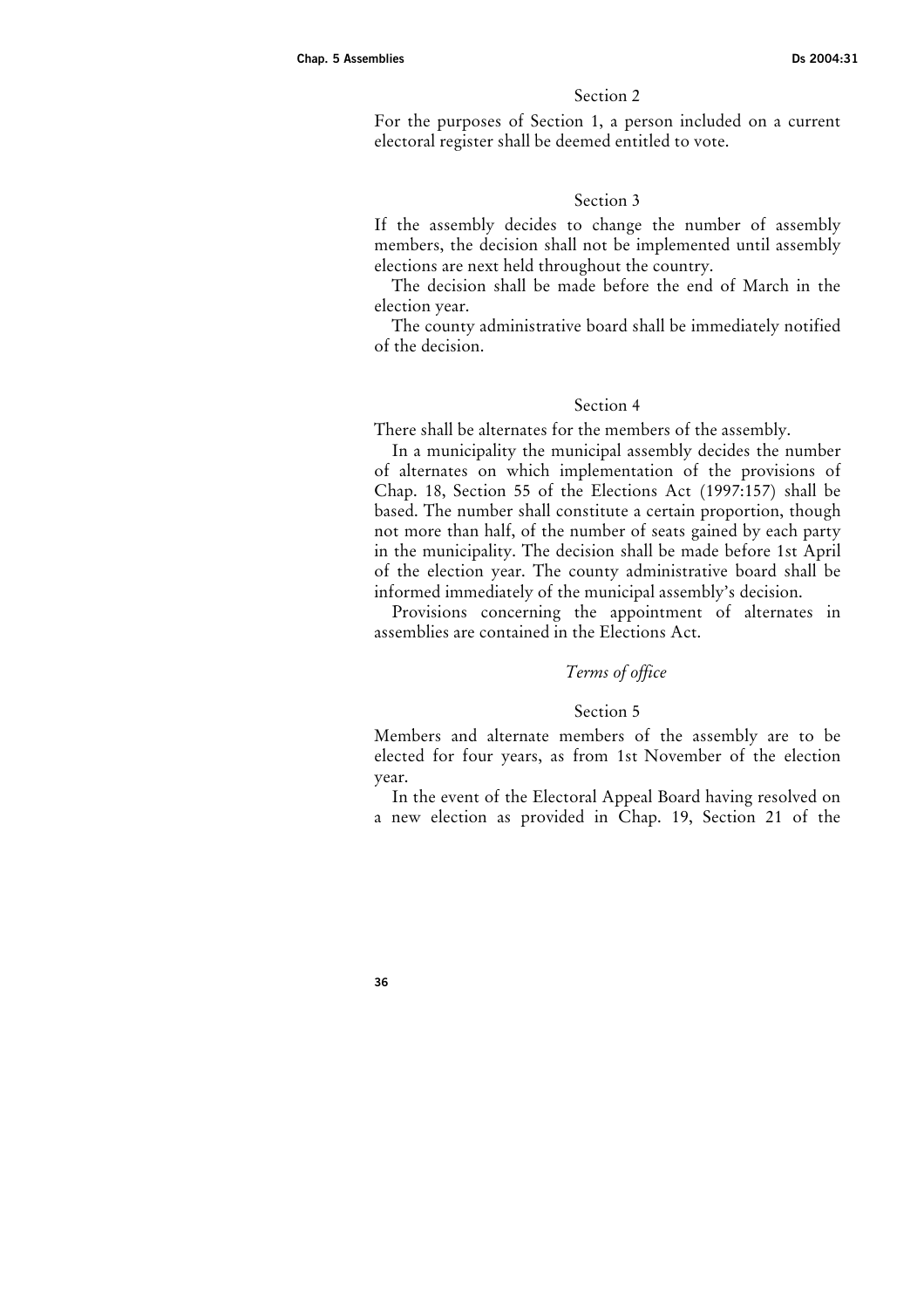Elections Act (1997:157), the term of office shall, however, be prolonged until the new election has been concluded.

The term of office in the Municipality of Stockholm begins on 15th October in the election year.

## Chairman and vice chairman

## Section 6

The assembly elects a chairman and one or more vice chairmen from among its members.

The assembly decides the duration of these mandates.

## Juncture of meetings

#### Section 7

The assembly decides when ordinary meetings are to take place.

A meeting is also to take place if the executive committee or at least one-third of the assembly members so request or if the chairman deems it necessary.

## Announcement of meetings

#### Section 8

Every assembly meeting shall be announced by the chairman.

The announcement shall give the time and place of the meeting and the matters to be discussed.

## Section 9

The announcement shall be put on the municipal or county council notice-board at least one week before the date of the meeting.

Within the same time, the announcement shall also be suitably delivered to every member and alternate.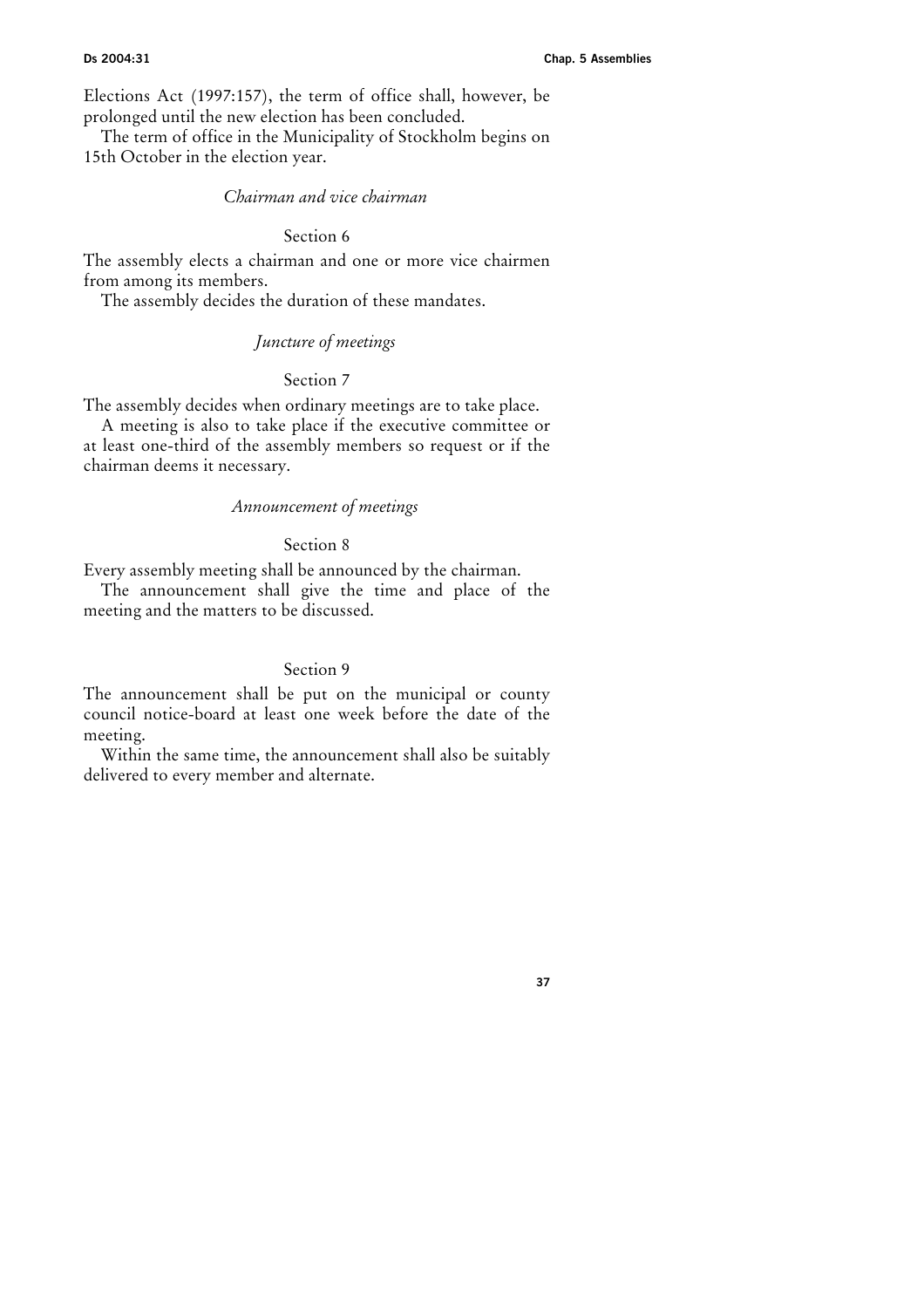Information concerning the time and place of a meeting shall be published, at least one week before the date of the meeting, in the local newspaper or newspapers decided on by the assembly.

The information shall be published in a particular local newspaper if at least one-third of the members present so request.

#### Section 11

In the event of a matter of such urgency that time will not permit its announcement in the manner described in Sections 8- 10, the announcement indicating the matter shall be put up not later than the weekday immediately preceding the day of the meeting.

In addition, the announcement shall be delivered in a suitable manner to every member and alternate, so that it can be presumed to reach them within the same length of time.

#### Service by alternates

#### Section 12

If a member is unable to attend a meeting or to continue taking part in a meeting, an alternate shall serve in the member's stead.

#### Section 13

The alternates shall serve in the order determined between them. An alternate who has begun to serve shall, however, always

have precedence, regardless of the order determined. An alternate discontinuing service on account of disqualification in a matter may resume service after the matter has been dealt with.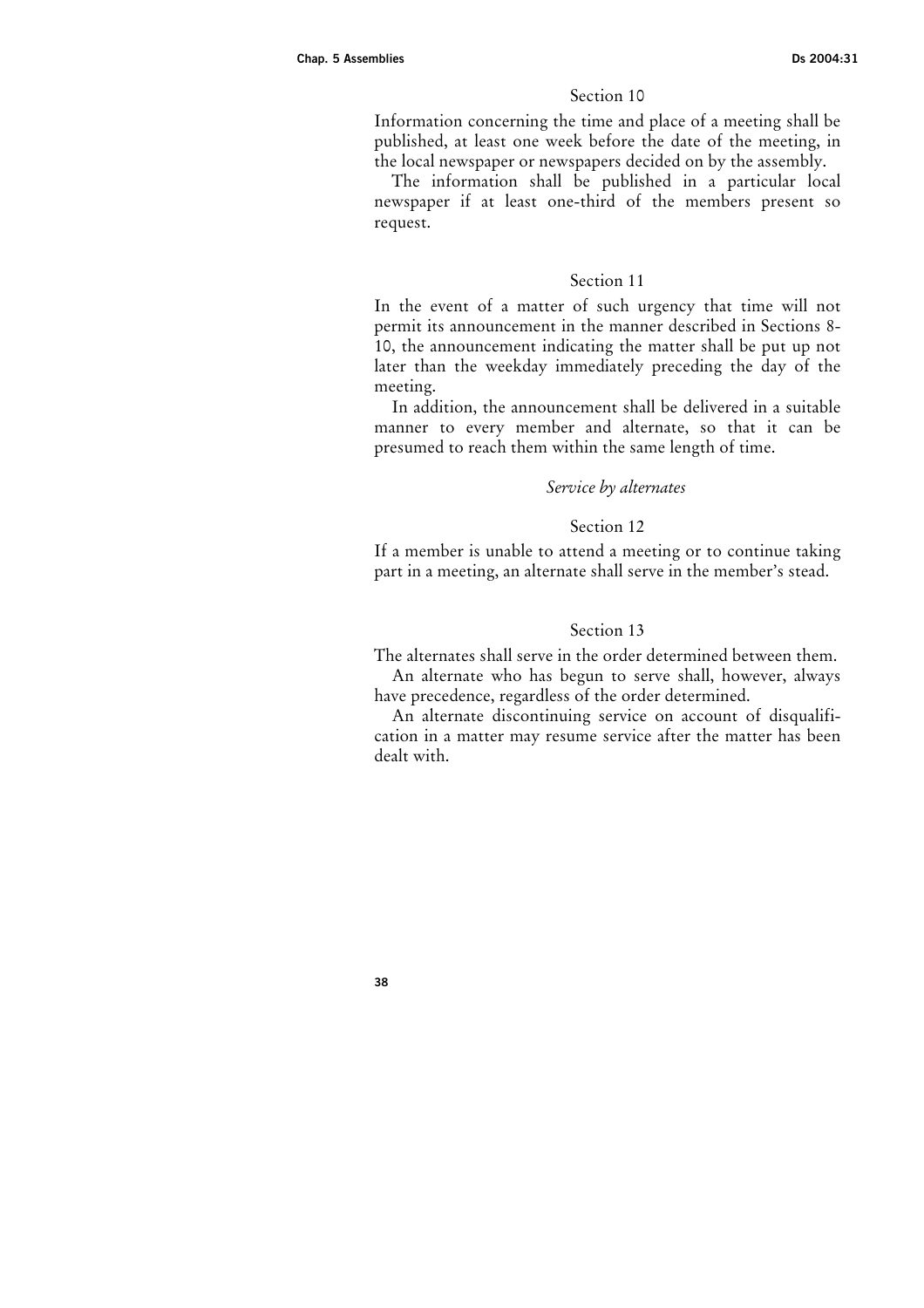A member arriving while a meeting is in progress or for a continued meeting is entitled to serve even if an alternate has entered into the member's stead.

## Section 15

A member who has interrupted his serve at a meeting on account of some other impediment than disqualification is debarred from that meeting for the rest of the day.

#### Section 16

In a municipal assembly, alternates from the same constituency as the member have precedence for service.

If all alternates for a member of a municipal assembly are prevented from attending or from taking further part in a meeting, the alternate who, according to the predefined order of precedence, is next in turn to deputise for the member gaining the first seat for the party in the constituency shall enter into the member's stead. If such an alternate is unable to serve, the alternate shall enter who is next in turn to serve for the member gaining the second seat for the party in the constituency, and so forth on the same basis.

If all the party's alternates in the constituency are prevented from attending or from taking any further part in a meeting, the alternate shall enter who has been appointed for the party in some other constituency on the grounds as aforesaid. The alternate appointed in the constituency where the party gained most votes shall then have precedence.

## Section 17

The assembly shall make further provisions concerning service by the alternates.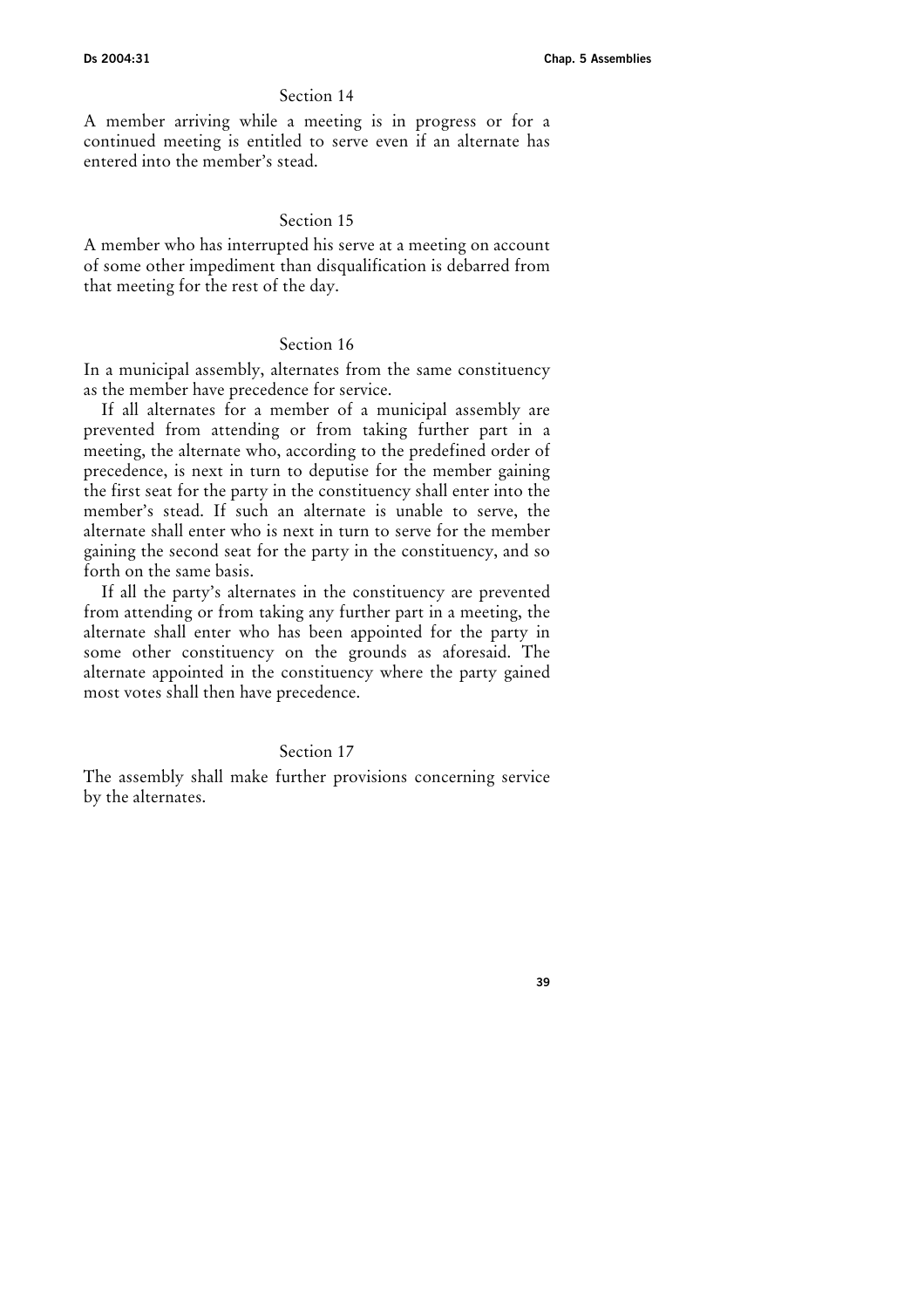#### Quorum requirements

#### Section 18

An assembly may only deal with a matter if more than half its members are present.

An assembly may, however, decide that interpellations and questions are to be replied to even if fewer members are present.

## Section 19

If, under Section 20 or Section 20 a, a member is disqualified in a matter, the assembly may deal with the matter even if the number of persons taking part is reduced by the disqualification below that is prescribed in Section 18.

#### Disqualification

#### Section 20

A member may not deal with a matter of personal concern to the member himself, to the member's spouse, cohabitant, parents, children or siblings or any other person with whom he is closely connected.

Provisions concerning disqualification in connection with auditing are contained in Chap. 9, Section 4.

The provisions of Chap. 6, Section 24, subsections two to four concerning the effect of disqualification shall also be applied to the assembly. In that connection, what is provided concerning a committee shall instead apply to the assembly.

## Section 20 a

A person who is accountable to the municipality or county council may not take part in

1. the election of an auditor or auditor's alternate for inspection of the activities for which he is accountable, or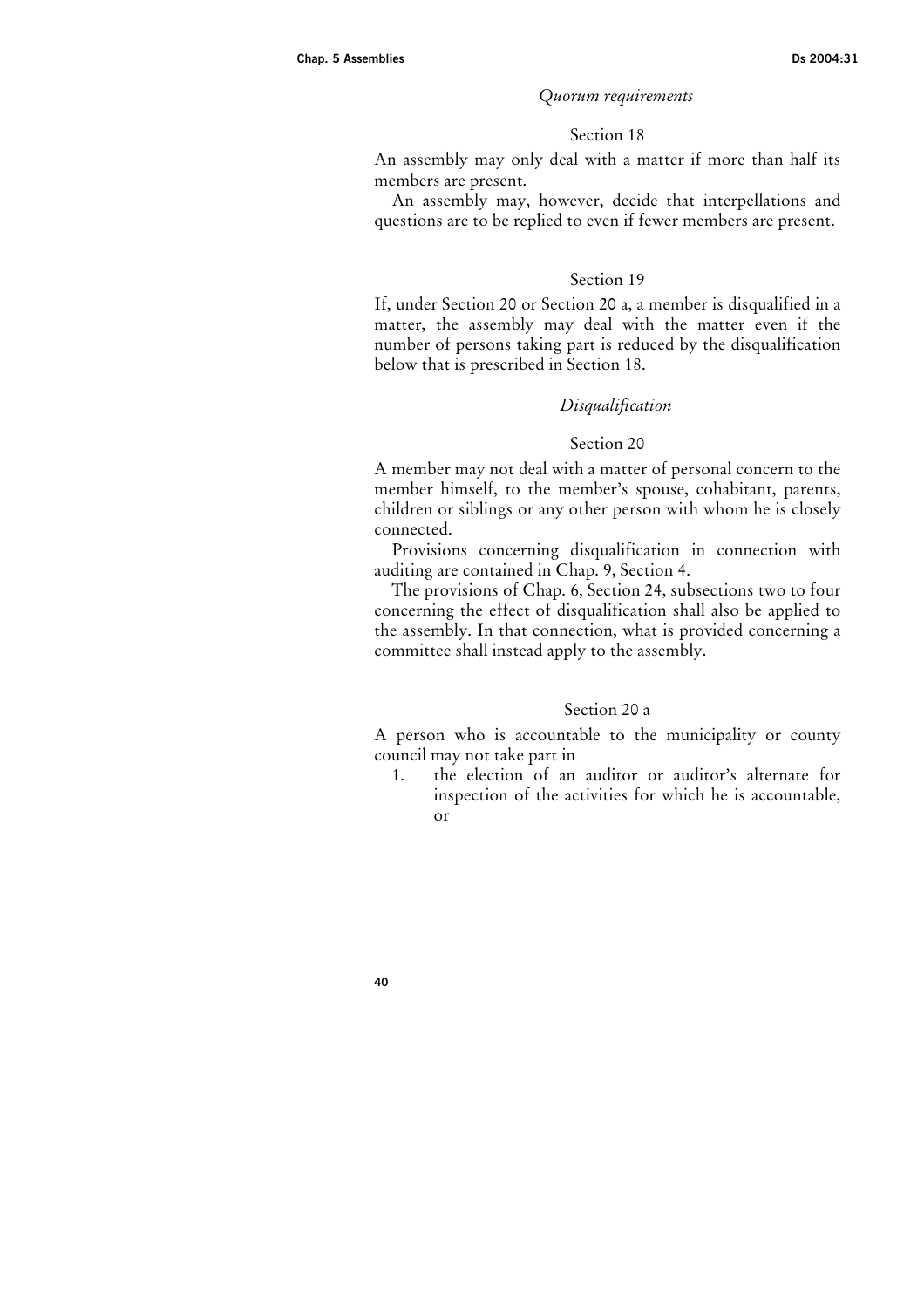2. consideration of matters pertaining to discharge from liability for the activities.

The same applies to the spouse, cohabitant, parents, children or siblings of the accountable person or any other person with whom he is closely connected.

## Section 20 b

Section 20 a notwithstanding, individually elected representatives concerning whom a qualification can be made under Chap. 9, Section 17, subsection two may take part in assembly deliberations when the auditor's report on the activities for which they have been responsible is being discussed.

The chairman and vice-chairman of a committee may also take part in assembly deliberations when activities within their own committee are being discussed.

The aforesaid also applies if the elected representatives are not assembly members.

## Right and obligation of outsiders to participate

## Section 21

An assembly may decide that persons other than members shall be entitled to take part in the discussions but not in the making of decisions.

## Section 22

It is the duty of the chairman and vice chairman of a committee, the auditors and the employees of the municipality or county council to furnish information at assembly meetings if the assembly so requests and if the furnishing of the information is not precluded by statutory provisions of secrecy.

The assembly of a municipality or a county council which has formed a common committee is entitled to request information from the committee. It is the duty of the chairman and vice chairman of the committee and of the employees of the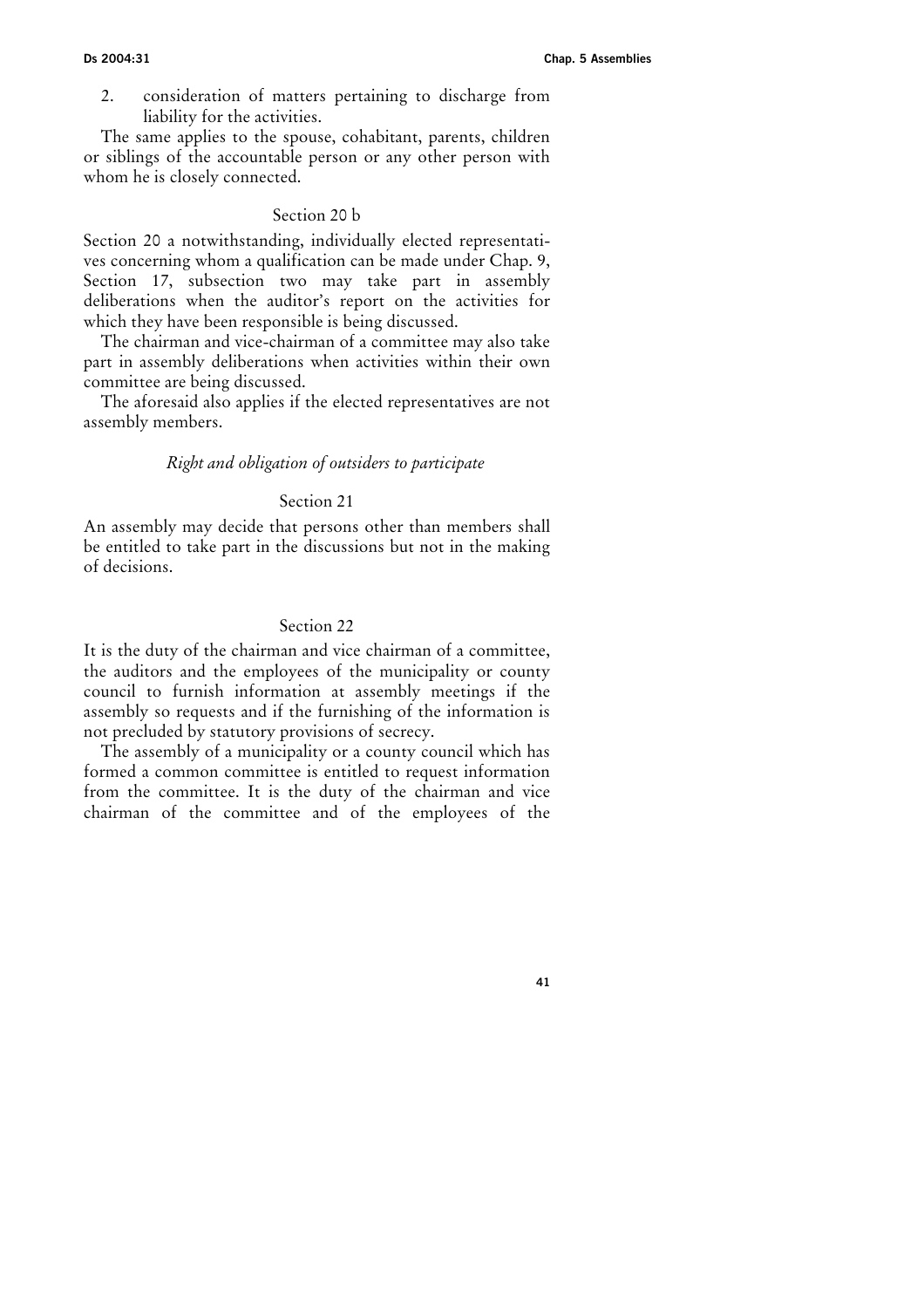participating municipalities and county councils to furnish information at assembly meetings, if unimpeded from doing so by statutory provisions of secrecy.

#### Raising of matters in the assembly

## Section 23

Matters may be raised in the assembly by

- 1. a committee
- 2. a member, by tabling a motion,
- 3. the auditors or their alternates when they are on duty, if the matter concerns administration connected with their auditing mandate or if it concerns the audit itself,
- 4. an assembly drafting committee, if the assembly has so prescribed,
- 5. a person who is registered as a resident of the municipality or of a municipality coming under the county council, if the assembly has so determined ("citizen's proposal), or
- 6. the board of directors of an enterprise referred to in Chap. 3, Sections 17 and 18, if the assembly has so determined in particular cases.

A matter concerning the holding of a referendum on a particular issue may also be raised in the assembly by at least five per cent of the members of the municipality or county council who are entitled to vote, as provided in the Municipal Referenda Act (1994:692). The initiative shall be in writing, shall indicate the question concerned and shall contain the personal signatures of the initiators, clarifications of their signatures and their addresses.

#### Section 24

An assembly may prescribe that a local committee or a committee subordinate to another committee may not raise matters in the assembly.

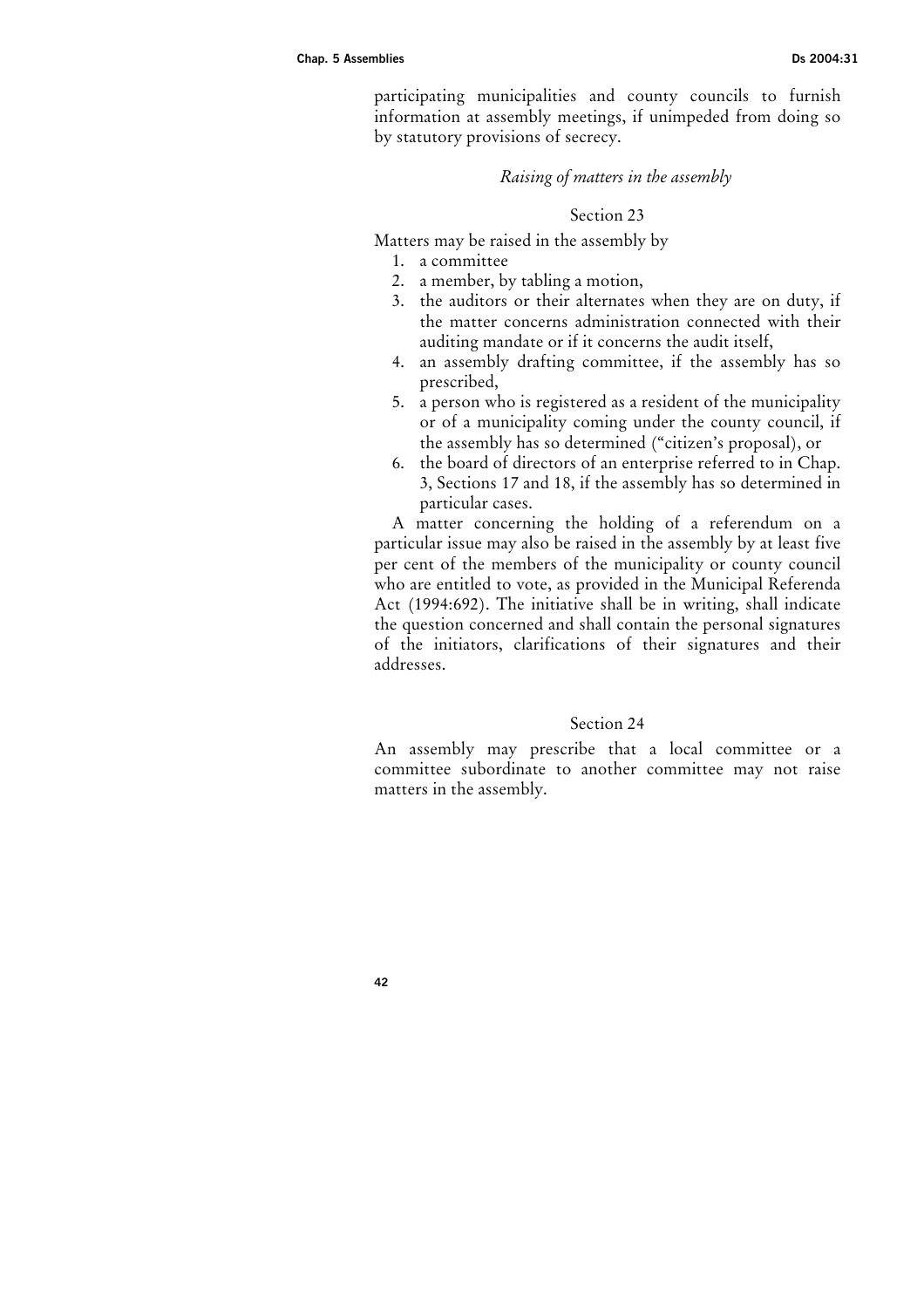An assembly shall decide matters raised as provided in Section 23.

#### Consideration of discharge from liability

## Section 25 a

The assembly shall decide, at a meeting held before the end of June the year following the year to which the audit refers, whether discharge from liability is to be allowed or refused.

The question of discharging a common committee from liability, shall be examined by the assemblies of each of the participating municipalities or county councils.

## Section 25 b

If discharge from liability is refused, the assembly may decide to sue for damages.

Non-criminal proceedings shall be filed within a year after the decision to refuse discharge from liability. Failing this, the right to file such proceedings shall lapse.

## Preparation of business

## Section 26

Before a matter is decided by the assembly, it shall have been prepared either by a committee whose sphere of activity it concerns or by an assembly drafting committee.

## Section 27

I a matter has been prepared by an assembly drafting committee only, a committee whose sphere of activity it concerns shall always be consulted.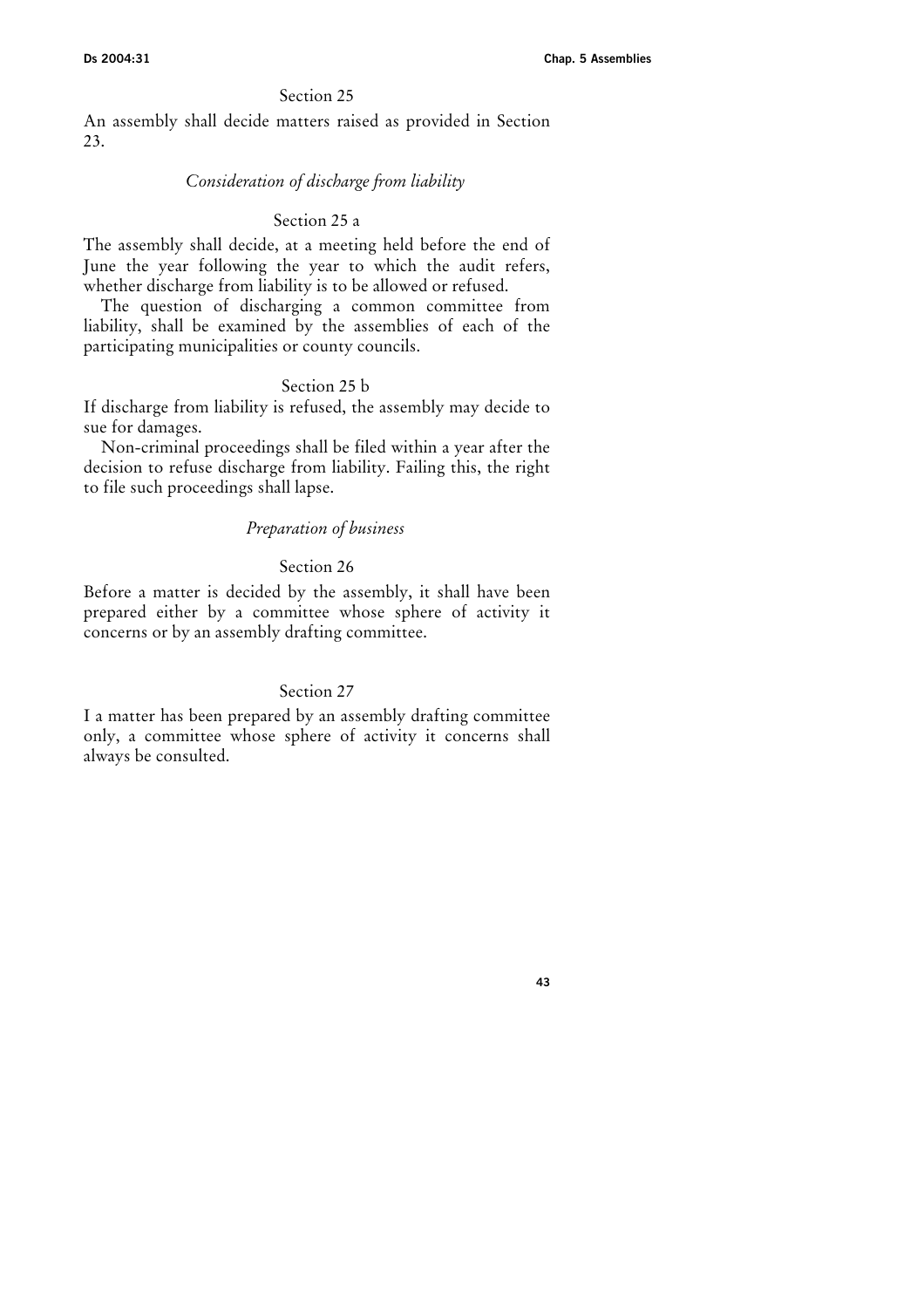The executive committee shall always be consulted in a matter which has been drafted by another committee or by an assembly drafting committee.

The executive committee shall put forward a proposal for the decision of a matter if this has not been done by another committee or by an assembly drafting committee.

## Section 29

The assembly may hold elections without previous preparation.

Nor is any preparation required for a matter relating to relinquishment of a mandate as elected representative.

## Section 30

In years when assembly elections have been held throughout the country, the newly returned assembly may resolve to alter the terms of office of a committee or to alter the number of members or alternates of a committee, without previous preparation.

## Section 31

The assembly may discuss the auditors' report without previous preparation. However, the assembly shall obtain explanations of the qualifications made in the auditors' report.

If an elected representative has been refused discharge from liability, the assembly may also resolve, without further preparation, on the revocation of that representative's mandate, as provided in Chap. 4, Section 10.

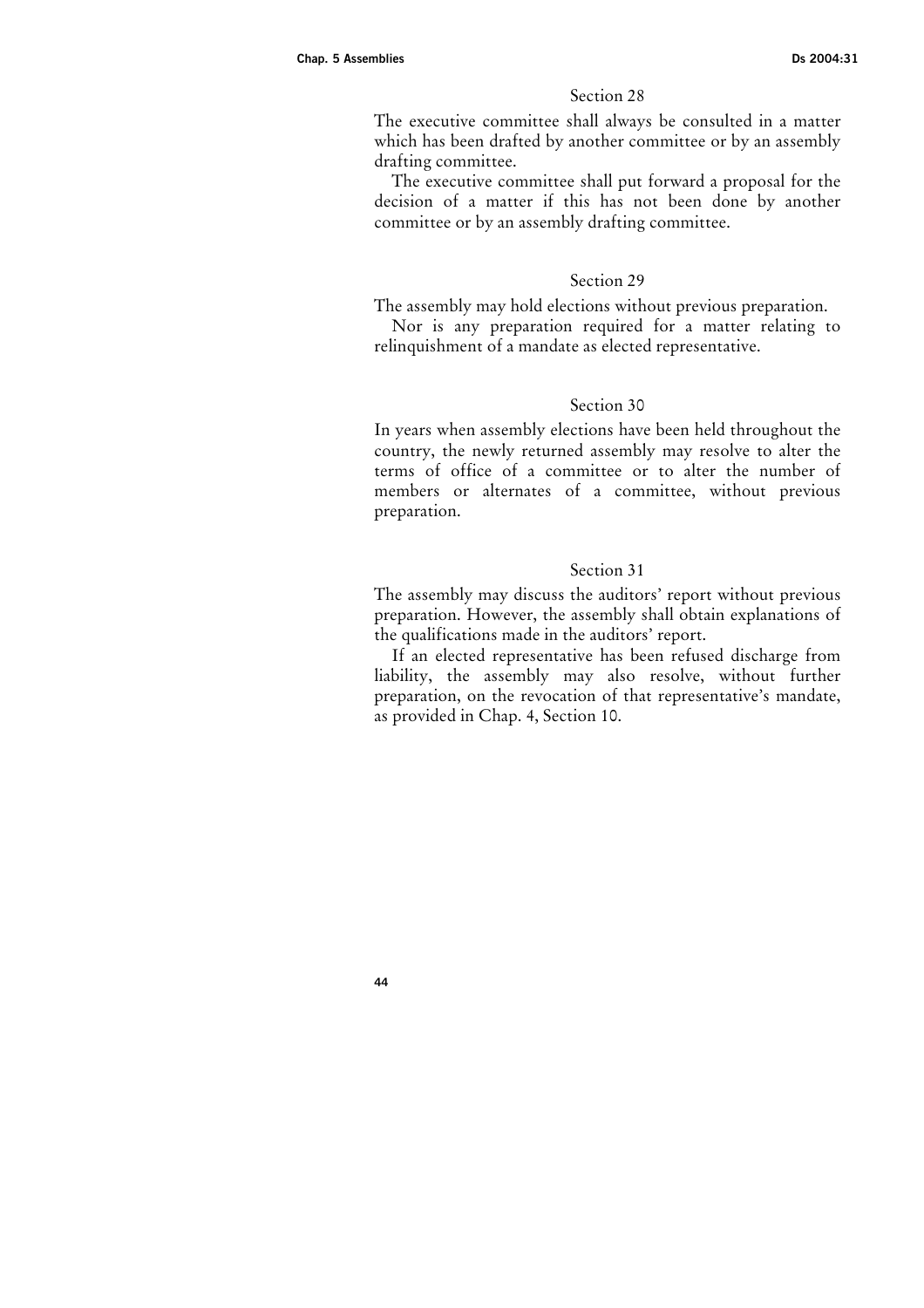Urgent business may be decided without preparation, if all members present are agreed on the decision.

## Section 33

A motion or a citizen's proposal should be processed so as to enable the assembly to make a decision within a year of the date on which the motion or citizen's proposal was tabled.

If the processing of the matter cannot be concluded within this period, the fact that this is so shall be reported to the assembly within the same period, along with the results of the processing to date. The assembly may then cancel any further processing of the motion or citizen's proposal.

## Section 34

The assembly may decide that, as part of the preparation of a matter to be discussed by the assembly, viewpoints are to be obtained from members of the municipality or county council.

This can be done by means of a referendum, an opinion poll or similar procedure. In this connection the municipal election committee may be engaged if its other activities are not impeded thereby.

If viewpoints are to be obtained through a referendum, the assembly may resolve that an electoral roll and voting cards are to be produced as provided in Chap. 7 of the Elections Act (1997:157).

Further provisions on the referendum procedure are contained in the Municipal Referenda Act (1994:692).

A local federation may not arrange a referendum or engage the election committee of a municipality which is a member of the federation.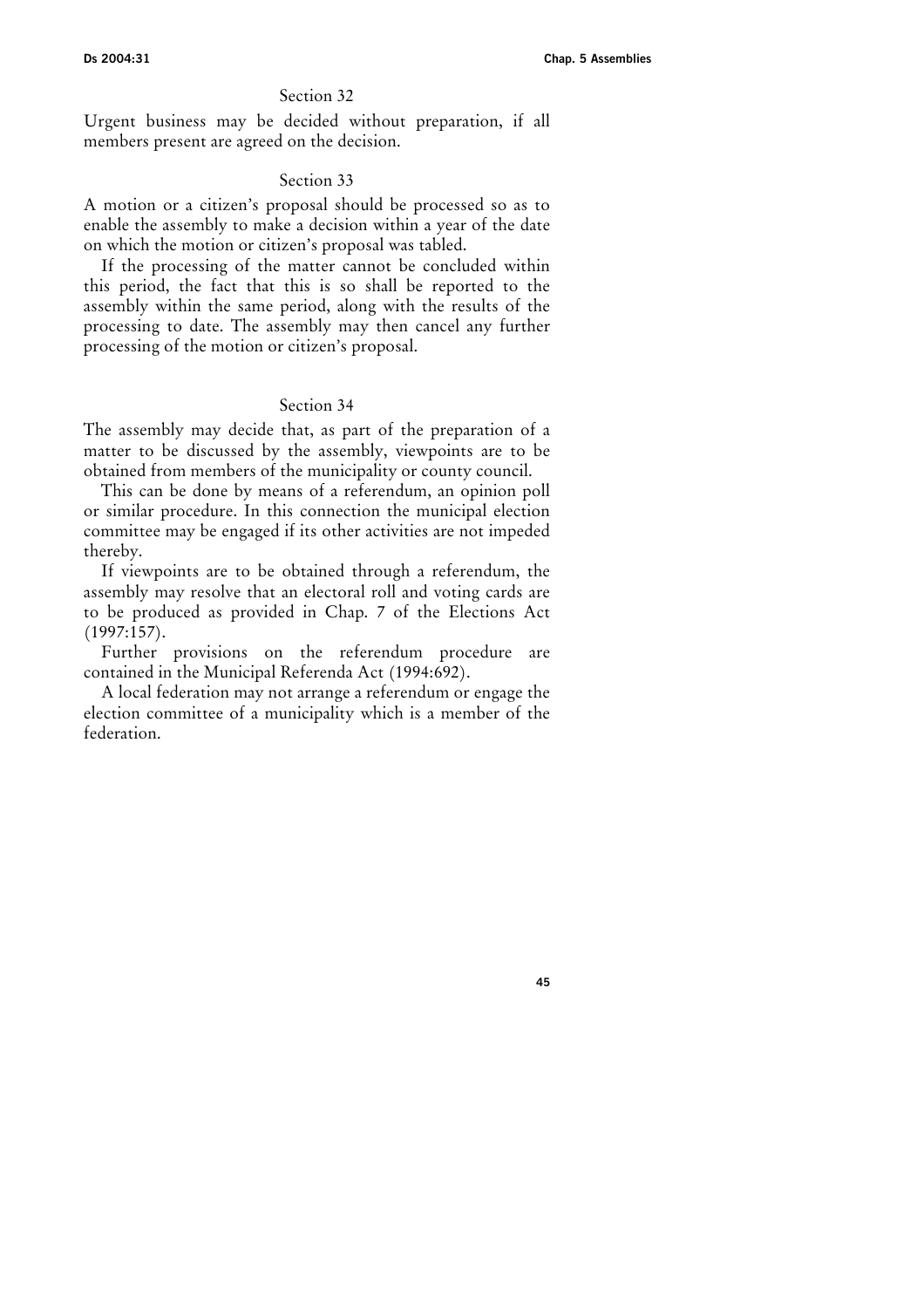The municipality is entitled to obtain compensation for the expenses occasioned by a county council engaging the municipal election committee.

# Tabling and returning for reconsideration

#### Section 36

A matter shall be tabled or returned for reconsideration if this is requested by at least a third of the members present. A simple majority is required, however, if the matter has been previously so tabled or returned for reconsideration.

To table a matter concerning elections or to return such a matter for reconsideration, a simple majority is required.

A reason shall be provided for any decision to return a matter for reconsideration.

## Section 37

A tabled matter shall be discussed at the assembly's next meeting, unless the assembly resolves otherwise.

# Publicity and procedure of meetings

## Section 38

Assembly meetings are public.

The assembly may, however, decide that a particular matter is to be discussed in camera. The alternates may attend a discussion of this kind, even if they are not serving.

## Section 39

The chairman leads the assembly meetings and is responsible for the maintenance of order during the same.

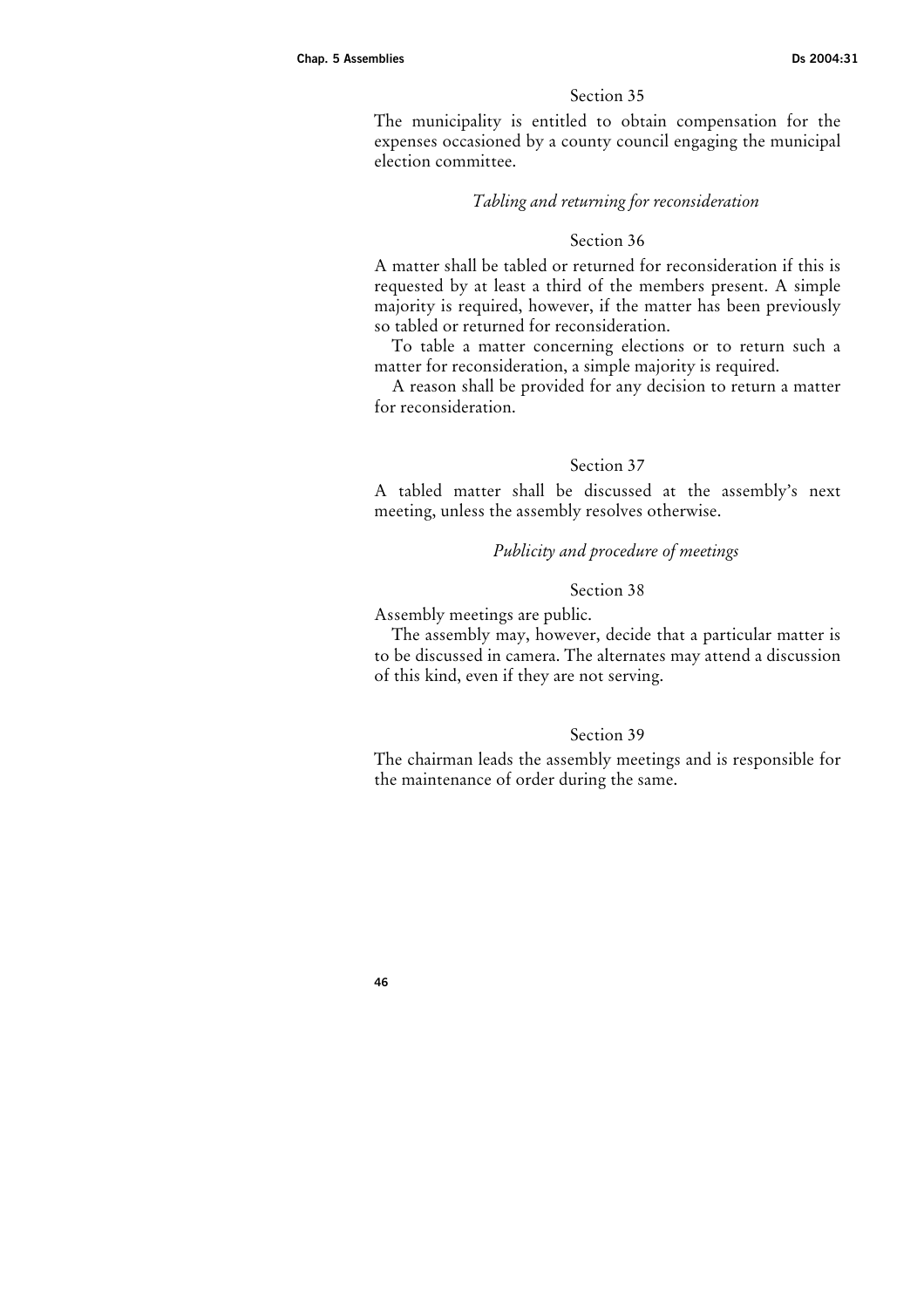The chairman may expel any person who conducts disorderly and does not return to order when called upon to do so.

## The decision-making procedure

## Section 40

The chairman shall ensure that only such matters are decided as have been announced as provided in Sections 8–11.

An urgent matter may, however, be decided, the said provisions notwithstanding, if all the members present so resolve.

Section 32 provides that urgent matters may in certain cases be decided without preparation.

# Section 41

At the end of the discussions, the chairman puts forward a proposal for decision.

Proposals shall be formulated in such a way that they can be answered in the affirmative or negative.

The chairman then states his interpretation of what has been decided and confirms the decision with a blow of the gavel, unless a vote is requested.

## Section 42

If a vote is requested, it shall be by open voting except in matters relating to elections or the hiring of personnel.

## Section 43

Unless otherwise prescribed, the outcome shall be decided by a straight majority.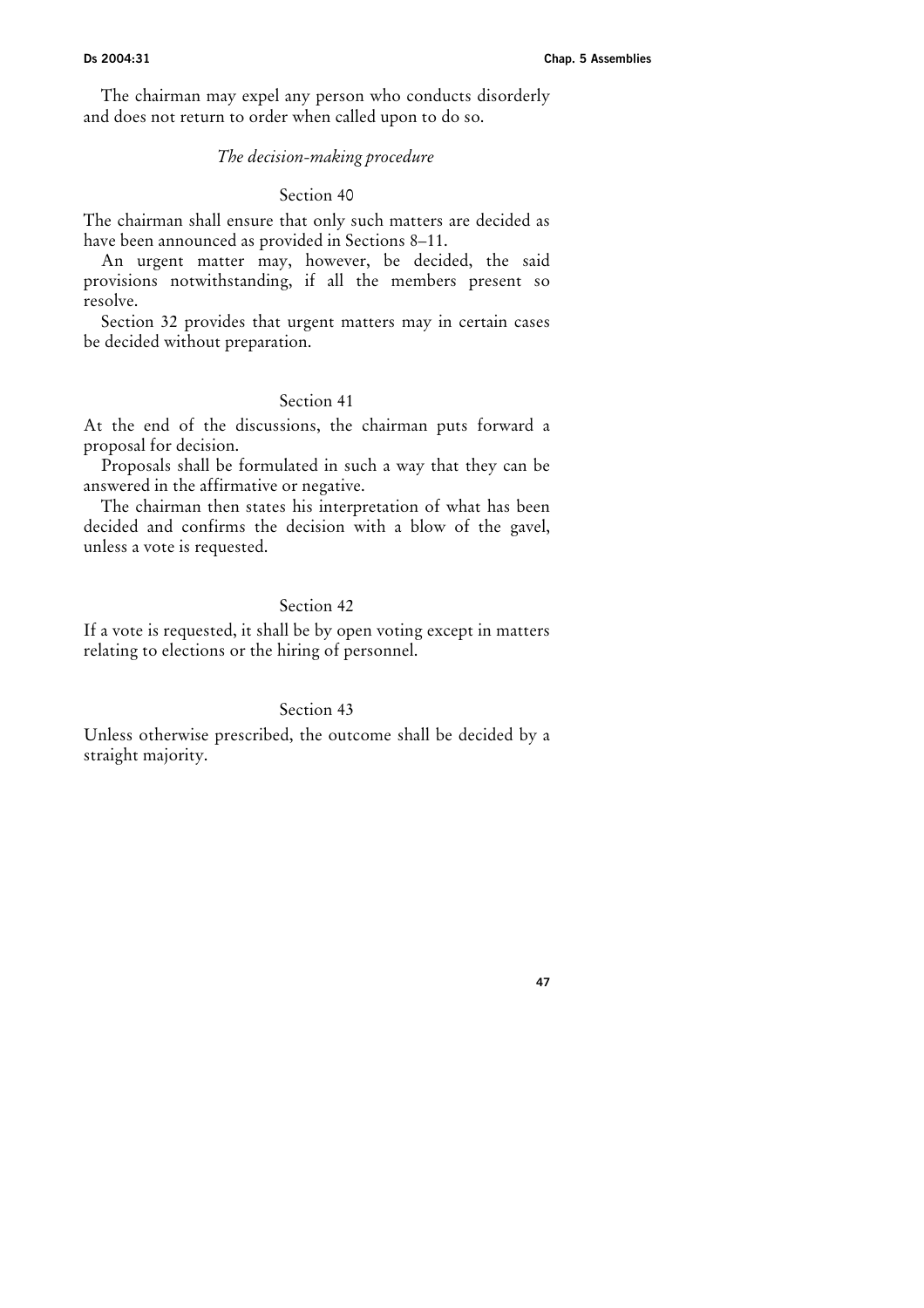In the event of votes being equally divided, the chairman has a casting vote.

In matters relating to elections or the hiring of personnel however, the decision is made by the drawing of lots

#### Section 45

The chairman shall refuse to put forward a proposal for decision if, in the chairman's opinion, the proposal implies the raising of a new matter.

The chairman may refuse to put forward a proposal for decision if, in the chairman's opinion, the proposal would lead to a decision contrary to law or other regulations. The assembly, however, may decide that the proposal is to be put forward nonetheless.

#### Proportional elections

#### Section 46

Subject to the conditions set out in Section 2 of the Proportional Representation Act (1992:339), the following elections are to be proportional:

- 1. elections of members and alternates of committees and drafting committees,
- 2. elections of auditors and auditors' alternates as provided in Chap. 9, Sections 1 and 2,
- 3. elections of members and alternates of the board of directors of limited companies, incorporated associations or foundations, or of auditors and auditors' alternates who are to inspect the administration of such a board of directors, and
- 4. election of members and alternates of the decisionmaking assembly and auditors and auditors' alternates of local federations.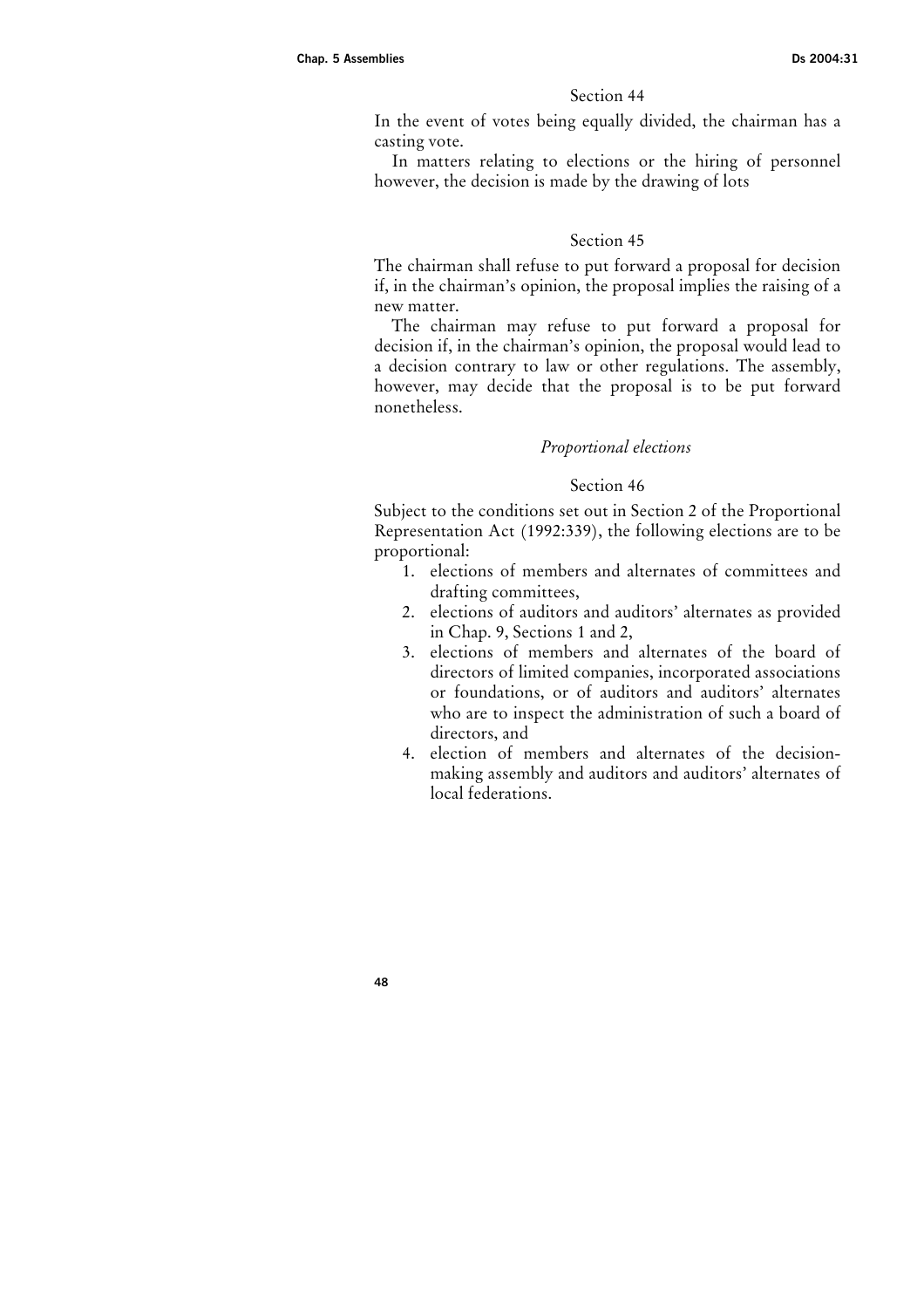Except where otherwise indicated by the federation statutes, the provisions of subsections on shall apply when the decisionmaking assembly in a local federation elects members and alternates of the federation executive committee, other committees, the drafting committees of the decision-making bodies and auditors and auditors' alternates.

# Section 47

Repealed.

## Section 48

Special provisions apply concerning the election by the assembly of members and alternates of certain State boards of directors and other agencies.

#### Interpellations and questions

## Section 49

Interpellations shall refer to subjects coming within the competence of the assembly, a committee or an assembly drafting committee. They may not, however, refer to matters concerning the exercise of power in relation to an individual person.

## Section 50

The interpellations shall have a definite content and shall be accompanied by reasons for their being made. They should only be made in matters of signal interest to the municipality or county council.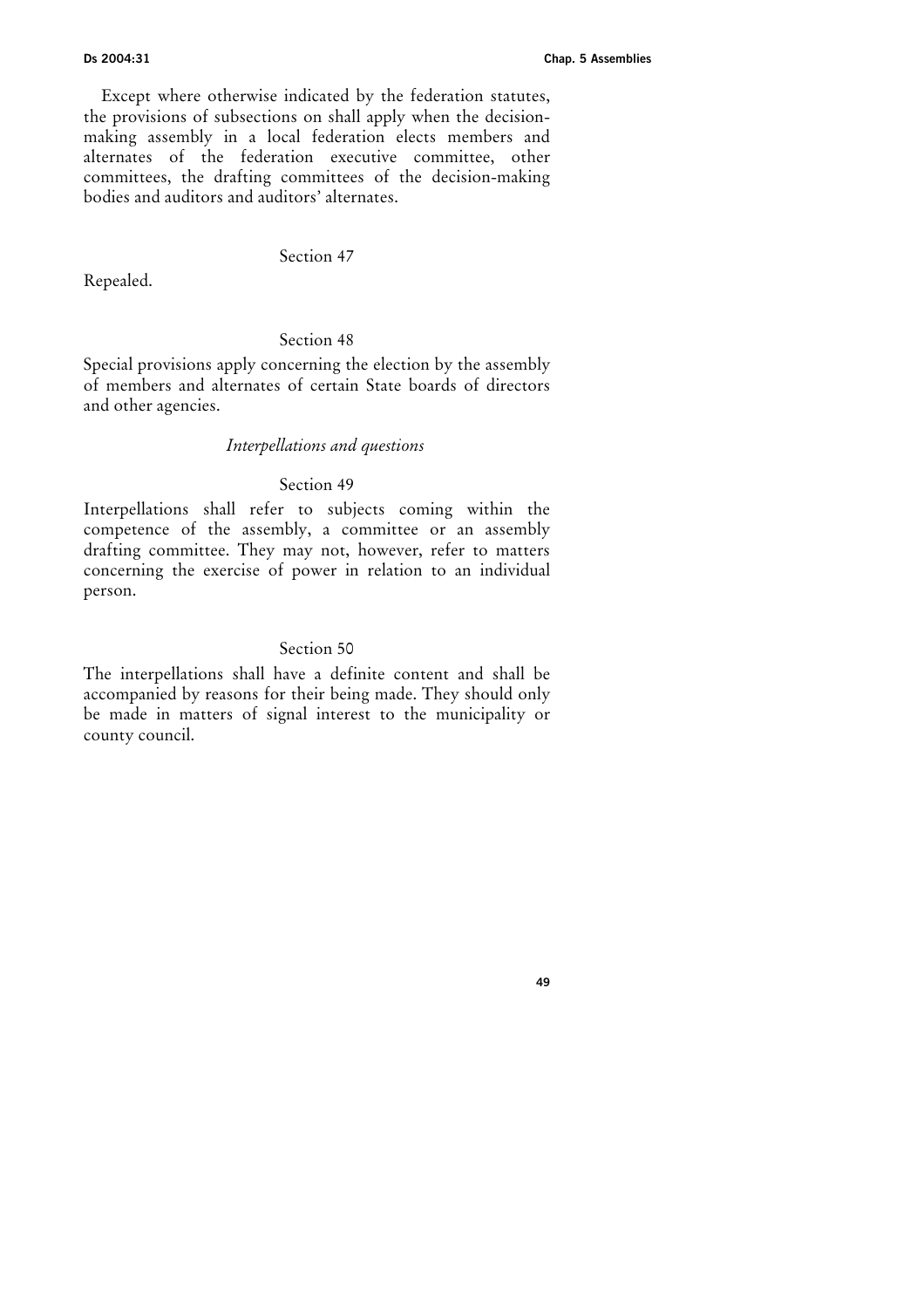The assembly decides, without previous deliberation, whether an interpellation may be made.

## Section 52

Interpellations may be made by members and addressed to the chairman of a committee or an assembly drafting committee, and to the other elected representatives to the extent decided by the assembly.

If there are commissioners in the Municipality of Stockholm, the assembly may decide that interpellations may only be addressed to the commissioners or certain of them.

Members of the assemblies or municipalities or county councils which have formed a common committee may present interpellations concerning the committee's handling of business. Interpellations shall be addressed to the chairman of the committee.

# Section 53

The assembly may decide that the chairman of a committee may entrust the answering of an interpellation to a member, appointed by the assembly, of the board of directors of an enterprise of the kind referred to in Chap. 3, Sections 17 and 18 or to the chairman of the executive committee or another committee of a local federation of which the municipality or county council is a member.

## Section 54

The members may ask questions in order to obtain information. The provisions of Sections 49 and 51–53 shall then apply.

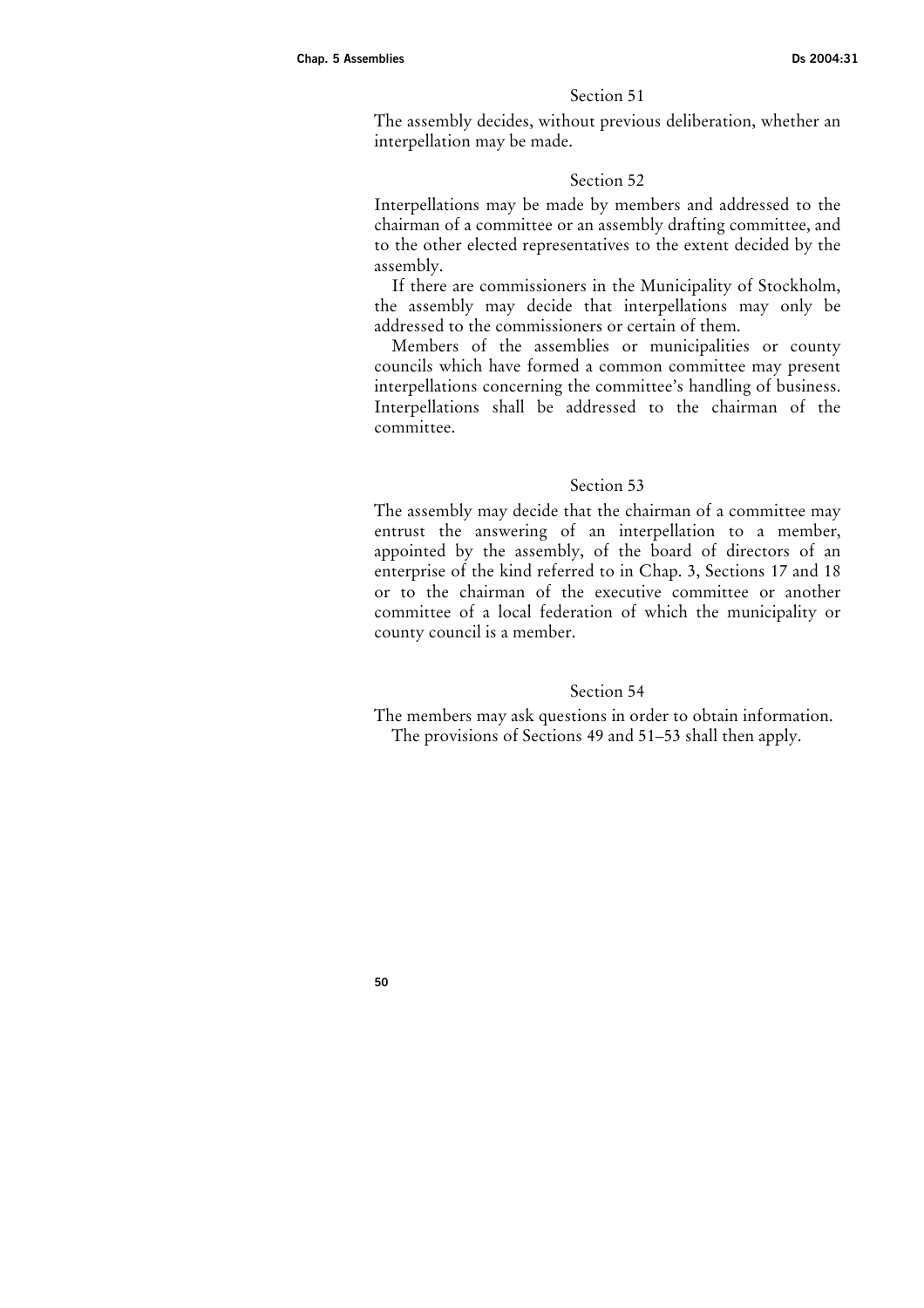A question shall have a definite content.

It may be provided with a short, introductory explanation.

## Section 56

When a question is answered, only the person asking the question and the person answering may take part in the discussion.

# Minutes

#### Section 57

Meetings are to be minuted, on the chairman's responsibility.

## Section 58

The minutes shall record which members and alternates were present and which items of business were discussed by the assembly.

## Section 59

For each item of business, the minutes shall record

- 1. the proposals and claims put forward and not withdrawn,
- 2. the order in which proposals for decision were put forward by the chairman,
- 3. votes taken and their results,
- 4. decisions made,
- 5. the members taking part in the making of decisions and the way in which they voted if there was open voting, and
- 6. dissenting opinions recorded against the decisions.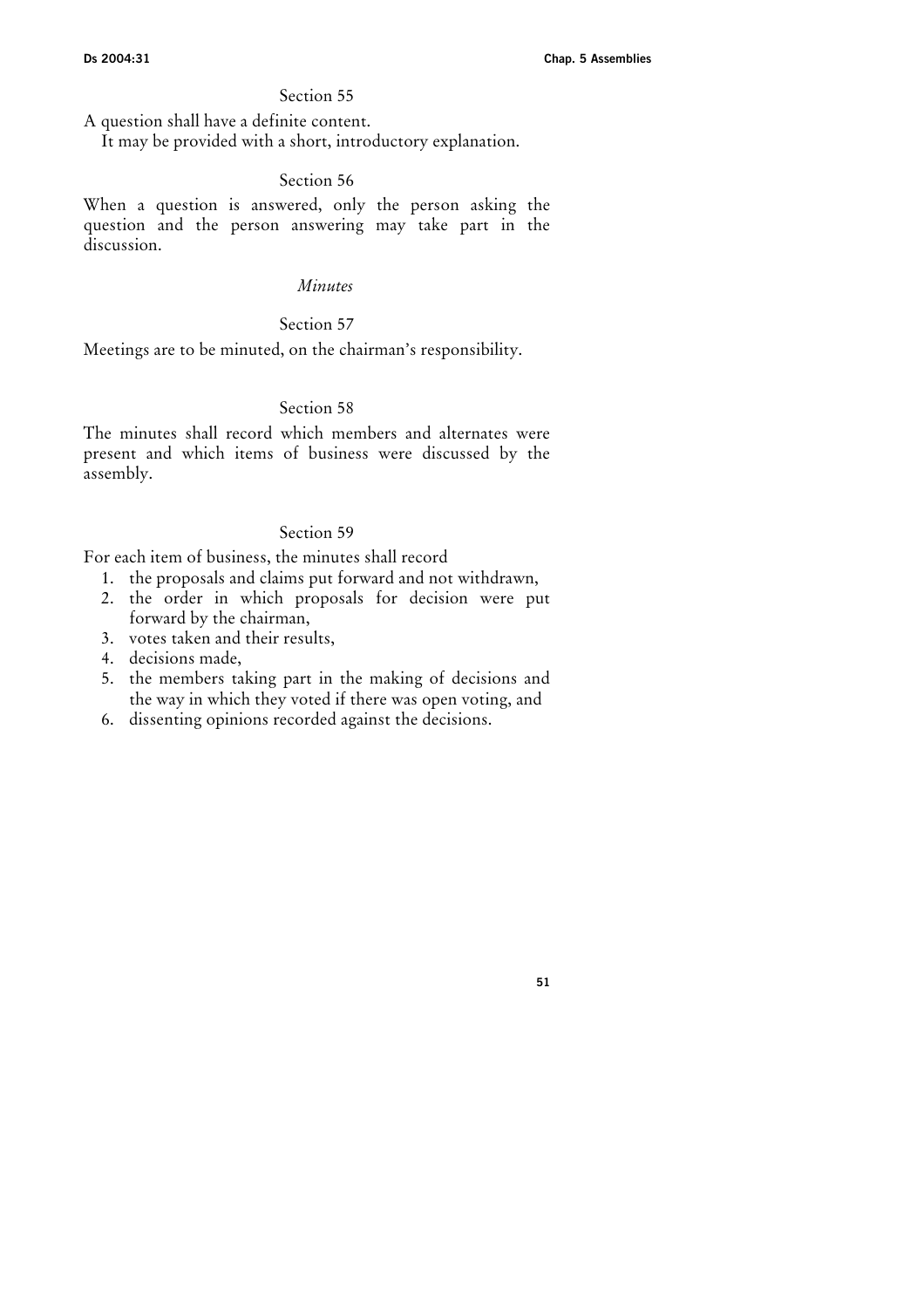The minutes shall also record interpellations made and questions asked, together with the interpellations and questions replied to.

# Section 61

Minutes are to be checked not more than 14 days after the meeting, in the manner decided by the assembly.

## Section 62

The checking of the minutes is to be announced on the noticeboard not later than the second day after the minutes were checked. The announcement shall indicate where the minutes are available and on what day they were posted. This announcement may not be removed from the notice-board before the end of the period allotted for appeals under Chap. 10, Section 6, subsection one.

Certification of the posting date is to be entered on the minutes or issued separately.

In county councils, the announcement is also to be published in the newspaper referred to in Section 10.

# Working procedure

#### Section 63

The assembly is to issue, in standing orders, such further instructions as are needed for assembly meetings and the transaction of business.

## Section 64

The standing orders shall always include provisions on

- 1. the number of members in the assembly,
- 2. when meetings are to be held,
- 3. notification in the event of inability to attend meetings,

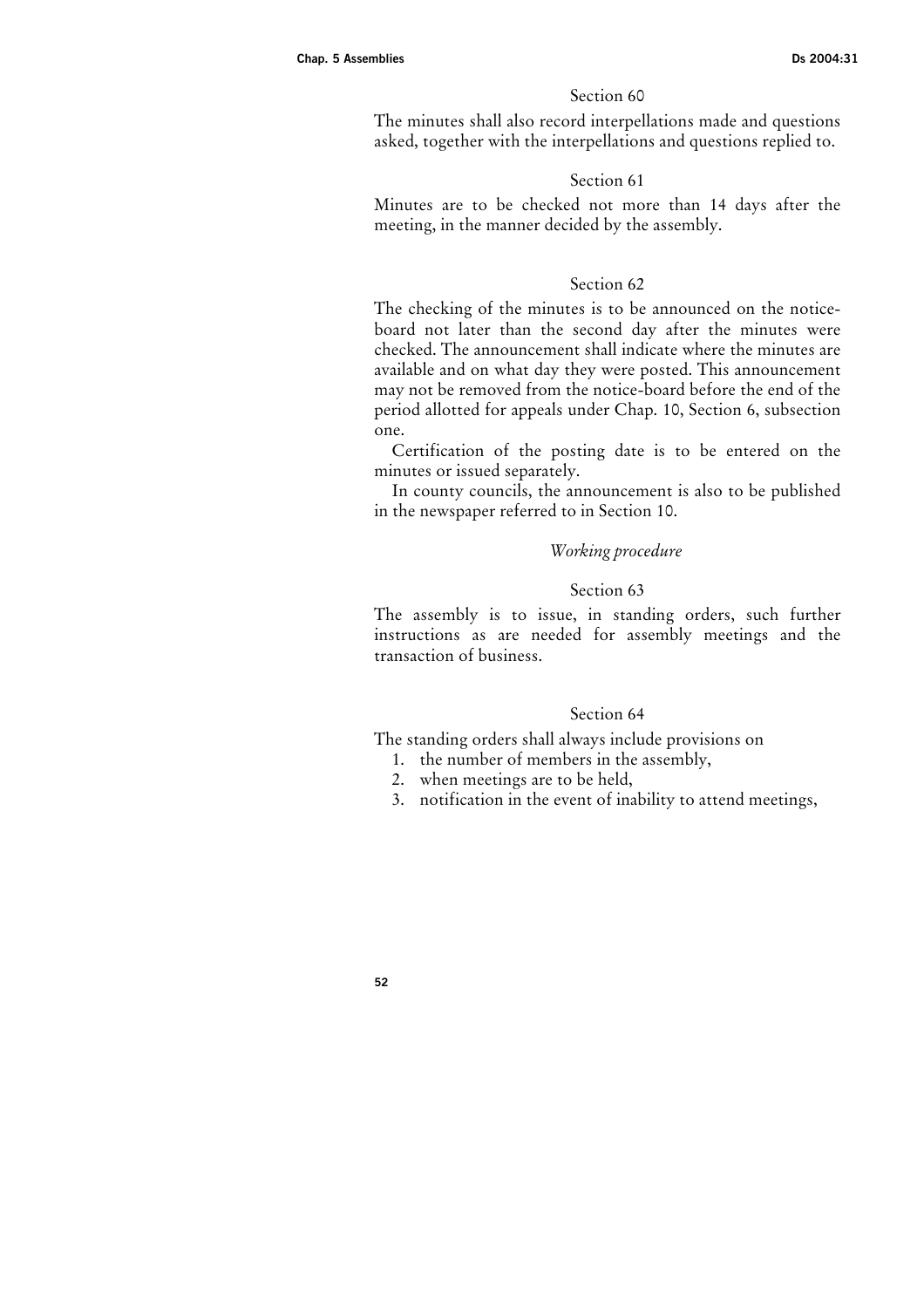- 4. summoning of alternates and their service,
- 5. who is to conduct the meeting, pending the appointment of a chairman,
- 6. entitlement to take part in assembly deliberations,
- 7. voting procedures,
- 8. handling of motions, interpellations and questions, and
- 9. procedures for approving the minutes.

If the assembly has decided under Section 23 (5) to allow the tabling of citizen's proposals, the standing orders shall include provisions on the handling of such proposals.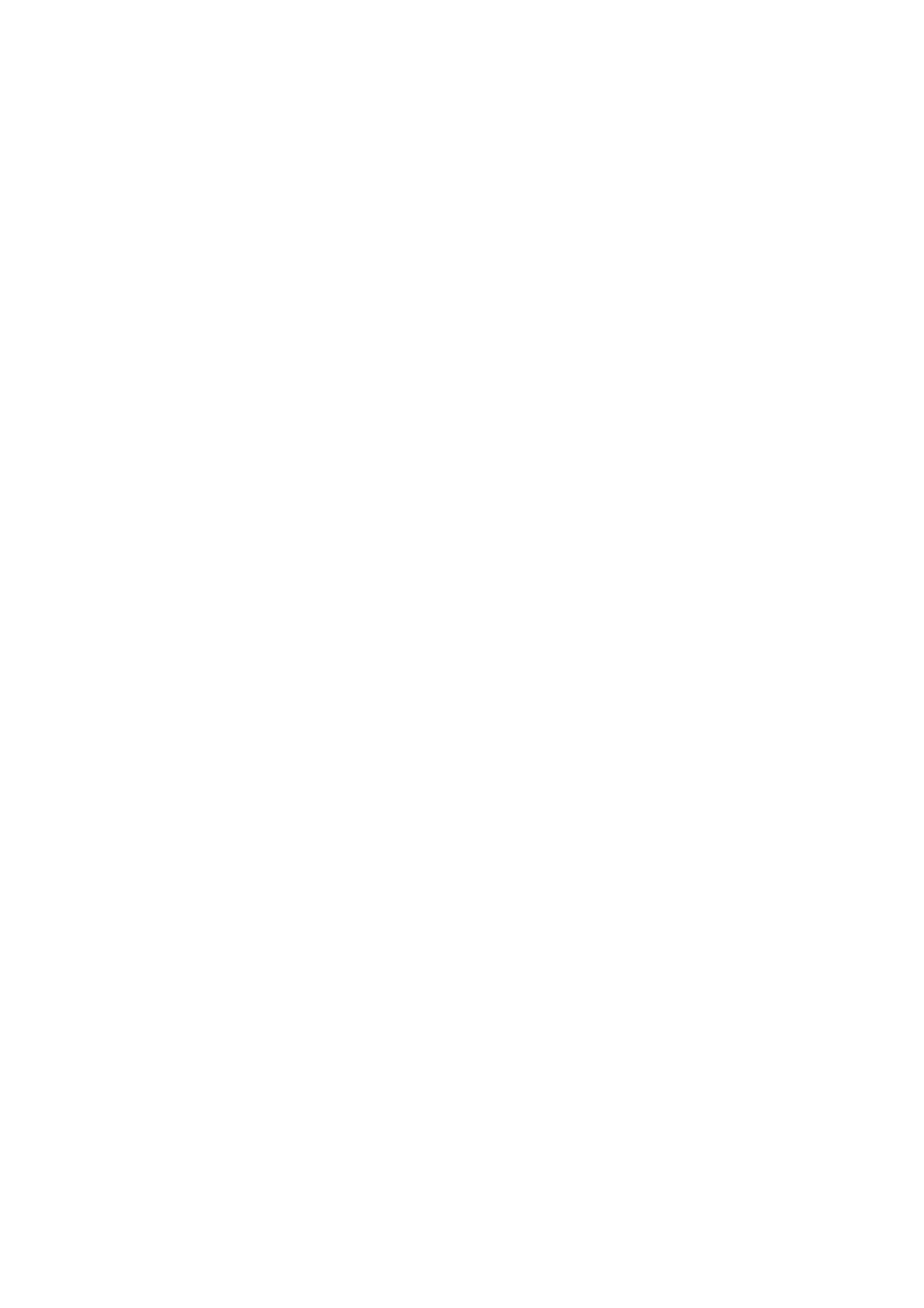# Chap. 6 The executive committee and other committees

#### Duties of the executive committee

# Section 1

The executive committee shall direct and co-ordinate the administration of the affairs of the municipality or county council and shall supervise the activities of other committees.

The executive committee shall also supervise local government activity carried on in enterprises as referred to in Chap. 3, Sections 17 and 18 and in local federations of which the municipality or county council is a member.

## Section 2

The executive committee shall closely observe the questions which can affect the development and financial status of the municipality or county council.

The executive committee shall also make such proposals as are necessary to the assembly, other committees and other authorities.

## Section 3

The executive committee may request, from other committees, drafting committees and employees of the municipality or county council, such statements and information as are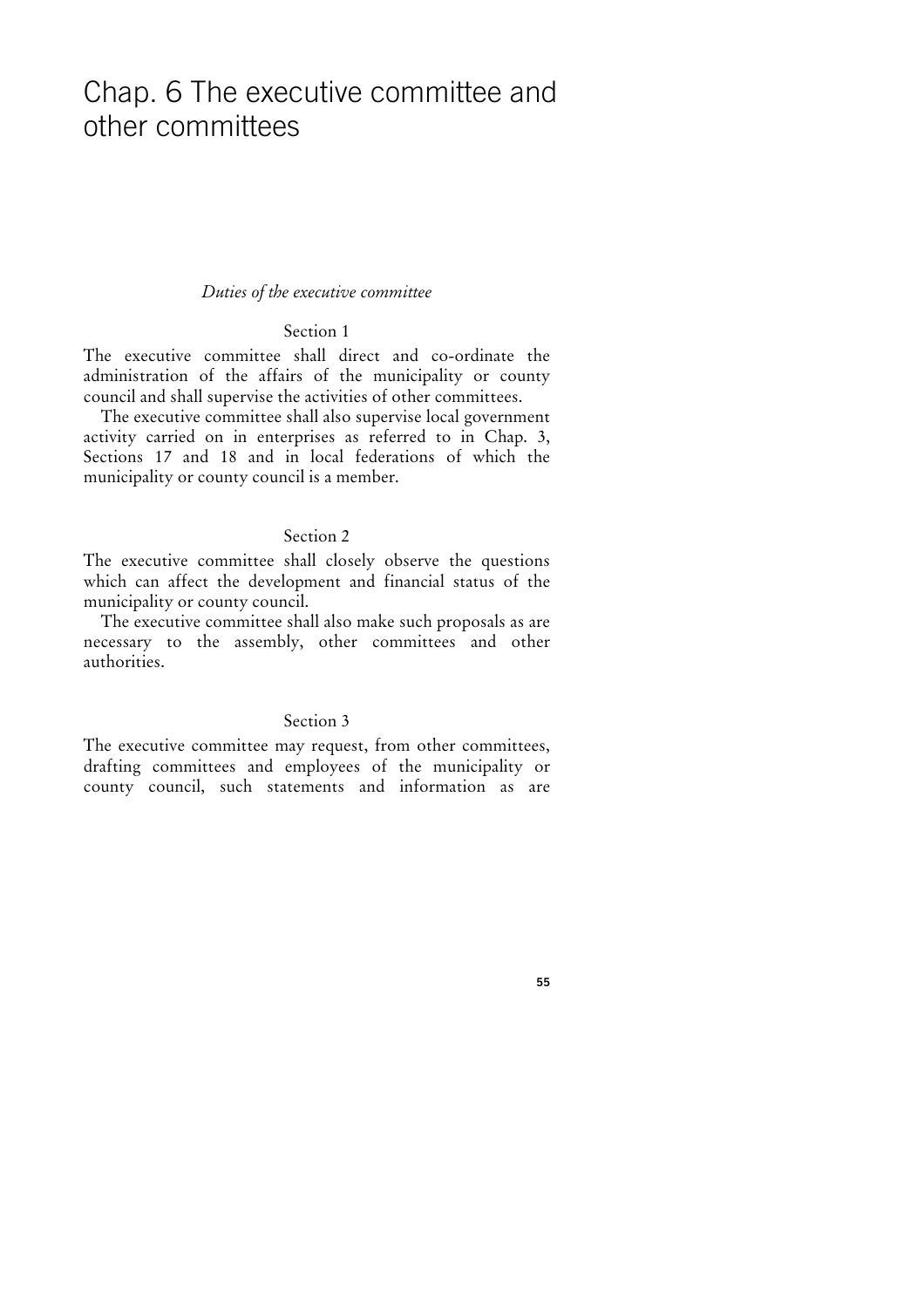#### Chap. 6 The executive committee and other committees Ds 2004:31

necessary in order for the executive committee to discharge its duties.

## Section 4

It is the particular duty of the executive committee to

- 1. prepare or pronounce on business to be transacted by the assembly, subject to the restrictions implied by Chap. 5, Sections 29–32,
- 2. take charge of financial administration,
- 3. give effect to assembly decisions, and
- 4. generally perform the tasks entrusted to it by the assembly.

## Section 5

The assembly may decide that a committee other than the executive committee is to be wholly or partly entrusted with administration and executive powers with regard to property and is to give effect to the assembly's decisions. The assembly may also decide that another committee is to be partly or wholly responsible for its financial administration.

## Section 6

The executive committee, acting directly or through an attorney, may represent the municipality or county council in all proceedings and transactions except where this devolves on another by virtue of law or other statutory instrument or by resolution of the assembly.

This also applies to cases in which a person has requested assessment of the legality of an assembly decision, unless the assembly has resolved to conduct its own case in the matter.

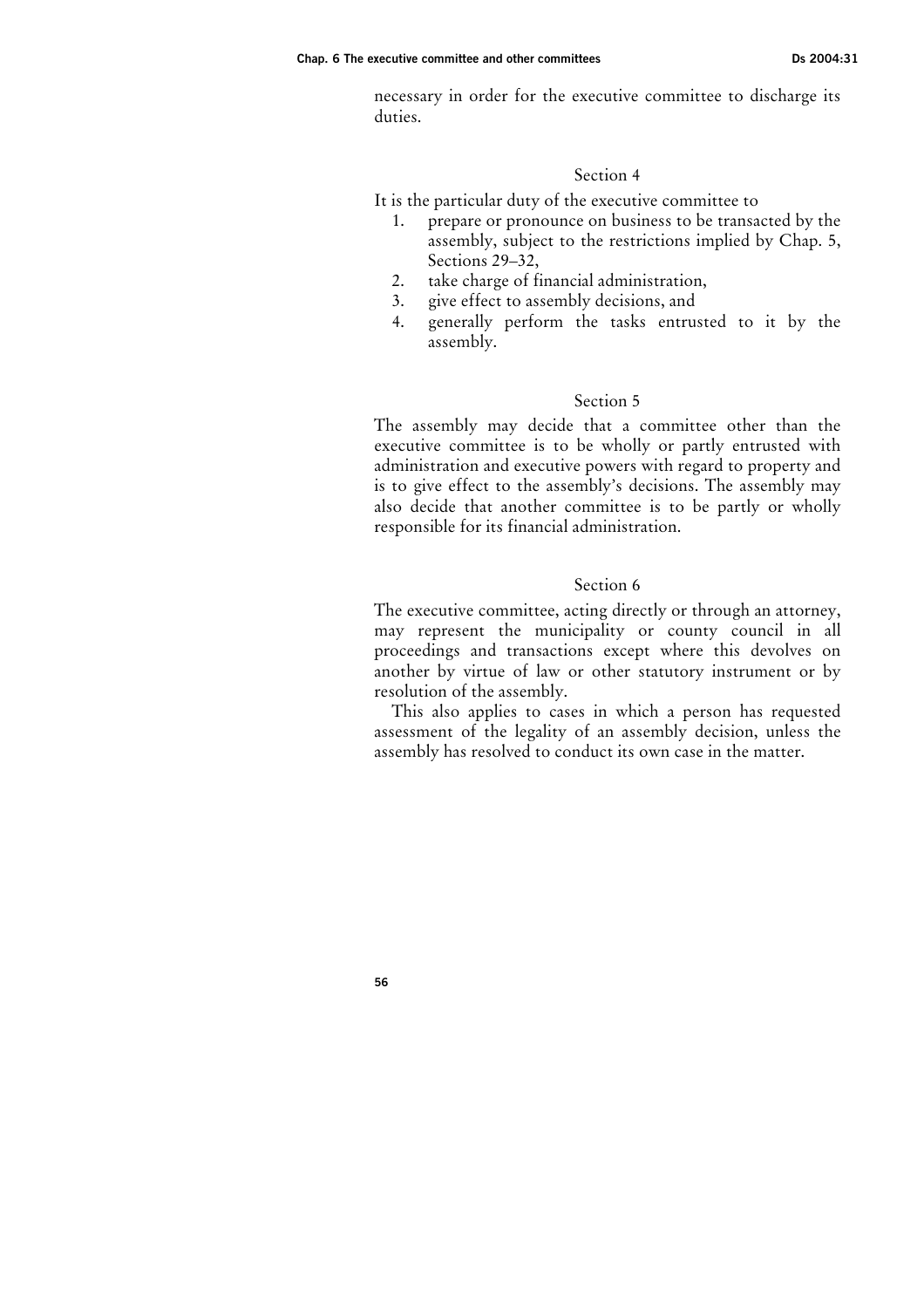#### Responsibility of committees for activities

#### Section 7

The committees, each within their various fields, shall ensure that activities are conducted in accordance with the goals and guidelines resolved on by the assembly and with the provisions applying to the activities.

They shall also ensure that internal checks are sufficient and that the activities are otherwise carried out in a satisfactory way.

The same shall apply when the management of a local government concern has been transferred to somebody else by authority of Chap. 3, Section 16.

## Section 8

The committees shall work to promote consultations with those who utilise their services.

## Number of members and alternates

## Section 9

Members and alternates shall be elected by the assembly and their number is decided by the assembly. The executive committee may not have less than five members, and the number of alternates should equal the number of permanent members.

If the alternates are not elected on a proportional basis, the assembly shall determine the order in which they are to serve.

Members and alternates of a common committee are elected by the assemblies of the participating municipalities and county councils. Each of the participating municipalities and county councils shall be represented on the common committee by at least one member and one alternate. The number of alternates shall equal the number of members.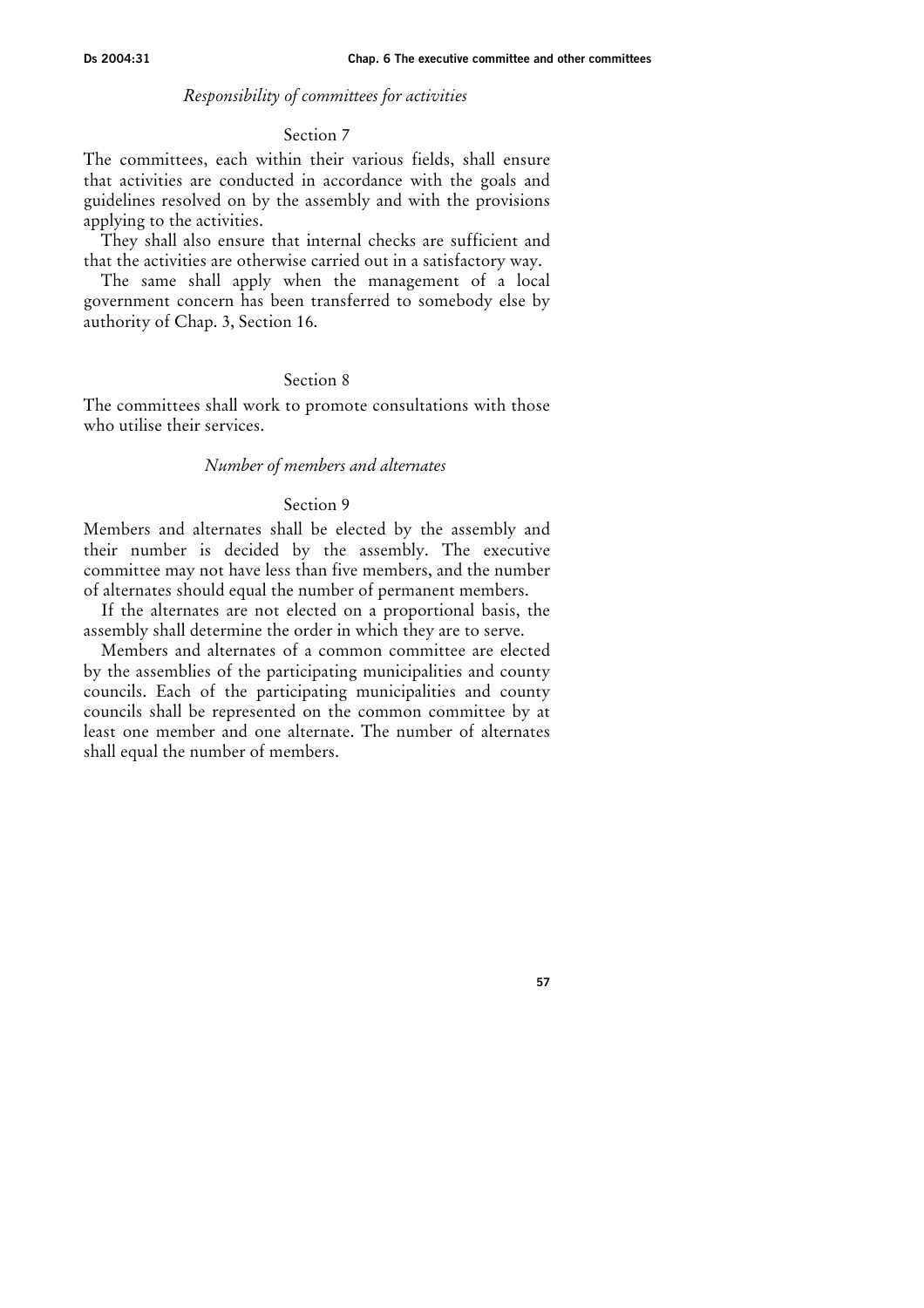The assembly shall decide how the alternates are to serve on the committees.

#### Section 11

Alternates who are not serving may also attend committee meetings and shall be notified of the time and place of meetings.

The assembly shall decide to what extent the alternates shall be entitled to take part in discussions and to have their opinions recorded in the minutes.

## Terms of office

## Section 12

Members and alternate members of the executive committee are elected for four years, as from 1st January of the year after that in which assembly elections were held throughout the country.

The assembly may, however, decide that the executive committee's term of office is to run from the meeting at which the election takes place and until the meeting at which an executive committee is next elected. In a case of this kind, the newly elected assembly shall elect the executive committee at the first assembly meeting.

## Section 13

The assembly determines the terms of office of committees other than the executive committee.

#### Section 14

In the event of a member resigning during the term of office, a by-election shall be held.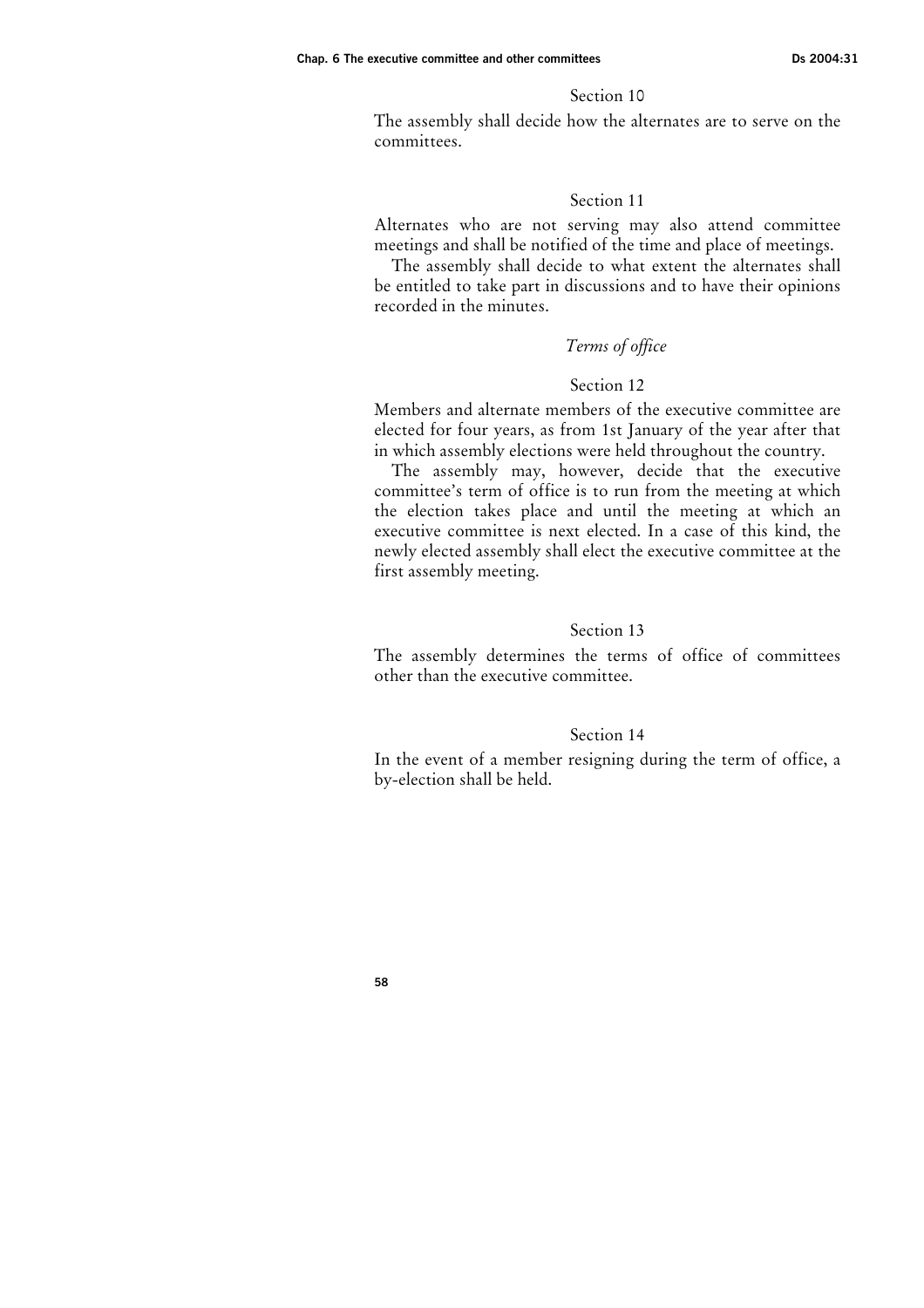If the member has been elected on a proportional basis, an alternate will enter instead, in accordance with the arrangement resolved on for service by the alternates.

In the event of the assembly having revoked the mandates of the elected representatives as referred to in Chap. 4, Section 10 a (1), new members and alternates shall be elected.

## Chairman and vice chairman

## Section 15

The assembly shall appoint a chairman and one or two vice chairmen from among the members of the committee, for a length of time determined by the assembly.

# Section 16

The assembly shall issue provisions concerning who is to discharge the duties of the chairman when both the chairman and the vice chairmen are indisposed.

## Section 17

Repealed.

## Timing of meetings

#### Section 18

The committees decide the time and place of their meetings.

Meetings shall also be held if at least one-third of the committee's members so request or if deemed necessary by the chairman.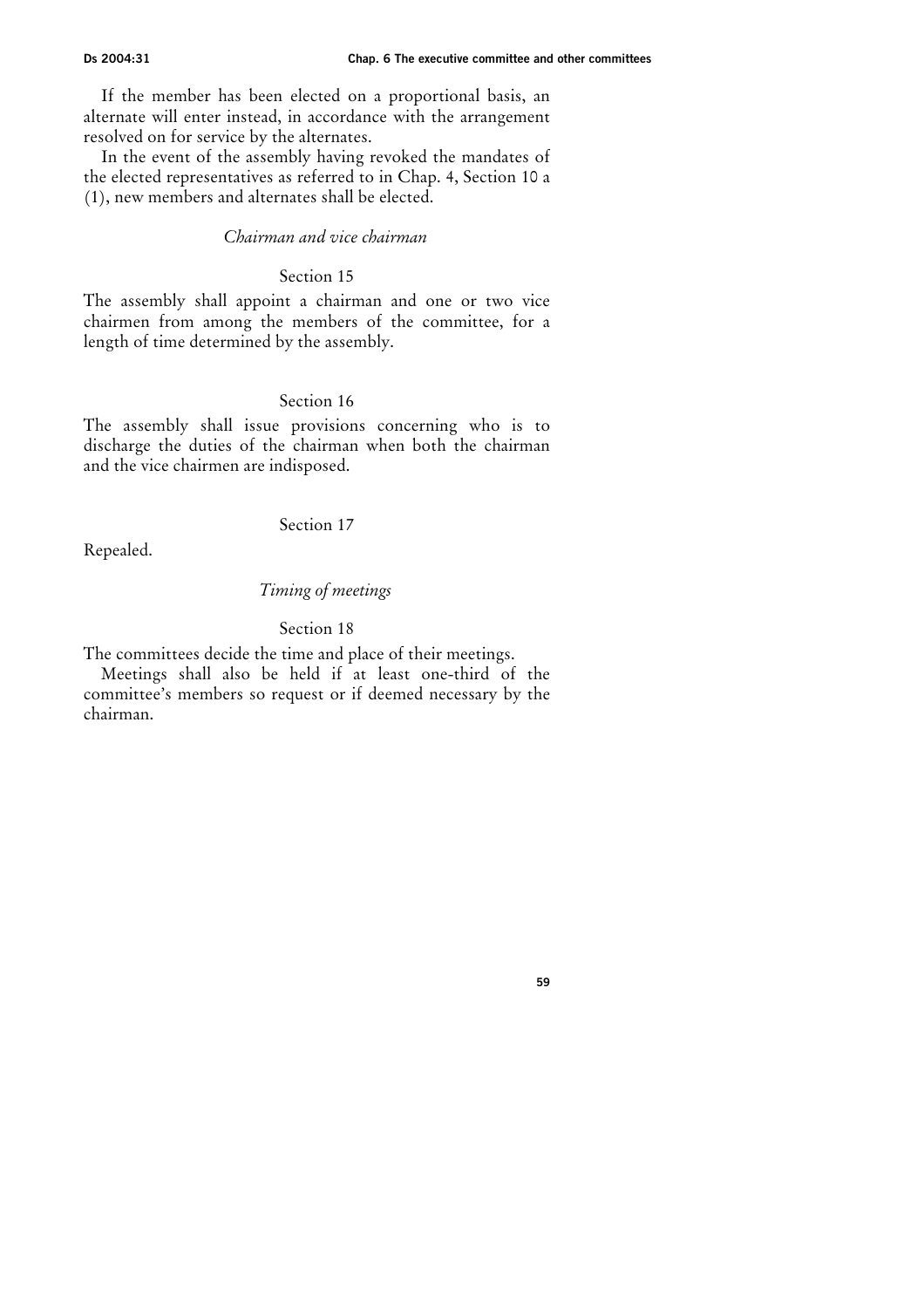## Right of outsiders to attend

#### Section 19

A committee may summon a member or alternate member of the assembly, another committee or a drafting committee, an auditor or an auditor's alternate, an employee of the municipality or county council or a special expert to attend a meeting of the committee in order to furnish information.

A person summoned to a meeting may, if the committee so resolves, take part in its deliberations but not in the making of decisions.

#### Section 19 a

Committee meetings shall take place in camera. The committee may, however, by consent of the assembly, that its meetings are to be public.

Committee meetings shall, however, always be held in camera for matters

- 1. relating to the exercise of authority, or
- 2. in which particulars occur which, within the committee, are subject to confidentiality under the Secrecy Act (1980:100).

#### Select committees and drafting committees

## Section 20

The assembly may decide that a committee is to have one ore more select committees.

In the absence of a decision by the assembly concerning select committees, the committee itself may decide that there shall be select committees.

#### Section 21

Section 33 implies that a committee's decision-making powers may be delegated to a select committee. A select committee may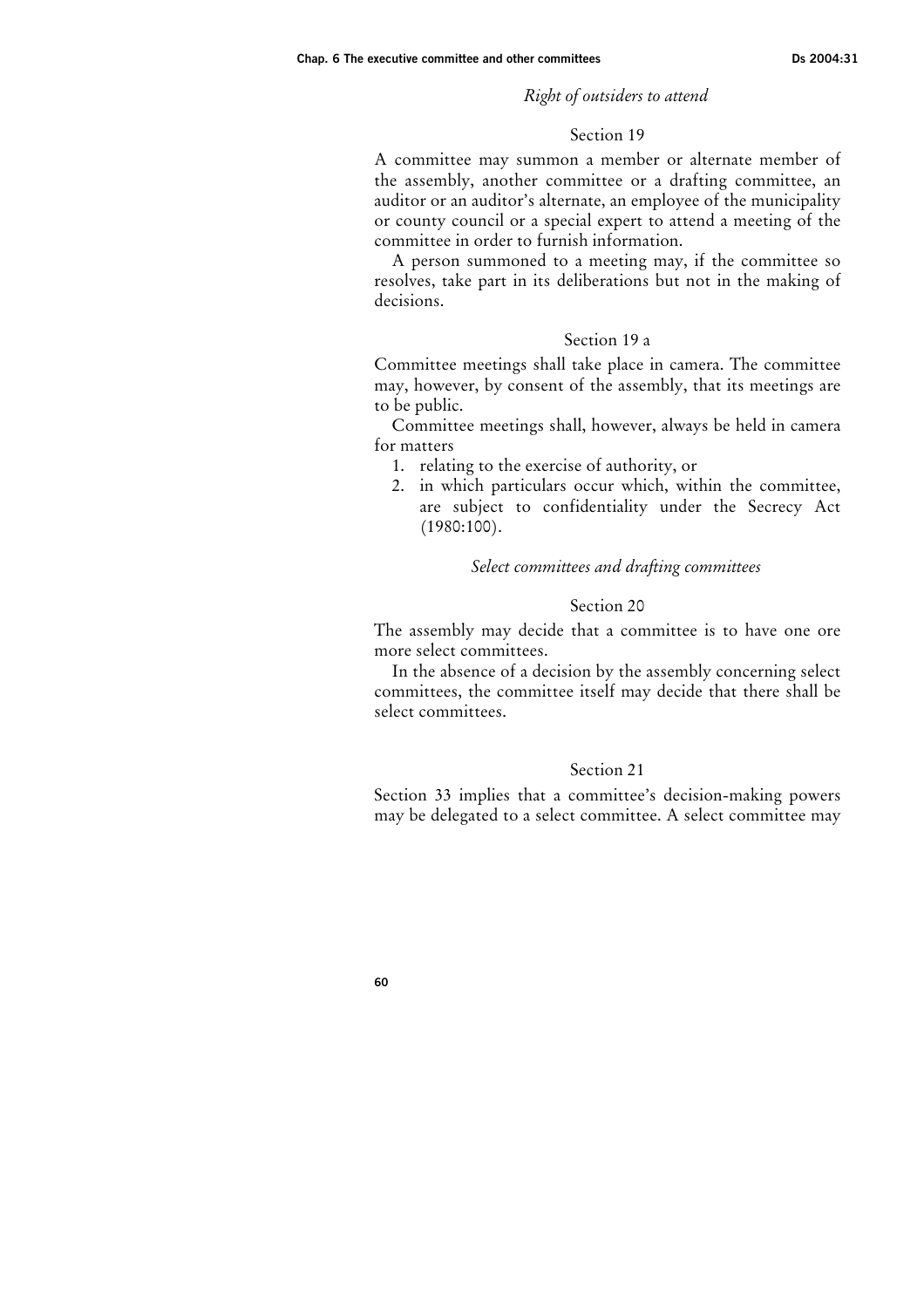also have the task of preparing business to be transacted by the committee.

A committee may also appoint such drafting committees as are needed.

# Section 22

A committee shall elect select committees from among its members and alternates. In doing so it is to observe the provisions of Section 2 of the Proportional Representation Act (1992:339).

#### Quorum requirements

## Section 23

A committee may only deal with a matter if more than half its members are present.

## Disqualification

## Section 24

An elected representative or an employee disqualified in a matter coming before a committee may not take part in or attend the transaction of the matter. He may, however, take measures which no other person can take without inconvenient delay.

A person aware of a circumstance presumably entailing his disqualification shall of his own volition make this known.

If a question of disqualification has arisen against any person and no other person has entered into his stead, the committee shall decide the question of disqualification without delay. The disqualified person may not take part in the adjudication of the disqualification question unless the committee is not quorate without him and no other person can be summoned without inconvenient delay.

A decision in a matter of disqualification may be appealed against only in connection with appeal against the decision whereby the committee resolves the matter.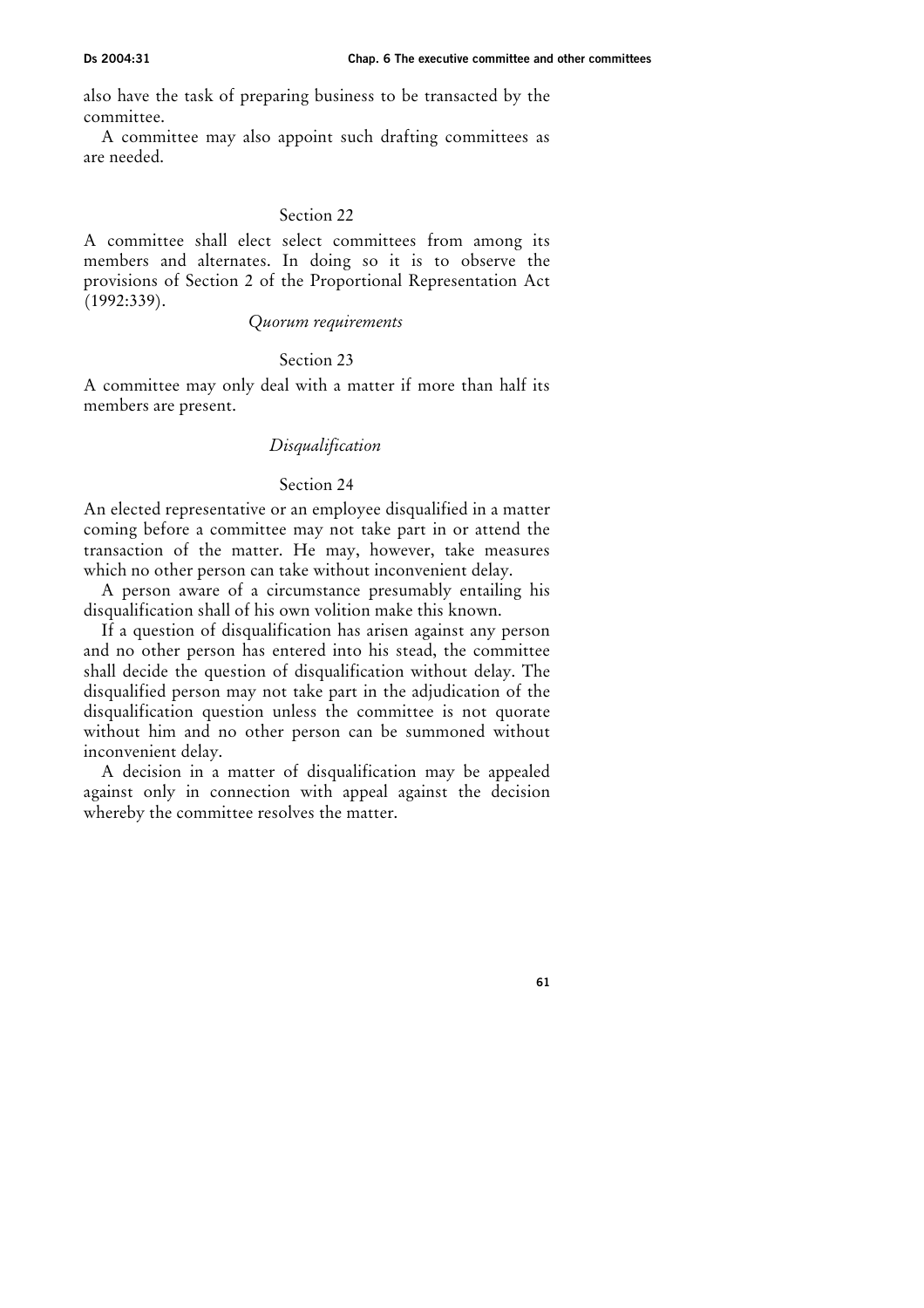An elected representative or an employee of the municipality or county council is disqualified if

- 1. the matter concerns him personally or his spouse, cohabitant, parent, child or sibling or some other person with whom he is closely connected, or if the outcome of the matter can be expected to entail signal benefit or detriment to him personally or to some person with whom he is closely connected,
- 2. he or any person with whom he is closely connected is proxy for the person whom the matter concerns or for some other person who can expect signal benefit or detriment from the outcome of the matter,
- 3. the matter concerns the management of any local government activity with which he himself is associated,
- 4. he has pleaded as a legal representative or, in return for payment, represented a person in the matter, or
- 5. there is any other special circumstance calculated to impair confidence in his impartiality in the matter.

## Section 26

Disqualification is disregarded when the question of impartiality is manifestly of no importance.

## Section 27

If a matter coming before a committee concerns a limited company in which the municipality or county council owns at least half the shares or a foundation in which the municipality or county council appoints at least half the members of the governing body, disqualification under Section 25 (2) or (5) shall not be deemed to exist solely on account of the person handling the matter being a proxy for the company or foundation or associated with it in some other way. The aforesaid shall not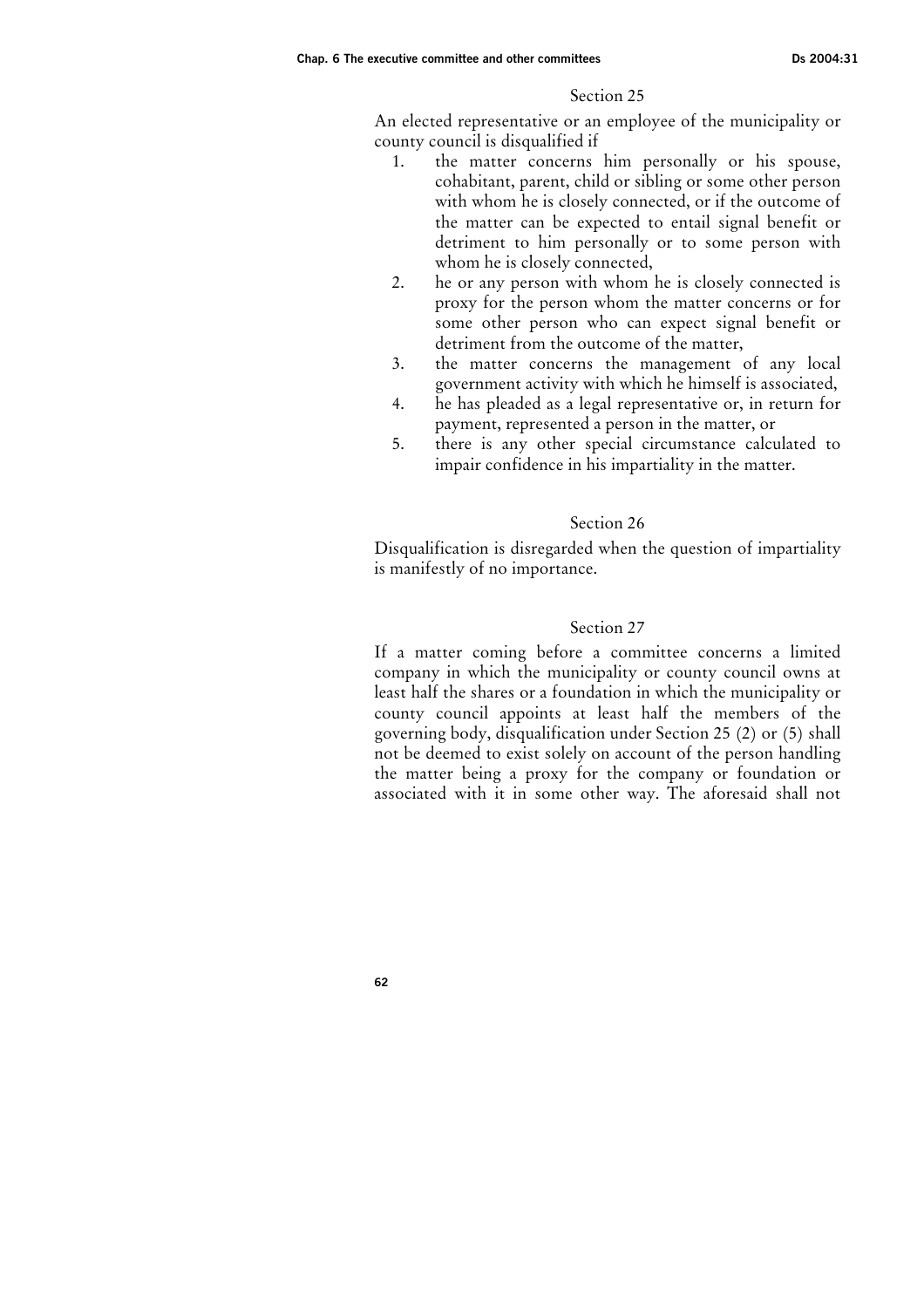apply when a committee is handling matters relating to the exercise of official authority in relation to individual persons.

Nor shall disqualification under Section 25 (5) be deemed to exist solely on account of the person handling a matter in a committee having previously taken part in the handling of the matter by another committee.

#### Decisions

#### Section 28

With regard to a committee's decision-making procedure, the provisions of Chap. 5, Sections 41–44 are to apply.

## Section 29

The shelving of business by a committee requires a straight majority.

# Minutes

## Section 30

Meetings are to be minuted.

Concerning the keeping, content and checking of minutes and announcement of their checking, the provisions of Chap. 5, Sections 57–62 are to apply. The announcement, however, need not be published in any newspaper.

Checking of the minutes of a common committee shall be announced on the notice boards of each of the participating municipalities and county councils. The announcement need not be published in any newspaper.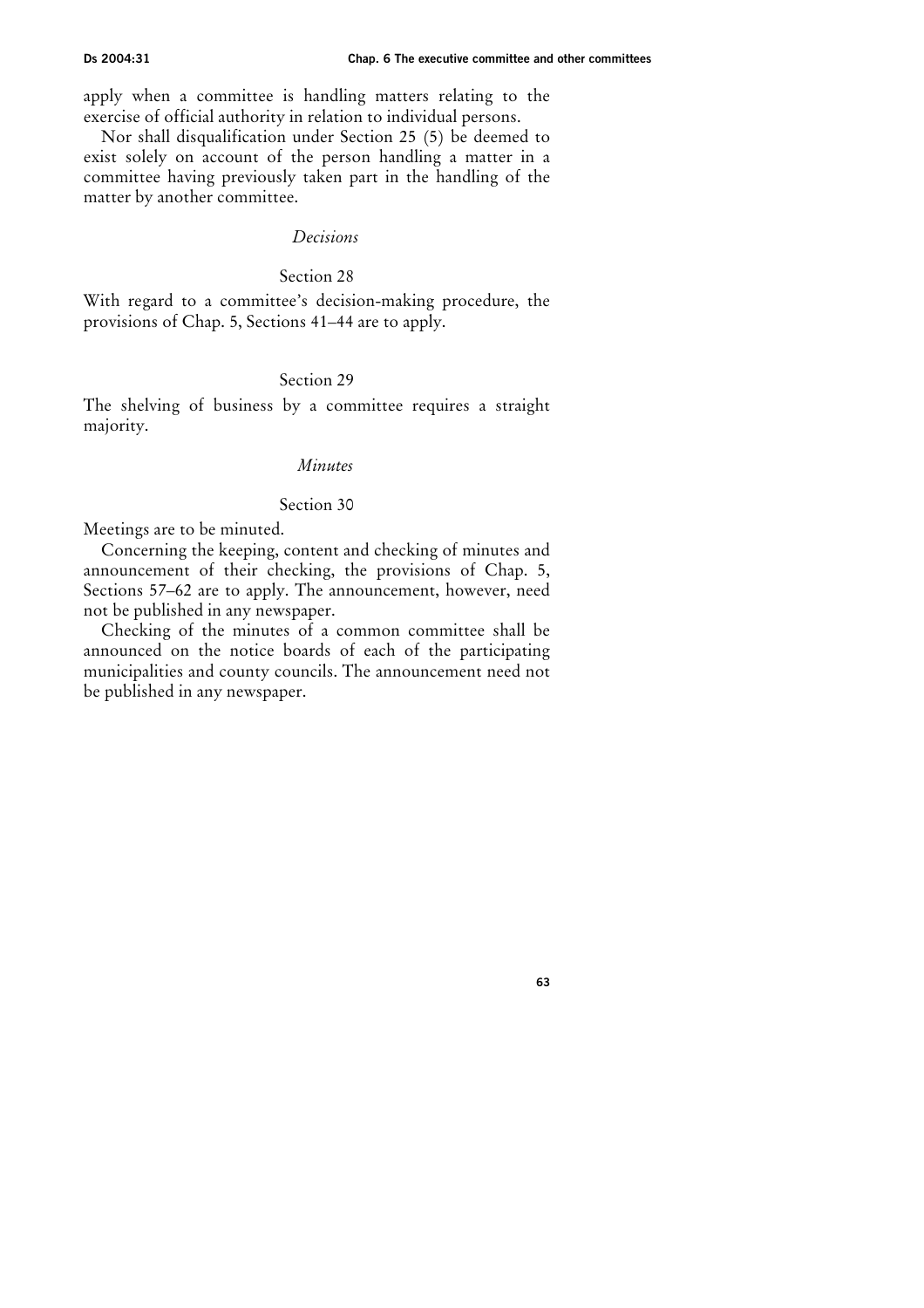#### Service of documents

#### Section 31

Service of documents to a committee is effected by service to the chairman or to the person who, according to standing orders or a special decision, is competent to accept service of documents.

#### Standing orders

#### Section 32

The assembly shall issue standing orders containing more detailed provisions on the activities and working procedures of the committees.

The standing orders of a common committee shall be adopted by the assemblies of each of the participating municipalities or county councils.

#### Delegation of business within a committee

#### Section 33

A committee may authorise a select committee, a member or an alternate of the committee or an employee of the municipality or county council to decide a particular matter or group of matters on the committee's behalf, though not in cases of the kind referred to in Section 34.

Subject to the same conditions, a common committee may also authorise an employee of one of the participating municipalities or county councils to make a decision on the committee's behalf.

#### Section 34

Decision-making powers may not be delegated in cases of the following kinds:

1. matters relating to the goal, focus, scope or quality of activities,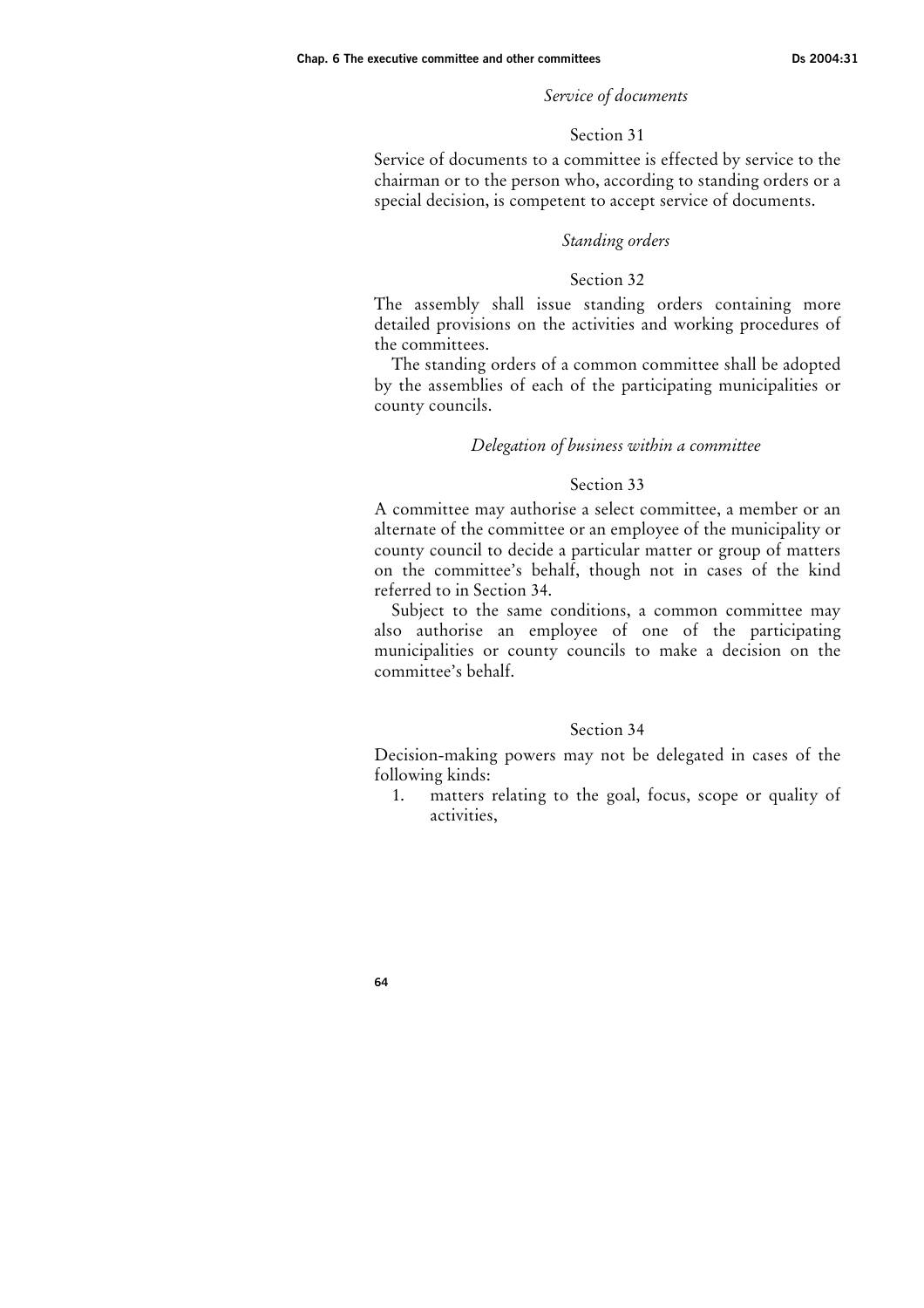- 2. proposals or statements to the assembly, and statements occasioned by an appeal having been lodged against a decision made by the committee as a whole or by the assembly,
- 3. matters relating to the exercise of authority in relation to individual persons, if they involve issues of principle or are otherwise of signal importance, and
- 4. certain matters indicated in special provisions.

Decisions made by authority as referred to in Section 33 shall be reported to the committees, which decide the procedure to be observed in so doing.

## Section 36

A committee may authorise the chairman or another member appointed by the committee to decide, on the committee's behalf, matters which are of such urgency that a decision by the committee cannot be awaited. Decisions of this kind shall be reported at the next meeting of the committee.

## Section 37

If a committee, by authority of Section 33, authorises a senior executive official within the sphere of its activities to make decisions, the committee may allow the senior executive official, in turn, to authorise another employee of the municipality or county council to make decisions in his stead. Decisions of this kind shall be reported to the senior executive official.

## Section 38

If a committee, by authority of Section 33, authorises an employee to make decisions on the committee's behalf, the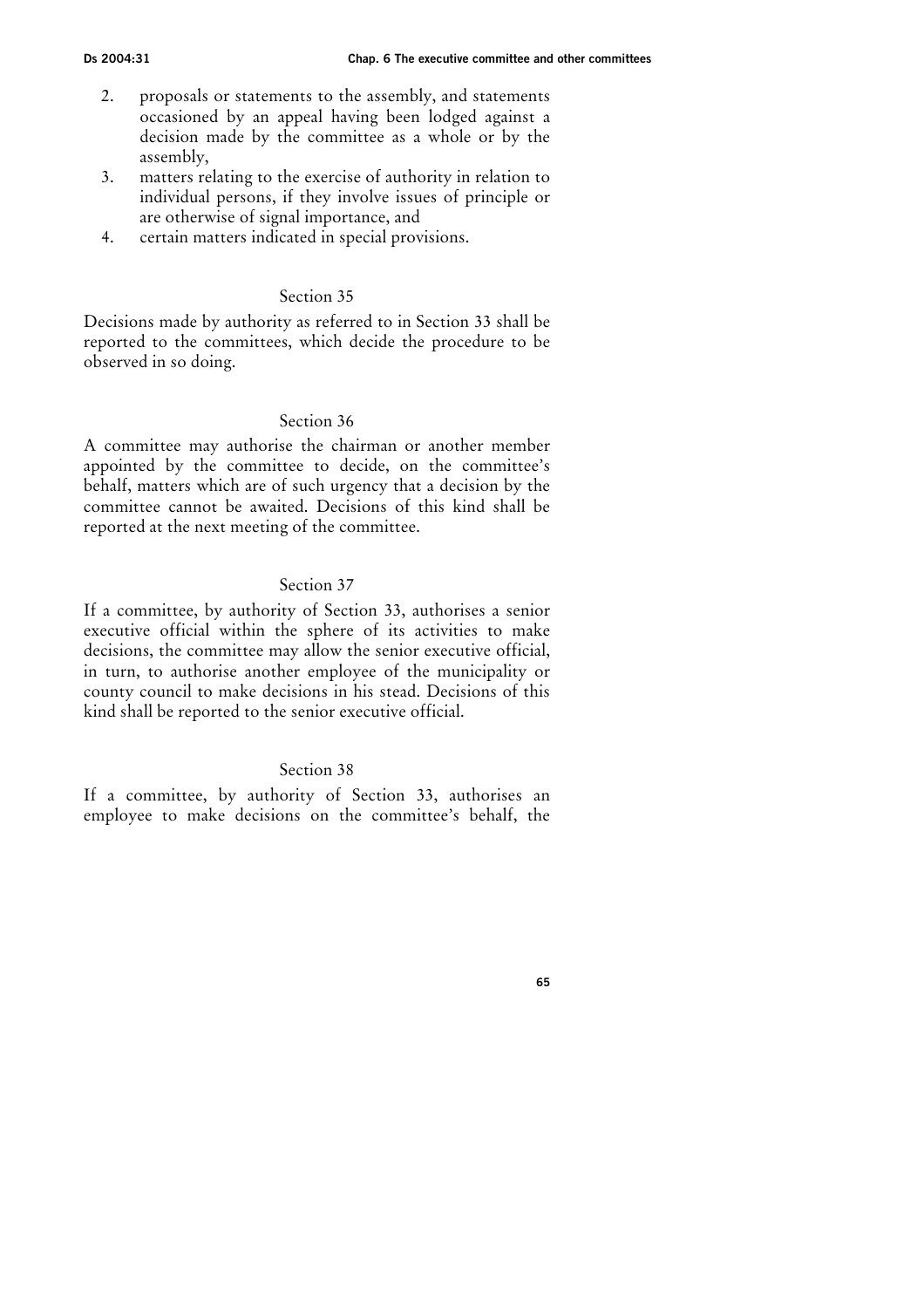committee may define conditions implying that those who utilise the services of the committee shall be given the opportunity of putting forward proposals or of commenting before the decision is made.

The committee may also prescribe that an employee may make a decision only if the decision has been seconded by representatives of those utilising the committee's services.

Section 39–42

Repealed.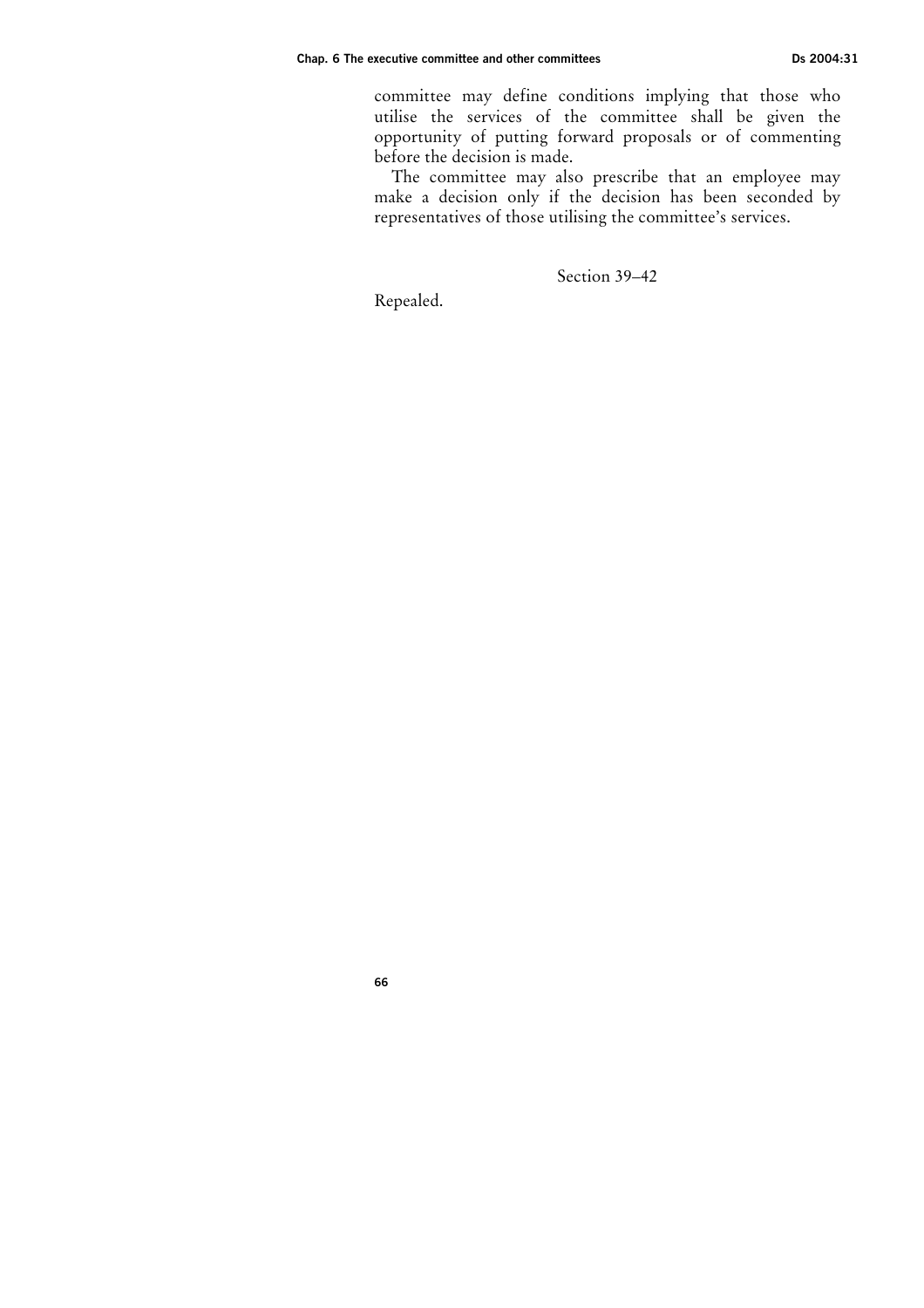# Chap. 7 Co-determination procedures

#### Joint bodies

## Section 1

Unless otherwise implied by law or statutory instrument, matters of preparation, management and implementation within a committee's sphere of activity may, in a municipality or county council, be entrusted to joint bodies.

This, however, applies only to matters affection the relationship between the municipality or county council as an employer and its employees and also, in the case of a common committee, the relationship between the participating municipalities or county councils as employers and their employees.

#### Section 2

Joint bodies may not decide questions relating to the goals, focus, scope or quality of activities.

Nor may they decide matters concerning the exercise of authority in relation to an individual person.

## Section 3

Joint bodies are established by the assembly.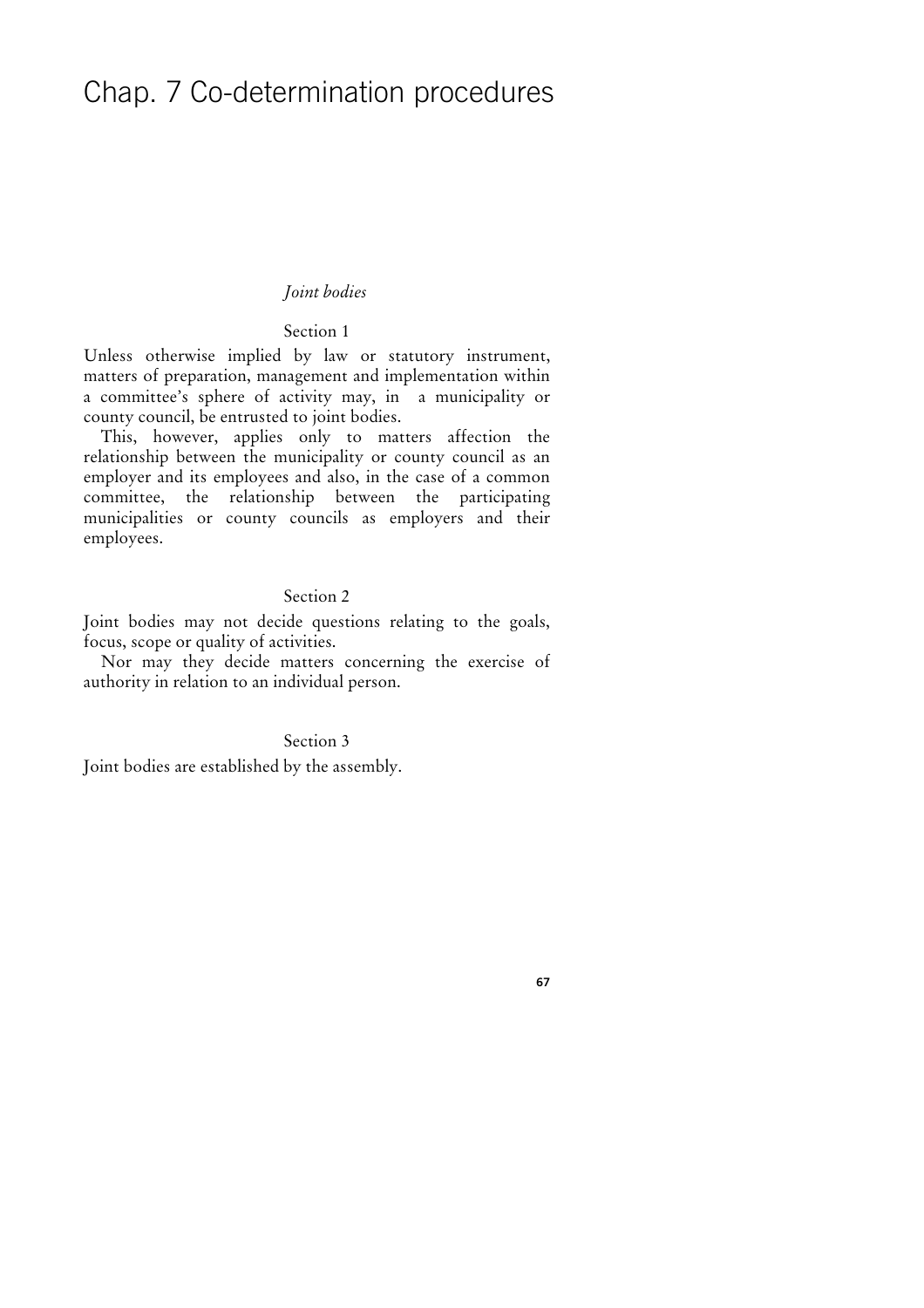The assembly shall define the tasks, composition, term of office and procedures of a joint body in standing orders.

#### Section 5

A joint body shall consist of representatives of the municipality or county council and representatives of the employees.

The representatives of the municipality or county council are elected by the assembly or, if the assembly so decides, by a committee.

The employee's representatives are appointed by the local employees' organisation or organisations with which the municipality or county council has concluded collective agreements concerning joint bodies.

## Section 6

The following provisions shall apply to a joint body

- 1. Chap. 4, Section 22, concerning dissenting opinions,
- 2. Chap. 6, Sections 24–27, concerning disqualification, and
- 3. Chap. 6, Section 30, concerning the keeping of minutes, the content of minutes, checking of minutes and announcement of the checking of minutes.

## Section 7

A committee within whose sphere of activity a joint body has been appointed may revoke authority delegated to that body if there are very strong grounds for doing so.

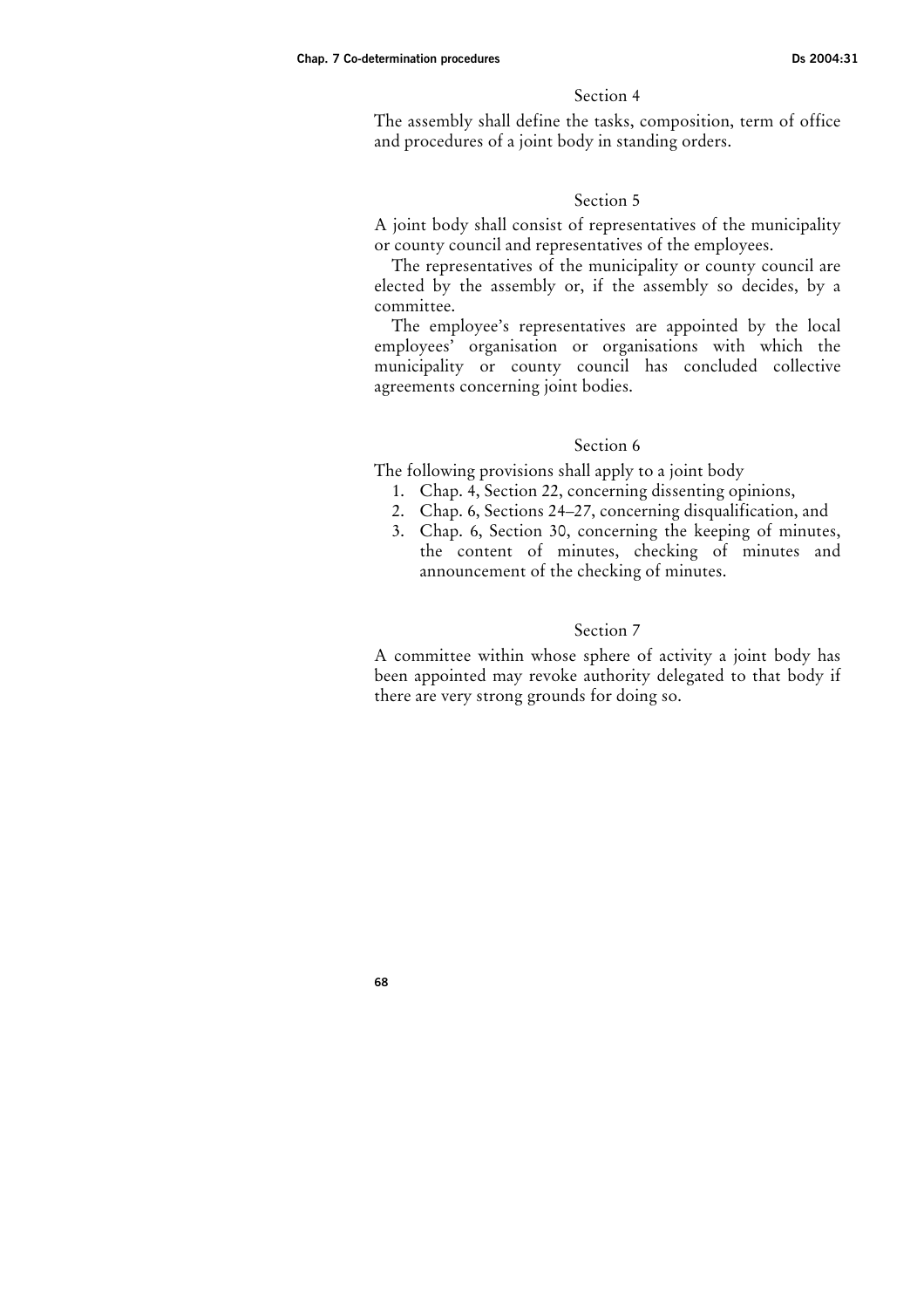## Right of personnel representatives to attend meetings

#### Section 8

Representatives of the employees of a municipality or county council (personnel representatives) may, to the extent indicated in Sections 9–13, attend meetings of committees other than the executive committee. Representatives of the employees of municipalities or county councils co-operating in a common committee may to a similar extent attend meetings of the common committee.

The right of attendance, however, does not apply to auditors' meetings, patient committees, election committees and committees of chief guardians.

# Section 9

The personnel representatives are entitled to be present when at committee discusses matters relating to the relationship between the municipality or county council as employer and its employees. In special cases the committee may resolve that the personnel representatives will also be allowed to be present at the transaction of other business.

## Section 10

The personnel representatives are not entitled to be present at the transaction of business of the following kinds:

- 1. matters relating to the exercise of authority in relation to an individual person, unless the matter concerns an indeterminate circle of individuals,
- 2. negotiations with an employees' organisation,
- 3. cancellations of collective agreements,
- 4. labour disputes,
- 5. legal disputes between the municipality or county council and an employees' organisation, and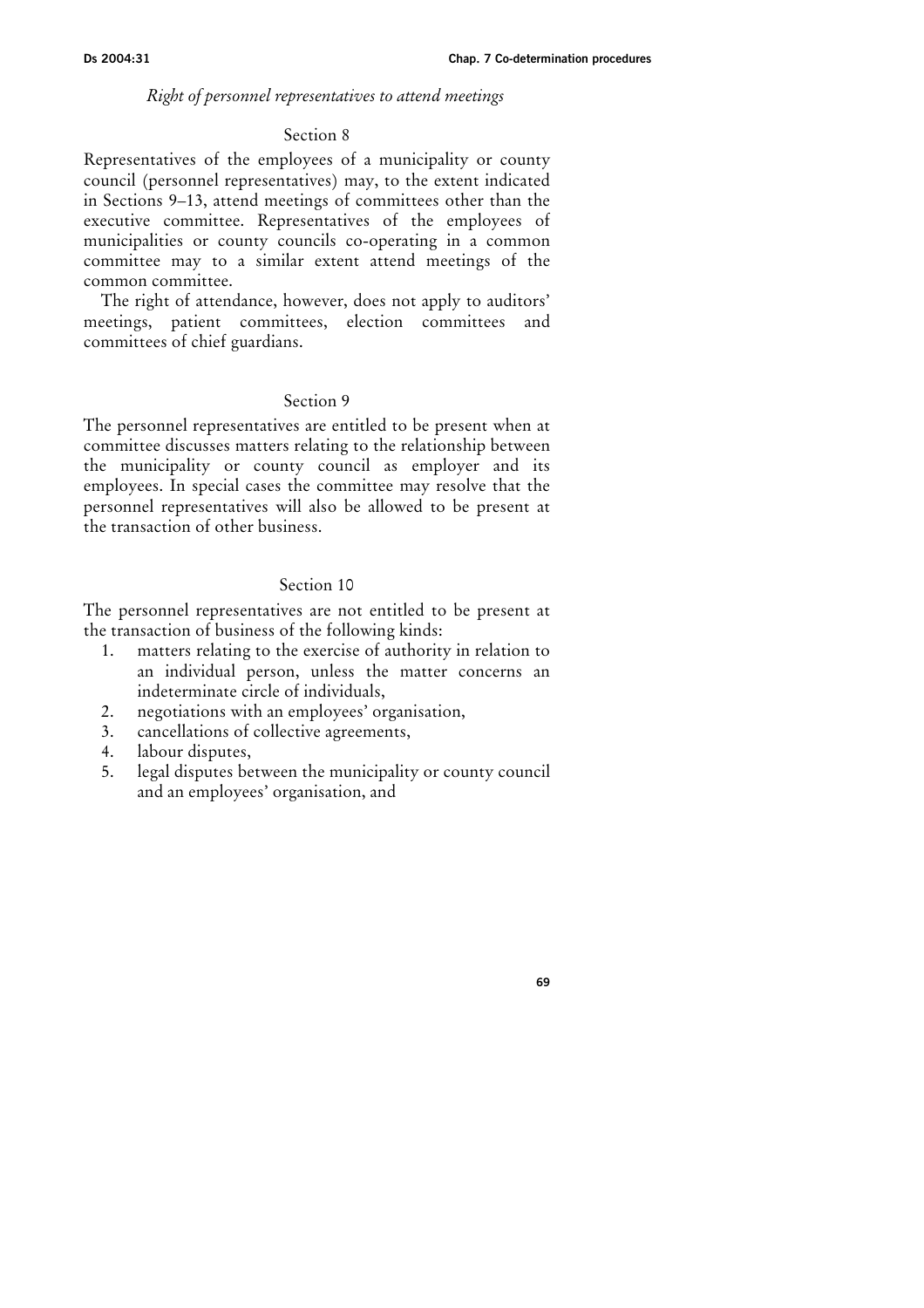6. matters relating to the ordering of procurement of goods and services.

## Section 11

The personnel representatives are entitled to take part in the committee's deliberation but not in the making of decisions.

## Section 12

It is the duty of a committee, subject to the provisions of the Secrecy Act (1980:100), to supply the personnel representatives with the information necessary for their activity.

# Section 13

The personnel representatives are specially appointed for each committee from among the employees of the municipality or county council, primarily from among those employed within the committee's sphere of activity.

For each committee there are to be not more than three personnel representatives and one alternate for each of them.

## Section 14

The personnel representatives are appointed by the local employees' organisation or organisations with which the municipality or county council has collective agreements.

## Section 15

The provisions of this Act concerning disqualification of a person who is to handle business as a member of a committee shall also apply to personnel representatives on the committee.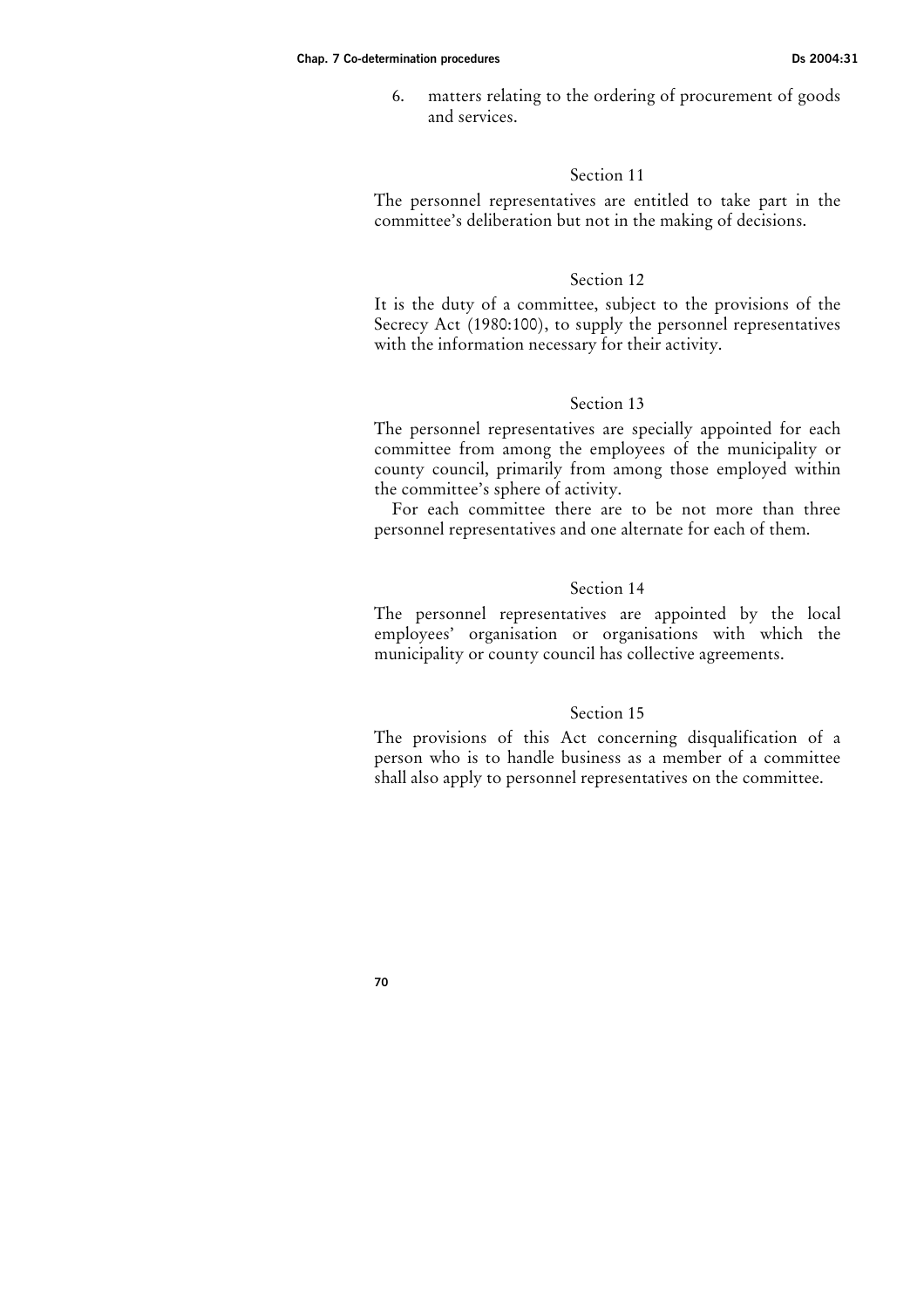Disqualification under Chap. 6, Section 25 (5) shall not, however, be deemed to exist solely on account of the personnel representative

- 1. being a delegate or official of an employees' organisation that has interests to safeguard in the matter, or
- 2. having, in the capacity indicated in (1), represented the organisation in proceedings in the matter held pursuant to the Employment (Co-determination in the Workplace) Act (1976:580).

## Section 16

The personnel representatives shall be summoned to meetings in the same way as the members of the committee. The alternates are only summoned when they are to serve as personnel representatives.

## Section 17

Decisions made at a meeting to which the personnel representatives have access are not invalidated by the personnel representatives or one of them not having been summoned to the meeting.

# Self-run bodies

## Section 18

Except where otherwise indicated by law or statutory instrument, the assembly may decide that a committee may commission a self-managing body under the committee's authority to manage, wholly or in part, the operation of a particular facility or institution. The assembly may also decide, in such cases, that the committee may commission the selfmanaging body to decide on a particular item of business or a certain group of items on the committee's behalf. Business concerning the exercise of official authority in relation to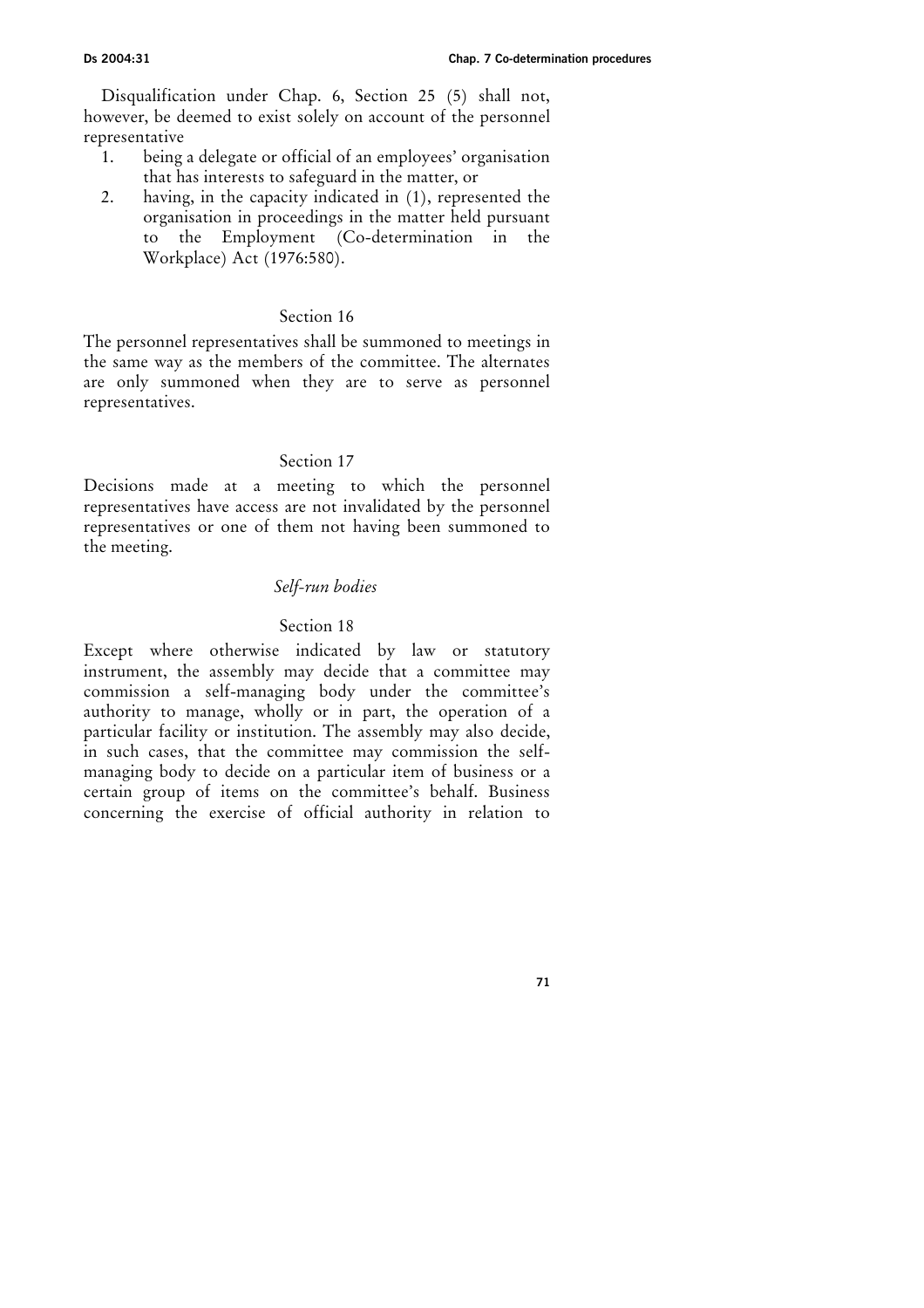individual persons or other business referred to in Chap. 6, Section 34 may not, however, be delegated to a self-managing body.

The decisions made by the self-managing body by authority of a commission under subsection one shall be reported to the committees, following the procedure determined by the committees.

#### Section 19

The committee shall define the tasks of the self-run body, its composition, working procedures and term of office in a standing orders.

## Section 20

A self-run body shall consist of representatives of the persons using the facility or institution and the persons employed there. The users' representatives shall outnumber the persons representing the employees.

The committee elects, after nomination by the users, the representatives and alternatives who are to represent the users and, after nomination by the employees, the persons who are to represent the employees.

#### Section 21

The members and alternatives representing the users are entitled to the leave of absence from their employment which the assignment requires and to the economic benefits defined by the assembly for elected representatives in the municipality or county council.

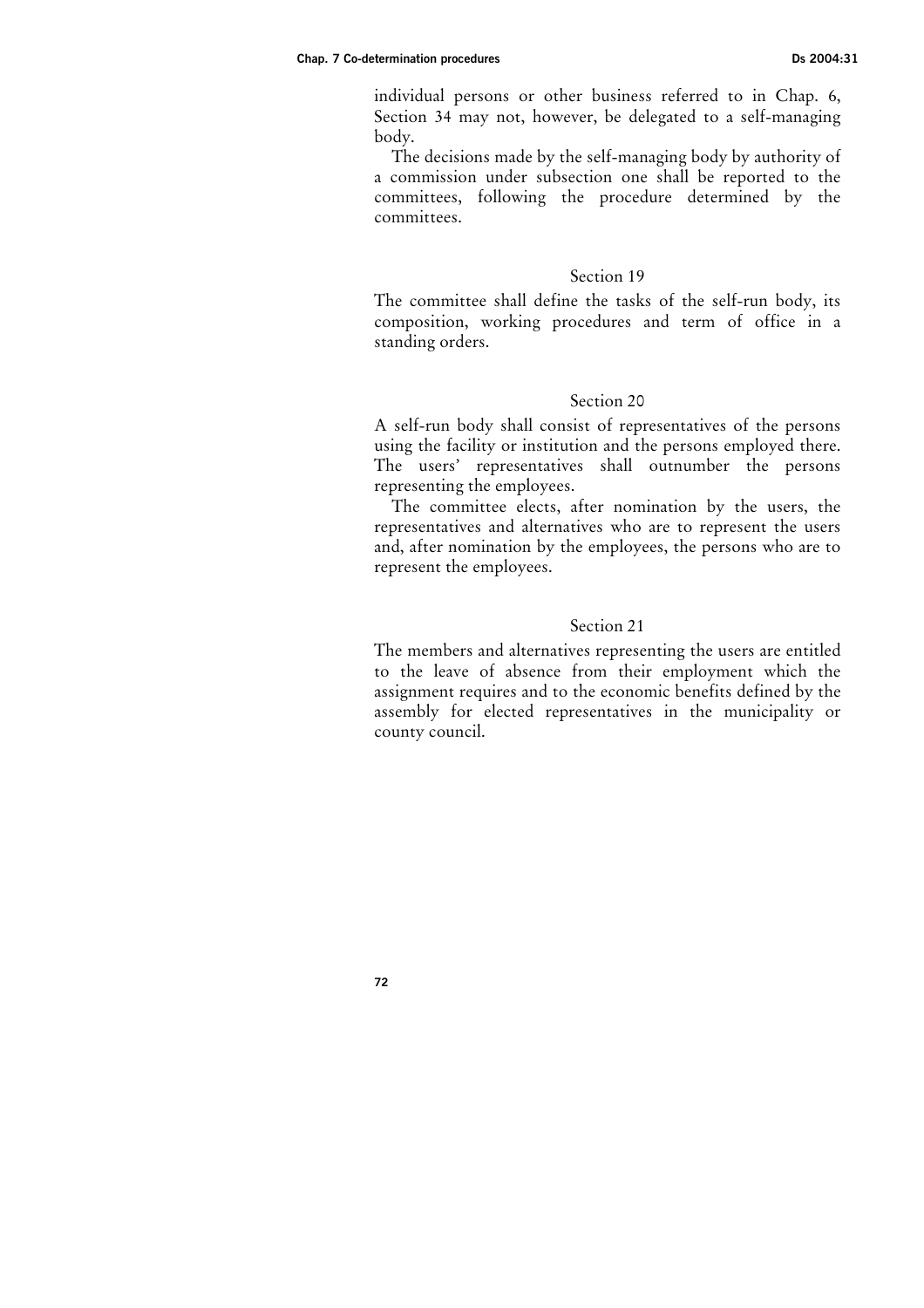A committee may partly owholly revoke an assignment given to

a self-run body if there are special reasons for doing so.

The same applies to the assignment of an individual member.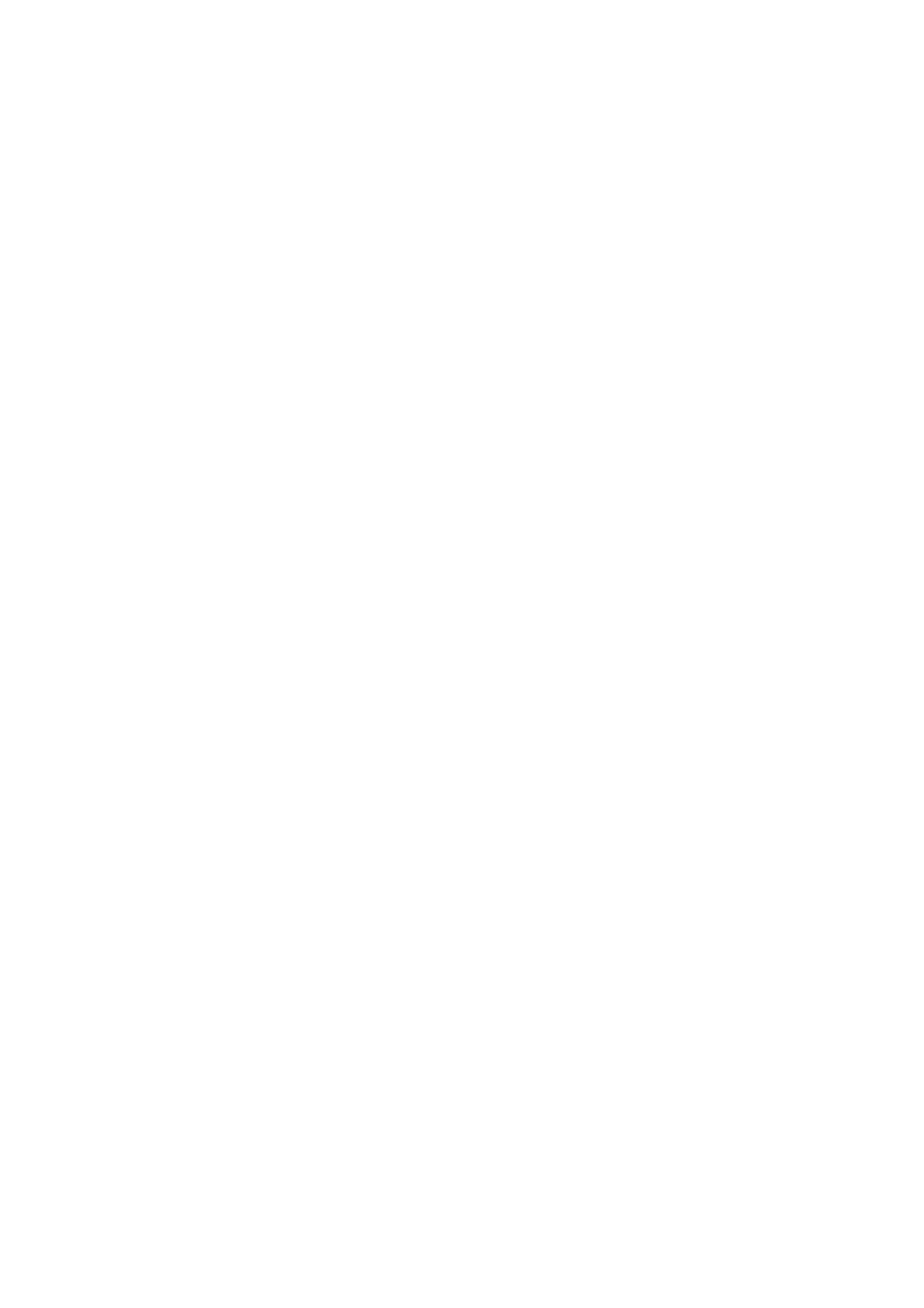# Chap. 8 Economic administration

## Goals of economic administration

# Section 1

Municipalities and county councils shall exercise good economic management in their activities and in activities conducted by the agency of other legal entities.

## Administration of funds

## Section 2

Municipalities and county councils shall administer their funds in such a way that requirements of a good return and adequate security can be catered for.

# Section 3

The assembly shall issue more detailed regulations concerning the administration of funds.

# Section 3 a

The assembly shall notify special provisions for the administration of funds set aside for pension undertakings. These provisions shall state how the funds are to be managed. In this connection, the permissible risk in investment of the funds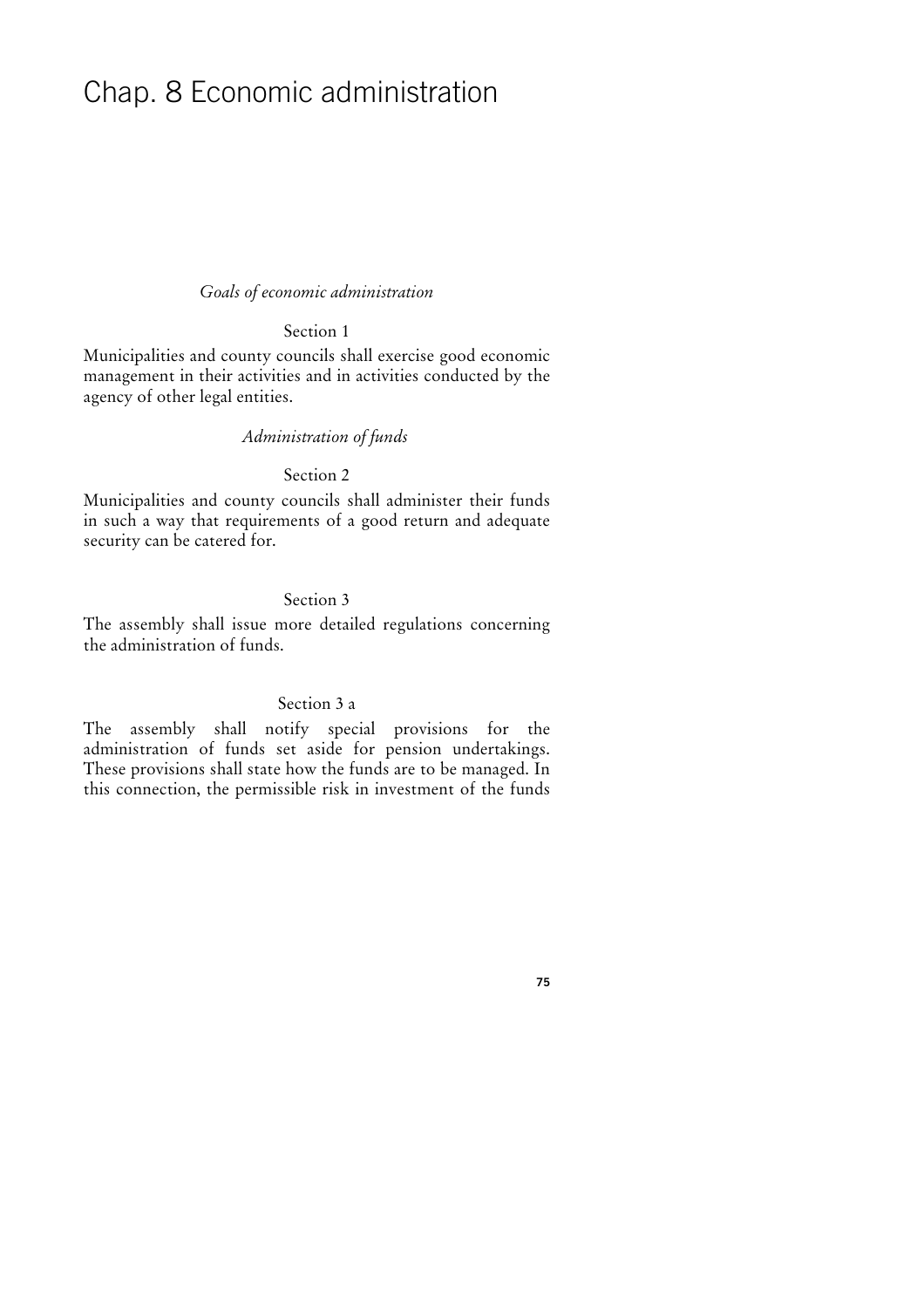is to be determined. Furthermore, it shall be stated how followup and checking of the management is to take place.

These provisions shall be reviewed as soon as there is reason for so doing.

# Section 3 b

Municipalities and county councils may levy charges for services and utilities which they provide.

Charges may not, except where specially prescribed, be levied by municipalities or county councils for services or utilities which they are under an obligation to provide.

## Section 3 c

Municipalities and county councils may not levy charges exceeding the cost of the services or utilities provided by the municipality or county council (The Prime cost).

## Content of the budget

## Section 4

Municipalities and county councils shall draw up, every year, a budget for the next calendar year (fiscal year).

The budget of a common committee is drawn up by the municipality or the county council which appointed the committee. The budget shall be drawn up following consultations with the other municipalities and county councils participating.

The budget shall be drawn up in such a way that income exceeds expenditure.

#### Section 5

The budget shall contain a plan for activities and economic management during the fiscal year.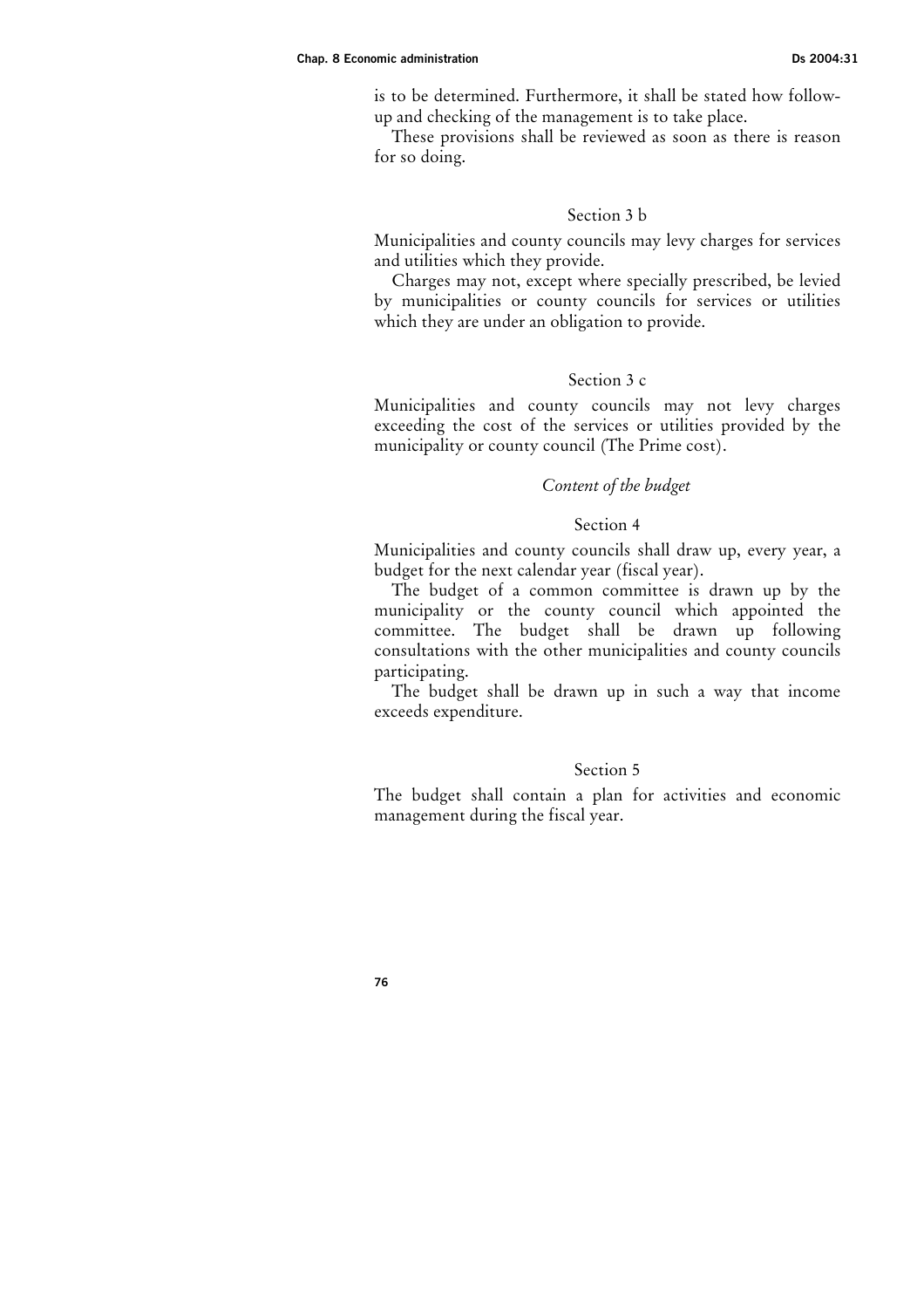The plan shall indicate the rate of taxation and funding allocations. The plan shall also show how expenditure is to be financed and what the economic status is expected to be at the end of the fiscal year.

If expenditure for a particular financial year exceeds income, the deficit shall be adjusted and the net equity as entered in the balance sheet restored during the two succeeding years. A decision concerning such adjustment shall be made in the budget not later than the second year after the year in which the deficit occurred. In exceptional cases the assembly may resolve that no such adjustment shall be made.

The budget shall also contain an economic plan for a threeyear period. The fiscal year shall always constitute the first year of this period.

## The budgeting process

## Section 6

A budget shall be drafted by the executive committee before the end of October.

If there are special reasons for so doing, the budget may be drafted in November. If so, the executive committee is to propose, before the end of October, the rate of taxation for the municipal or county council tax to be included in the preliminary income tax for the following year.

# Section 7

The executive committee decides the date by which other committees are to submit their separate budget proposals to the executive committee.

#### Section 8

The budget is adopted by the assembly before the end of November.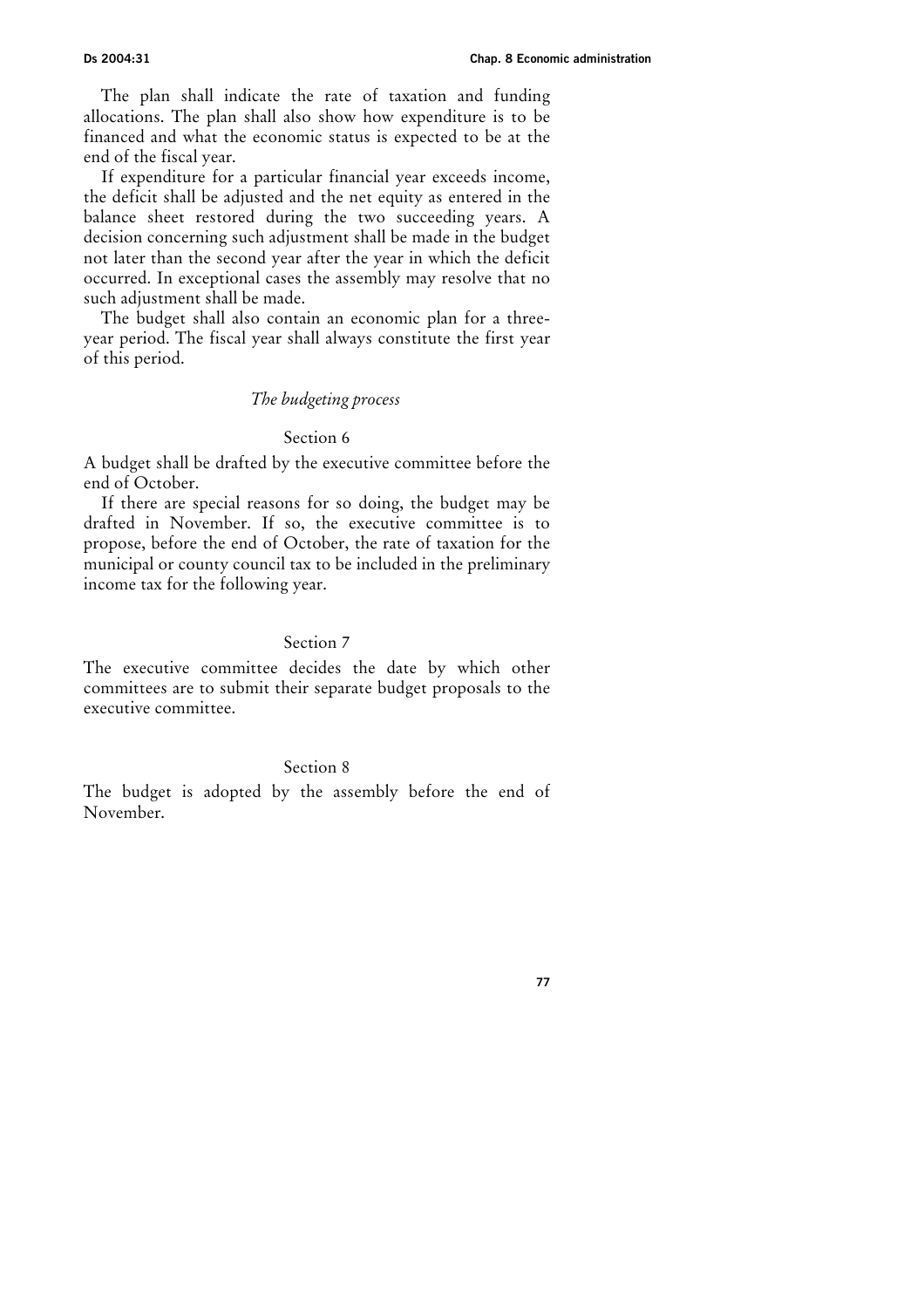In years when assembly elections have been held throughout the country the budget shall be adopted by the newly elected assembly.

## Section 9

If, for special reasons, the budget cannot be adopted before the end of November, the assembly shall nonetheless fix the rate of taxation and, when appropriate, the fee rate for the burial fee pursuant to Chap. 9 of the Burials Act (1990:1144) within this period.

The budget shall then be adopted before the end of December. The assembly may then fix a rate of taxation differing from that decided on previously, if there are reasons for so doing.

# Section 10

The budget drafted by the executive committee shall be kept available to the general public as from the announcement of the assembly meeting at which the budget is to be adopted.

The place where the draft budget is kept available should be stated in the announcement.

# Section 11

The Act (1965:269) with special provisions concerning imposition of taxes by Municipalities and Other Communities contains provisions concerning the duty of the executive committee to notify certain authorities of the rate of taxation and the fee rate for the burial fee.

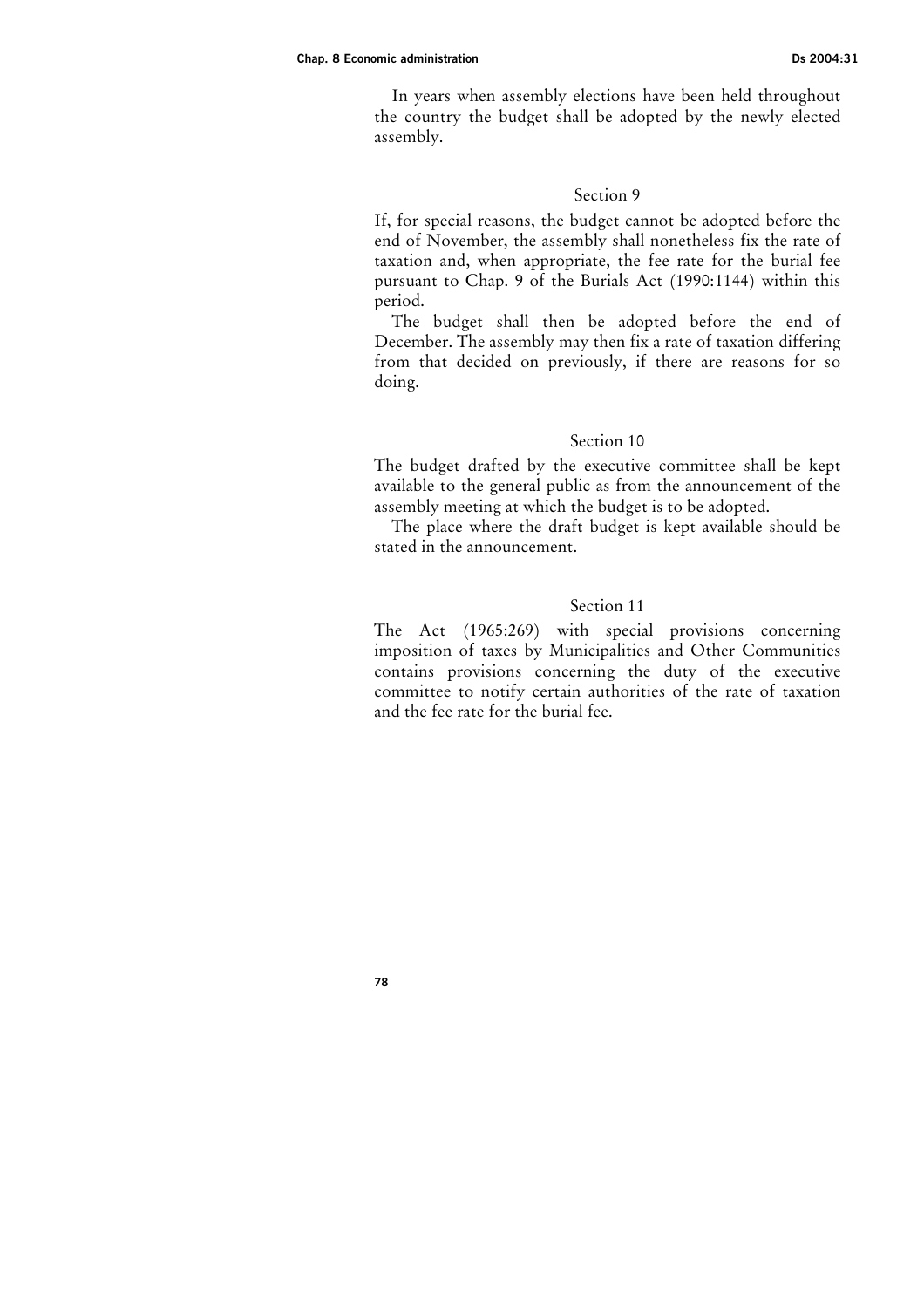### Spending decisions during the fiscal year

#### Section 12

If the assembly decides on an item of expenditure in the course of the fiscal year, the decision shall also include an indication as to how the expenditure is to be financed.

## Mortgage prohibition

## Section 13

Municipalities and county councils may not mortgage their property as security for a claim.

When acquiring property, however, they may take over liability for loans contracted previously on the security of the property.

#### Book-keeping and accounting

#### Section 14

The executive committee and other committees shall keep continuous accounts of the funds which the administer.

More detailed provisions concerning the accounting records of municipalities and county councils are contained in the Local Government Accounting Records Act (1997:614).

# Section 15

The executive committee decides the latest date by which other committees are to report to the executive committee on their financial administration for the previous fiscal year.

## Section 16

After receiving the accounts of other committees, the executive committee shall conclude the accounts in an annual report.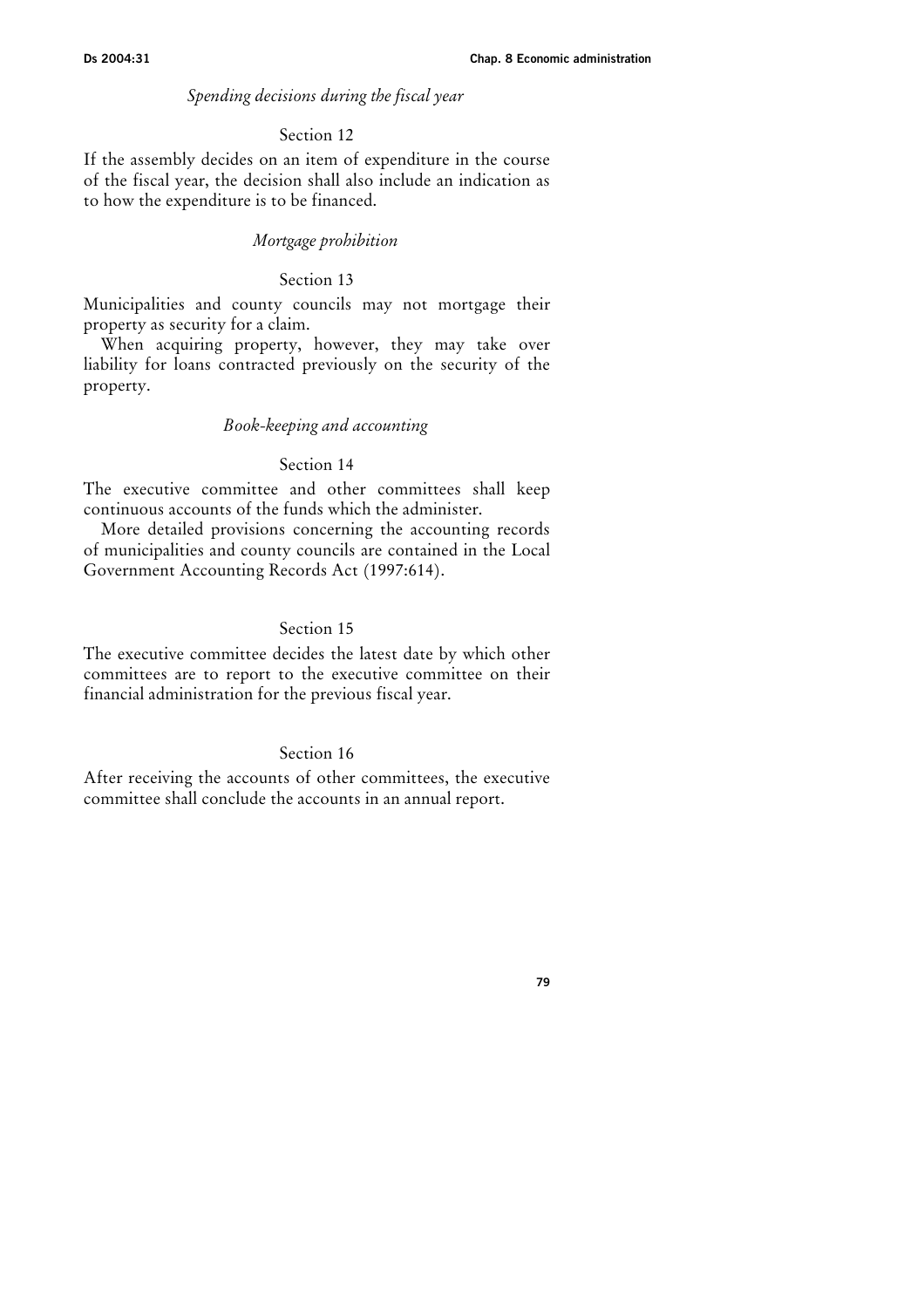More detailed provisions concerning the annual report are contained in the Local Government Accounting Records Act (1997:614).

## Section 17

The annual report shall be presented to the assembly and the auditors as soon as possible and not later than 15 April of the year following the year to which the report refers.

## Section 18

The annual report shall be approved by the assembly. This should not be done until the assembly has decided, as provided for in Chap. 5, Section 25 a, whether discharge from liability is to be allowed or refused.

# Section 19

The annual report is to be kept available to the general public as from the announcement of the assembly meeting at which the annual report is to be approved.

The place where the annual report is kept available should be indicated in the announcement.

# Section 20

The assembly may decide that the general public will be allowed to ask questions on the annual report at an assembly meeting.

# Special provisions applying to local federations

#### Section 21

The provisions of Sections 6 and 8 do not apply to local federations.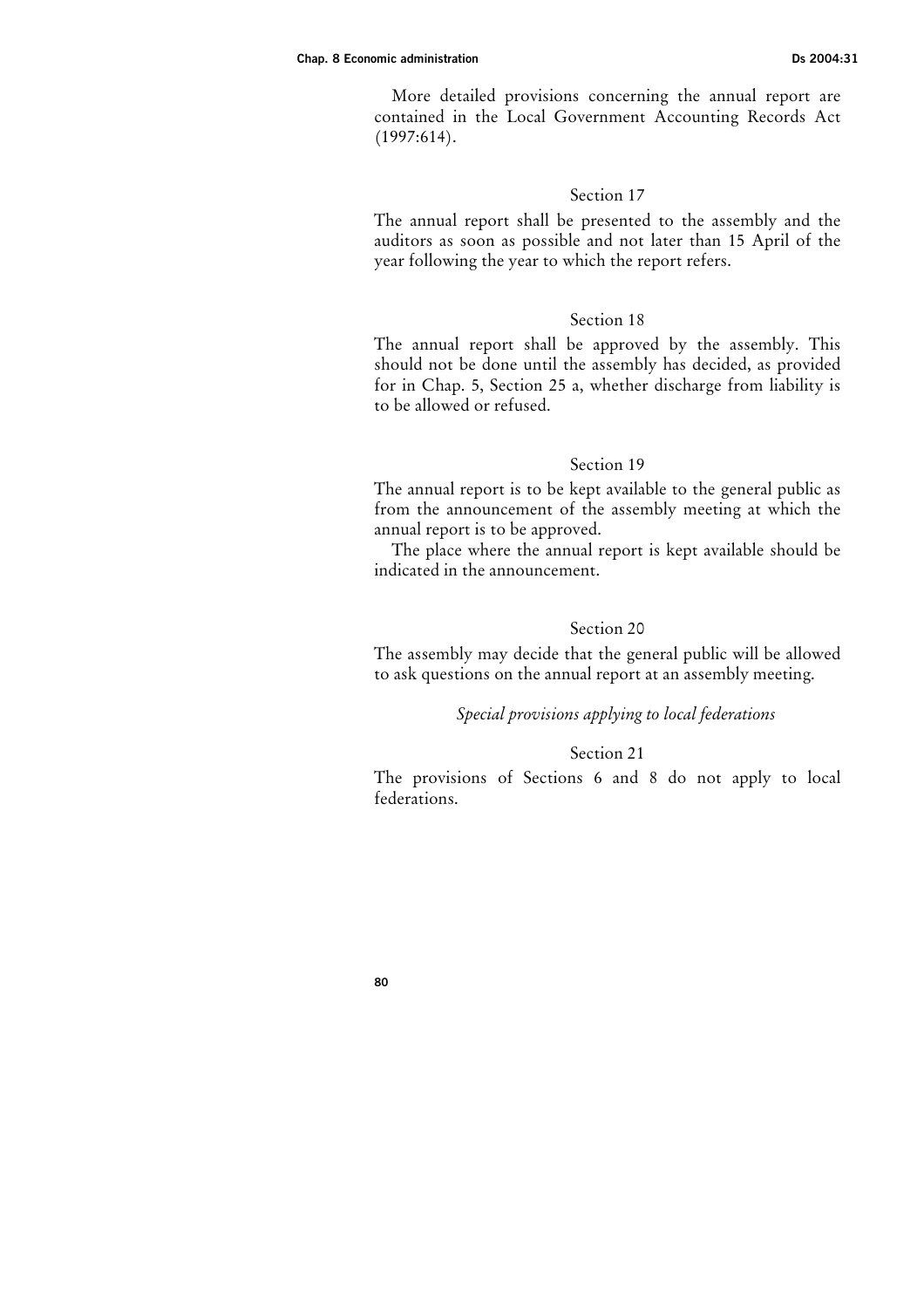The federation members may include in the federation articles regulations concerning the matters referred to in Section 20.

## Section 22

In a local federation with a federation directorate, the meeting at which the budget is adopted shall be public. An announcement of the meeting shall be issued as provided in the federation articles.

# Section 23

If a local federation lacks assets to settle a debt, it is the duty of the federation members to make good the deficiency. Each member shall contribute as much of the deficiency as corresponds to that member's share in the liability on the basis indicated in the federation statutes.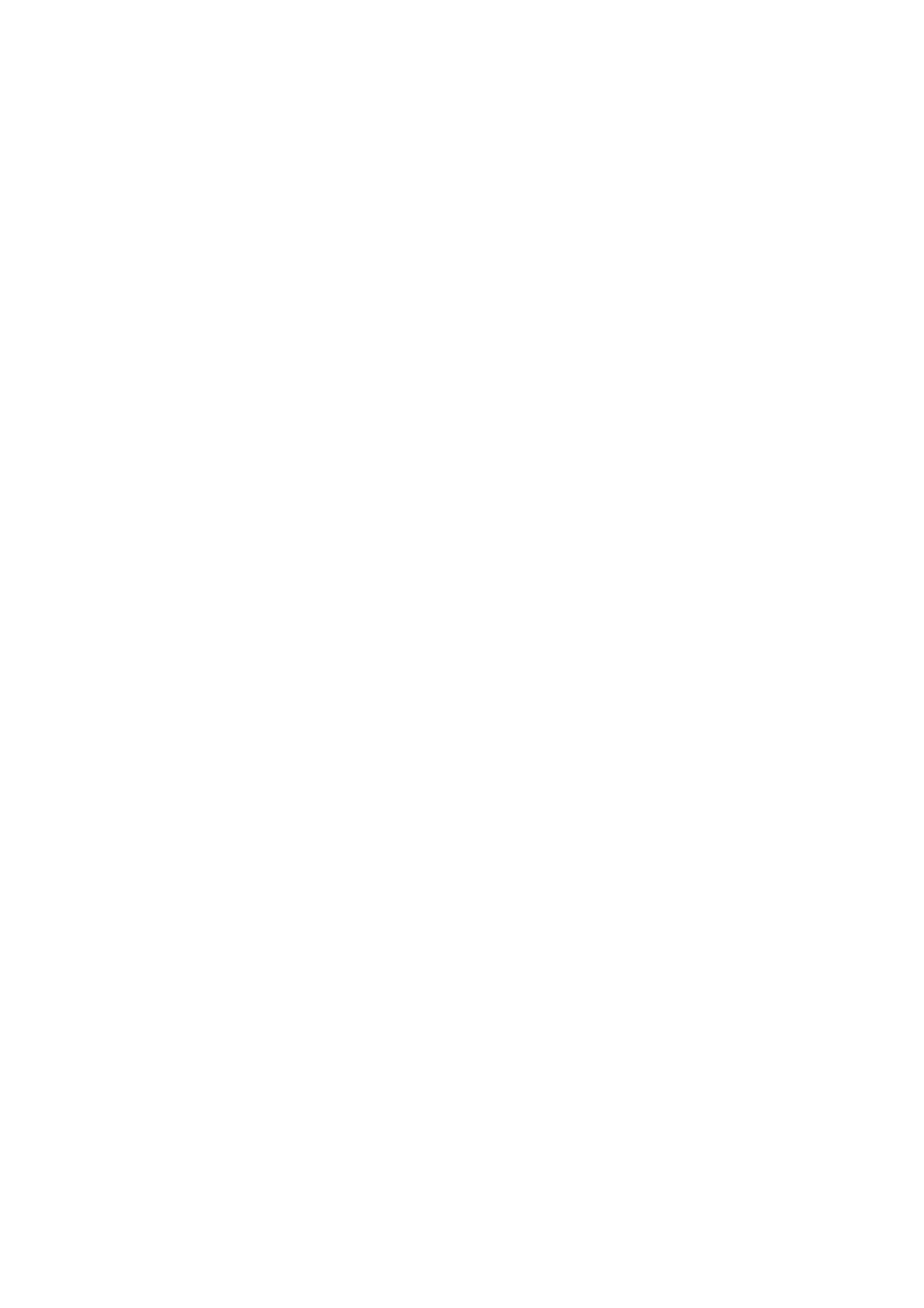# Chap. 9 Auditing

## Election of auditors and auditors' alternates

# Section 1

In years when assembly elections have been held throughout the country, the newly elected assembly shall elect auditors and auditors' alternates to inspect activities for the next four years.

## Section 2

For a full audit of all activities, at least three auditors and the same number of alternates shall be elected.

For a special audit to inspect the activities of a certain committee or committees, at least three auditors and the same number of alternates shall be elected for each committee or group of committees.

A common committee shall be audited by the auditors of each of the participating municipalities or county councils.

# Section 3

If an auditor who has been elected on a proportional basis resigns during the term of office, the assembly may hold a byelection for the remainder of this period.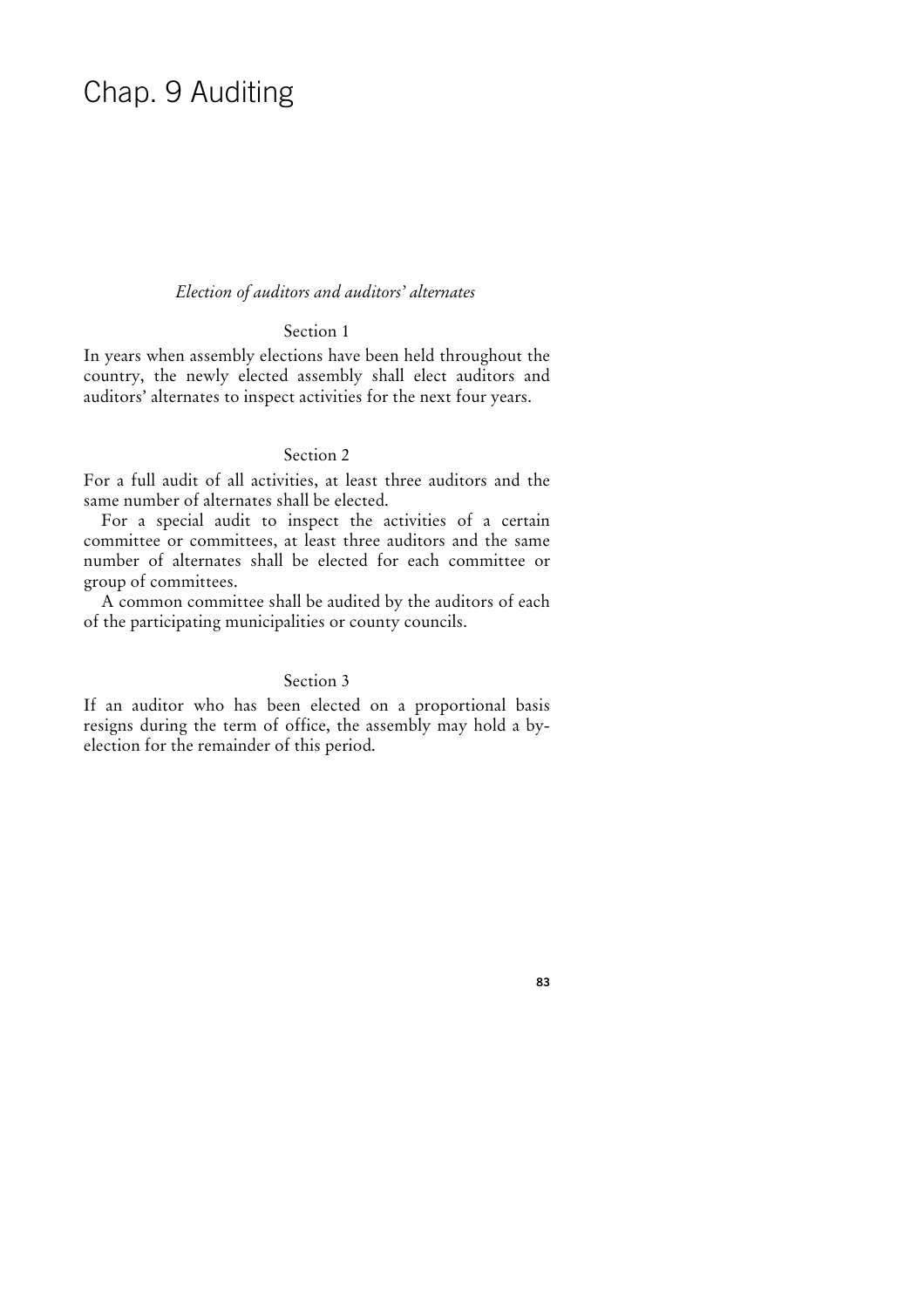#### Disqualification

#### Section 4

The provisions contained in Chap. 6, Section 25 on disqualification shall be applied with regard to the issue of disqualification of an auditor or auditor's alternate.

An auditor or auditor's alternate who is disqualified in a matter may not participate or be present when the matter is being considered. However, this person may undertake measures that no one else can undertake without unlawful delay.

A person aware of a circumstance that may be assumed to constitute disqualification against him shall make this known without being requested to do so.

## Section 5

If an issue concerning disqualification has been raised against any of the auditors, they shall decide unanimously on the matter of disqualification. The person whom the disqualification applies to may participate in consideration of the issue of disqualification only if the auditors are inquorate without him and no one else can be summoned without unlawful delay.

Appeal may only be made against the matter of disqualification in conjunction with the appeal of the decision whereby the matter is decided.

## Section 6

The matter of disqualification shall be disregarded when the bias is manifestly insignificant.

#### Status of the auditors

#### Section 7

Each auditor performs his task independently.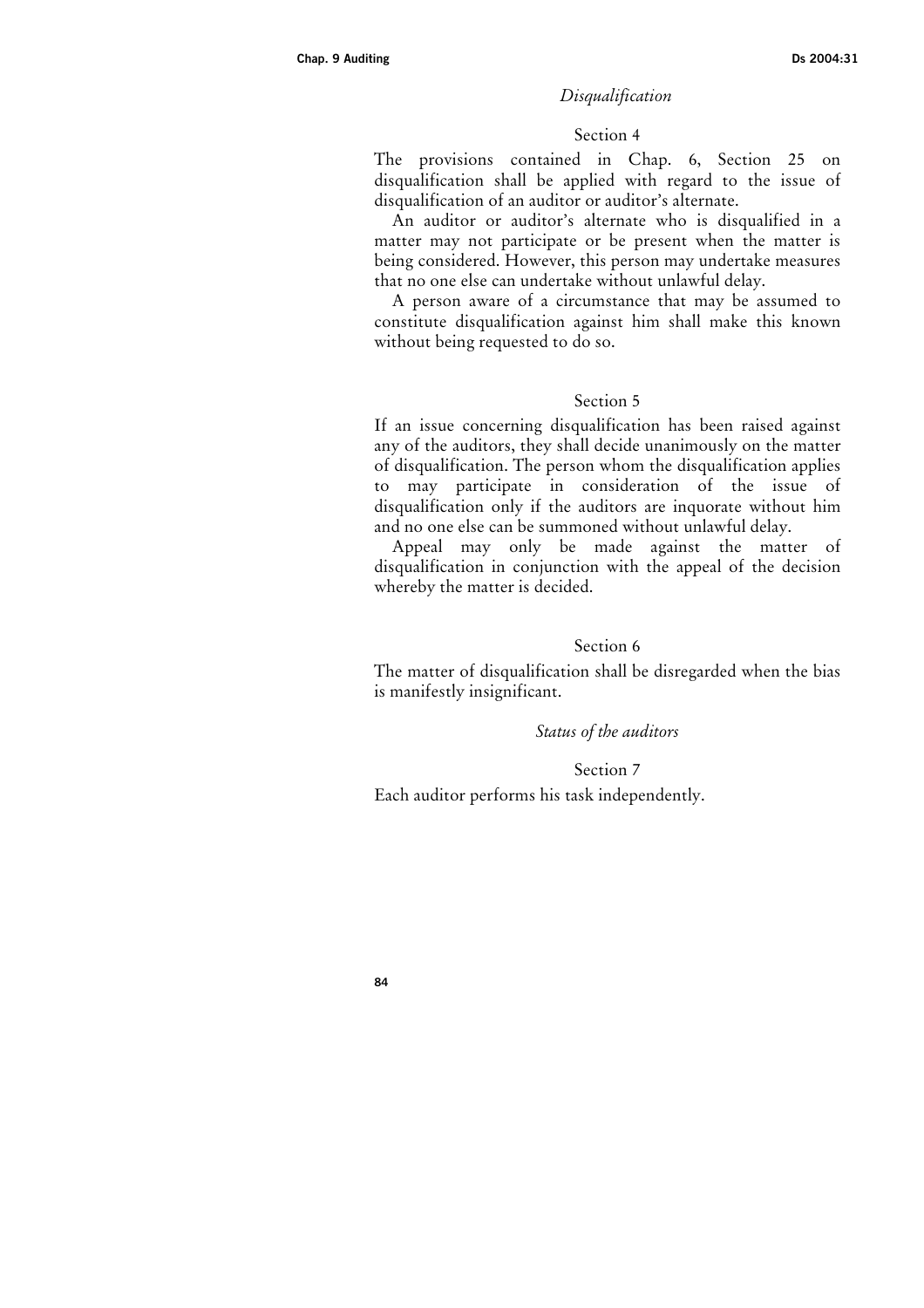#### Expert assistance

#### Section 8

The auditors shall be assisted by the experts in their inspection whom they have chosen themselves and use them to the requisite extent.

The experts shall have the insight and experience of local government activities required to be able to carry out their assignment.

# Duties of the auditors

## Section 9

The auditors will inspect annually in the extent that follows from generally accepted auditing standards all activities that are carried out within the committees' sphere of activities. In the same way, they inspect, through auditors or lay auditors appointed in companies pursuant to Chap. 3, Sections 17 and 18, activities carried out in the companies.

The auditors inspect whether the activities have been carried out in an appropriate and financially satisfactory way and whether the accounts are true and fair and whether the internal checks carried out within the committees are sufficient.

If the auditors find in the course of their inspection that there is reason to suspect that an offence under property law has been committed or that the decision of an administrative court has been disregarded, they shall notify the committee concerned of this circumstance. If, following such notification, the committee fails to take measures without undue delay, it is the duty of the auditors to report this to the assembly. This does not apply, however, if the notification concerns suspicion that an offence has been committed and the committee finds that no such suspicion exists.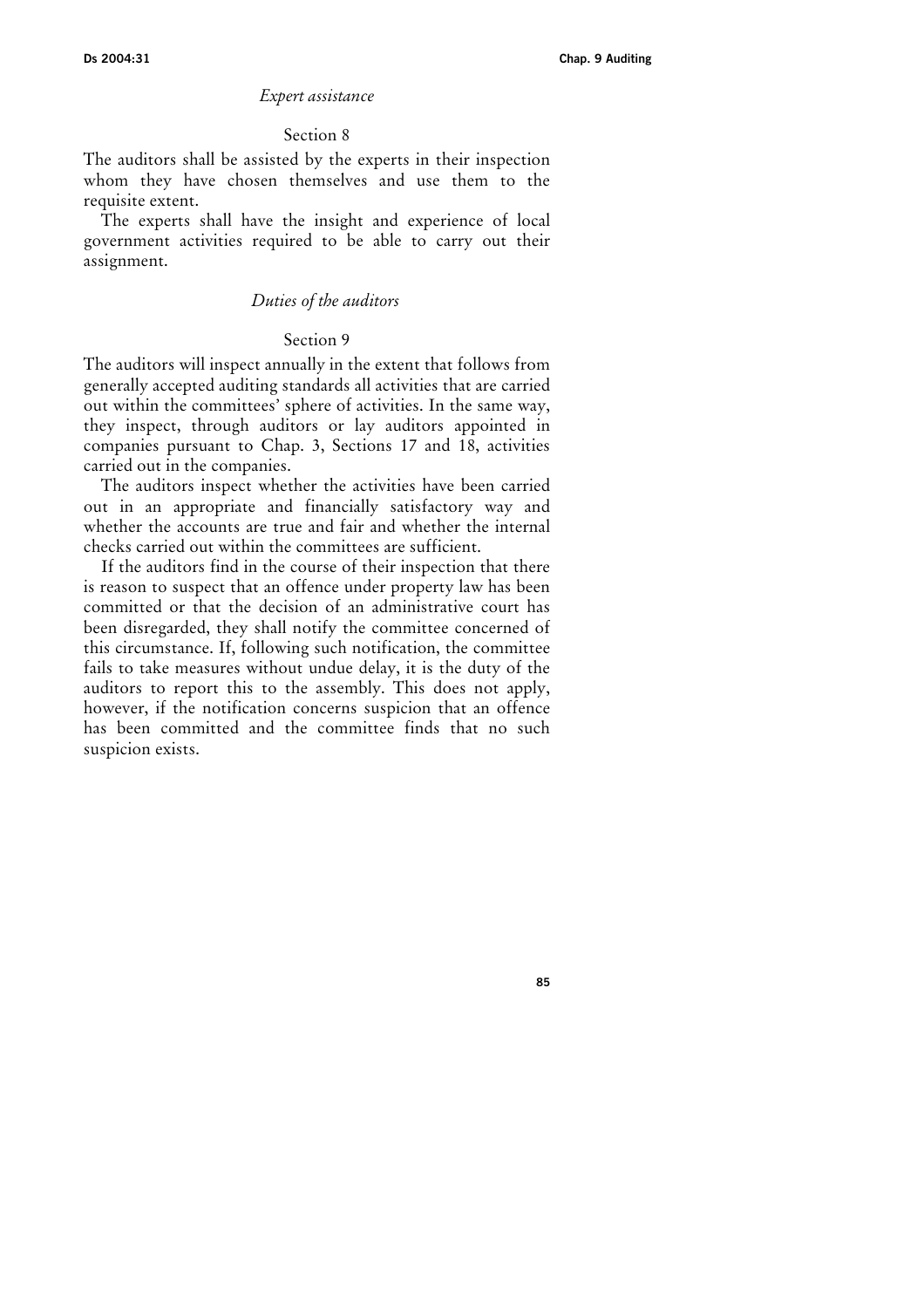# Section 10

The auditors' inspection does not include matters relating to the exercise of official authority in relation to an individual person, except

- 1. when the handling of such matters has caused a financial loss to the municipality or the county council,
- 2. when the inspection concerns the implementation by the committees of decisions made by administrative courts, or
- 3. when the inspection is undertaken from a general point of view.

## Section 11

The provisions of Section 9 on committees also apply to assembly drafting committees.

# Entitlement of the auditors to information etc.

# Section 12

It is the duty of the committees and their individual members and alternates and employees to supply the auditors with the information needed for the work of auditing.

They shall also give the auditors an opportunity at any time of compiling an inventory of the assets of which the committees have charge and of inspecting the accounts and other documents relating to the committees' activities.

## Section 13

The provisions of Section 12 on committees also apply to assembly drafting committees.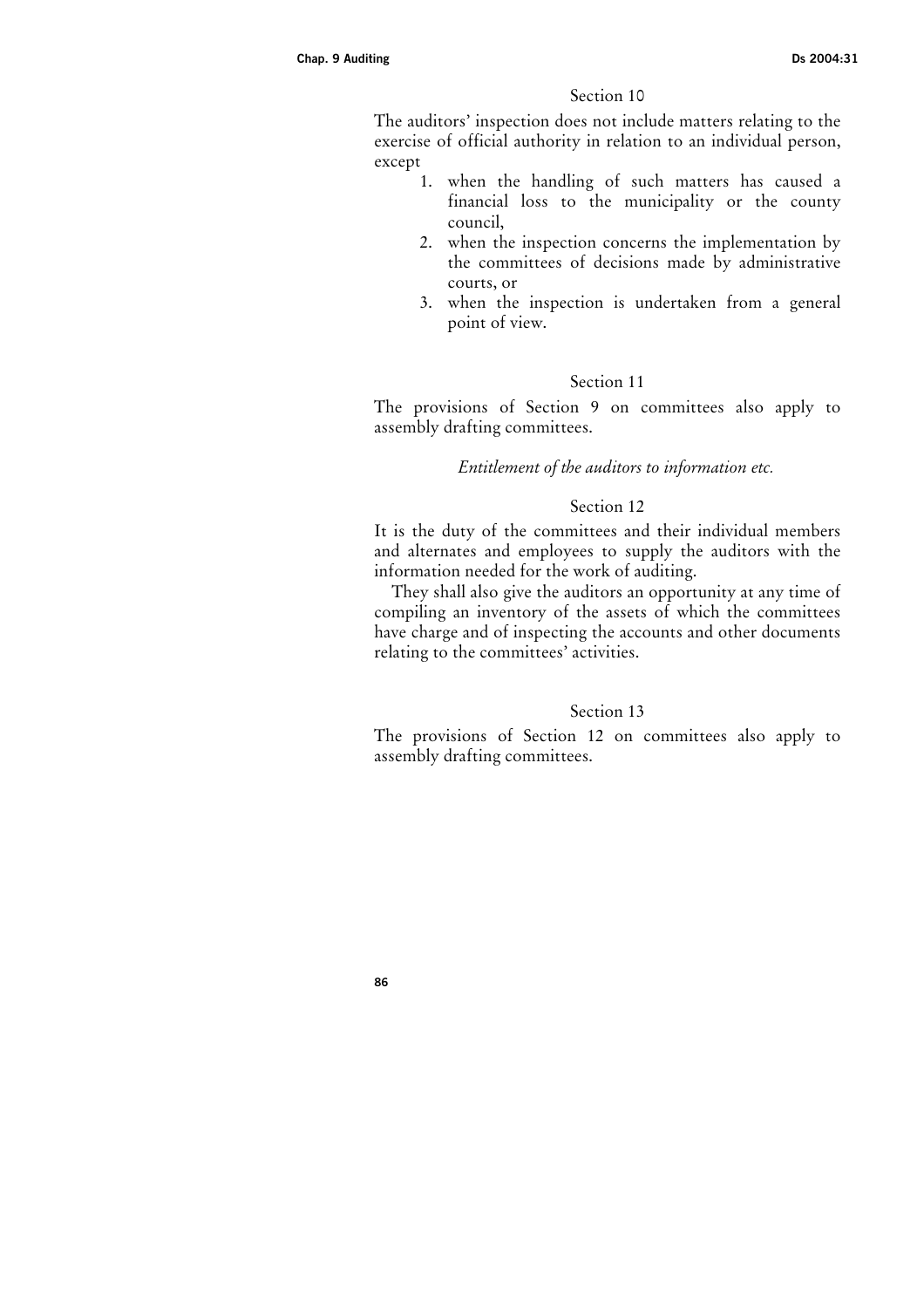#### Administration by the auditors

#### Section 14

The auditors themselves are responsible for the administration connected with their auditing assignment, unless otherwise determined by the assembly.

#### Section 15

The decisions made by the auditors concerning their administration and on disqualification shall be minuted.

The provisions of Chap. 6, Section 30 concerning the checking of minutes and announcement of checking of the same shall also apply to the auditors' minutes.

#### Audit report

#### Section 16

The auditors shall submit annually to the assembly a report describing the result of the audit of activities for the previous fiscal year.

The experts' reports shall be enclosed with the auditors' report.

The inspection report pursuant to Chap. 11, Section 6 of the Swedish Companies Act (1975:1385) which has been submitted for a limited company as referred to in Chap. 3, Section 17 or 18 shall also be attached to the audit report.

## Section 17

If a qualification is presented, the reason for the same shall be indicated in the audit report.

Qualifications may be entered against

1. committees and council drafting committees, and

2. the individual elected representatives on such bodies.

The report shall also include a special statement as to whether or not discharge from liability can be allowed.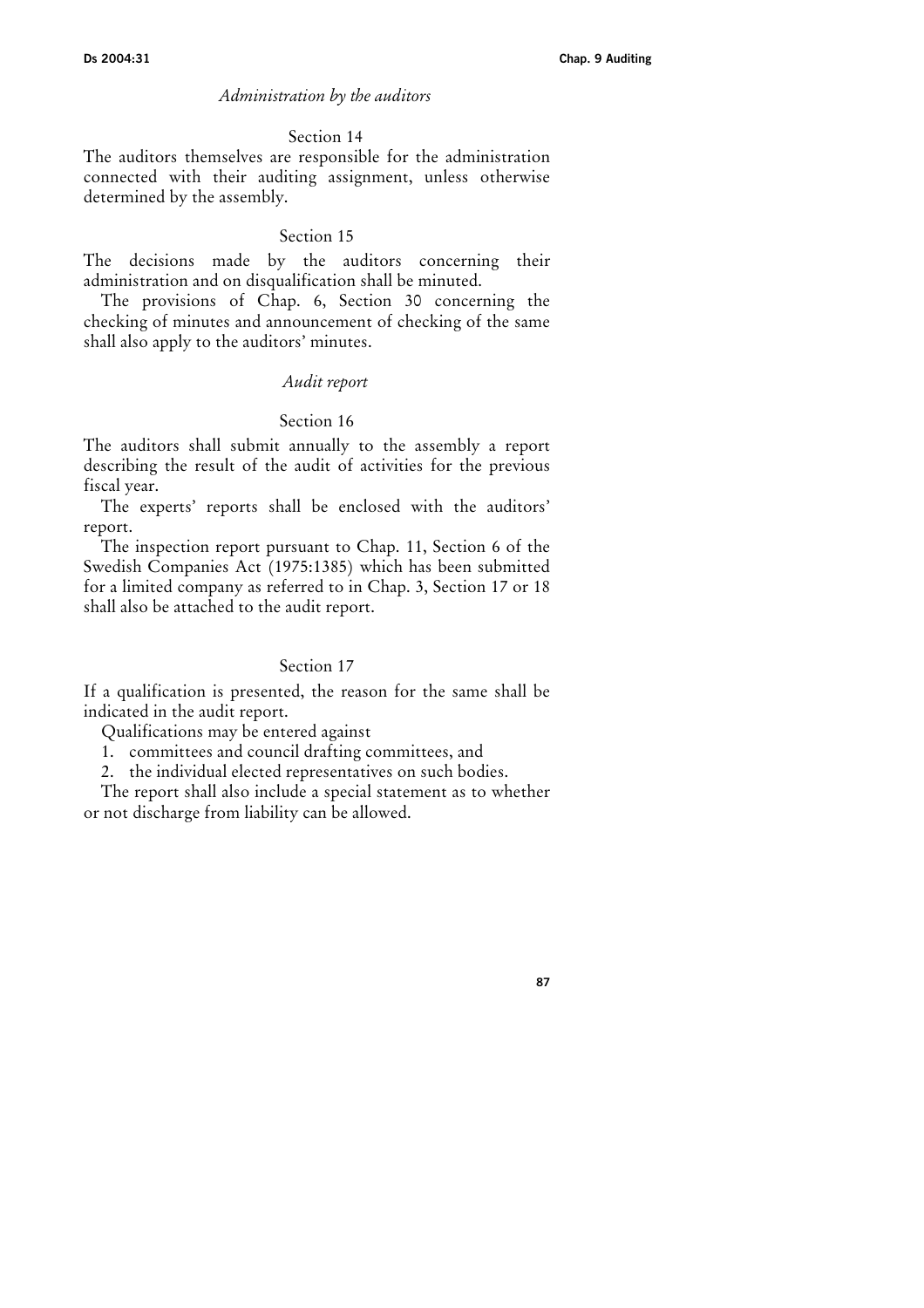## Audit regulations

### Section 18

More detailed audit regulations may be issued by the assembly.

#### Provisions applying specifically to local federations

#### Sections 19

Sections 1 and 2 do not apply to local federations.

In a local federation with a federation assembly, auditors and auditors' alternates are elected by the federation assembly. In a local federation with a directorate, auditors and alternates are elected as provided in the federation statutes.

# Section 20

In local federations with a federation directorate, the auditors shall present an auditors' report to the assembly of each federation member. The provisions of Chap. 5, Section 20 b, 25 a, 25 b and 31 concerning assemblies shall, in the case of such federations, apply to the assemblies of the federation members.

#### Section 21

If a federation directorate has appointed one or more committees, the auditors shall present to the federation directorate a special auditors' report on the activities of the committees.

The directorate decides whether or not the committees which it appoints to be discharged from liability.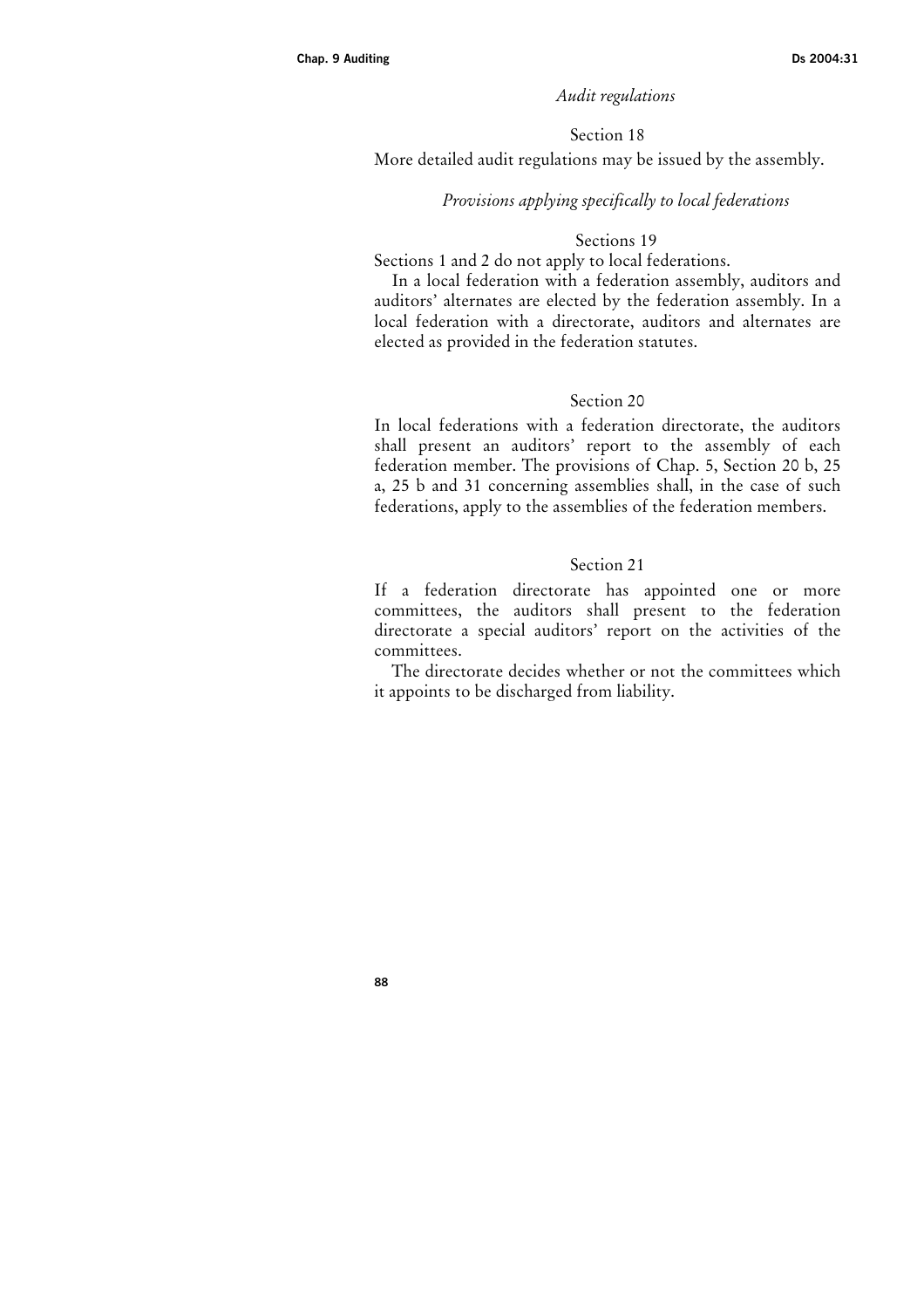# Chap. 10 Assessment of legality

#### Purview

## Section 1

Any member of a municipality or county council is entitled to have the legality of decisions by the municipality or county council tested by appealing against them to the county administrative court.

The legality of decisions by a common committee may be similarly appealed by any member of the participating municipalities and county councils.

The legality of a decision by a local federation may be similarly appealed by any member of the municipalities or county councils included in the local federation and by the federation members.

#### Section 2

The following decisions may be contested by appeal:

- 1. decisions by the assembly or the decision-making body in a local federation,
- 2. decisions by a committee or joint body, if the decision is not of a purely preparatory or purely executive nature,
- 3. decisions by the federation executive or by another committee or a joint body in a local federation, if the decision is other than of a purely preparatory or purely executive nature, and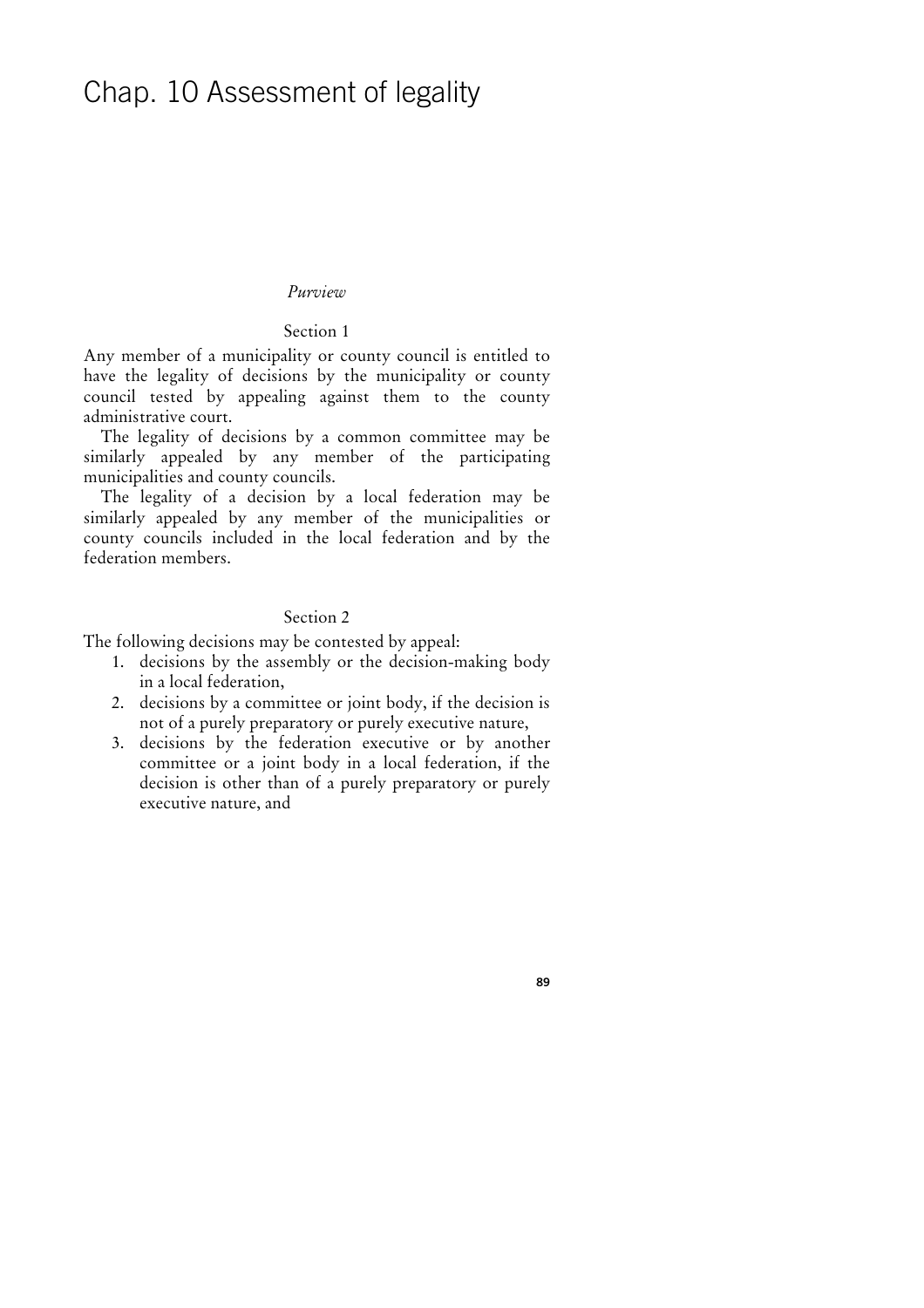4. auditors' decisions as referred to in Chap. 9, Section 15.

## Section 3

The provisions of this Chapter do not apply if special provisions concerning appeals are made by statute or statutory instrument.

## How to appeal

# Section 4

A decision is appealed against in writing.

In the appeal, the complainant is to indicate the decision appealed against and the circumstances on which the appeal is based.

# Section 5

Appeals shall be filed with the county administrative court.

# Time limit for appeals

#### Section 6

Appeals must reach the county administrative court within three weeks after the day on which it was announced, on the municipality's, the county council's or the local federation's notice-board, that the minutes of the decision has been checked. The time limit for appeals against a decision by a common committees is counted from the time when the announcement of the minutes of the decision having been checked was posted on the notice boards of all participating municipalities and county councils.

The notice of the minutes having been checked must remain posted on the notice-board throughout the allotted period for appeals in order for the period to expire.

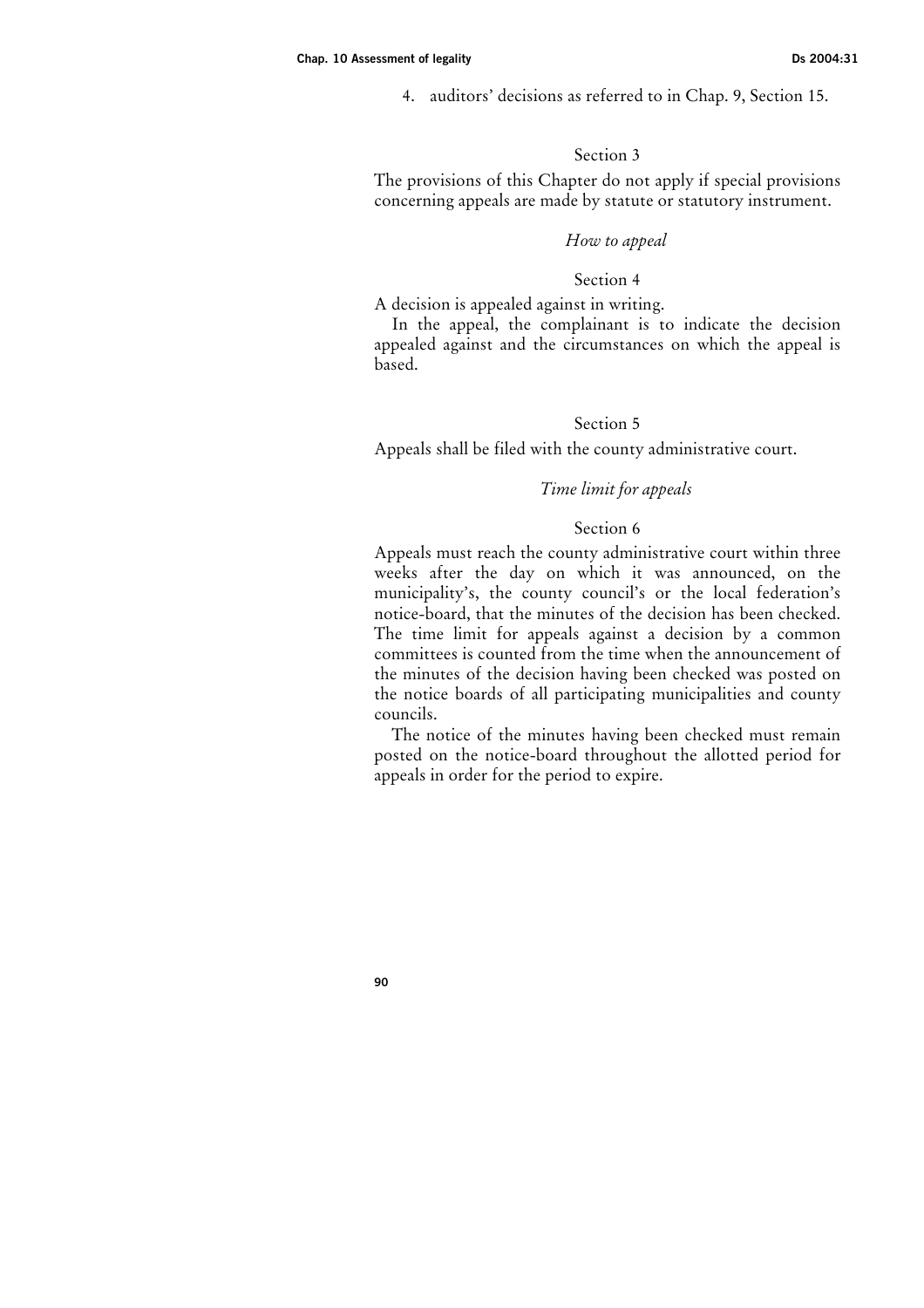# Section 7

If the appeal has been received by the municipality, the county council or the local federation instead of the county administrative court, before the appeal period expires, the appeal shall be tried never the less. The same applies when the appeal against a decision by a common committee has been received by one of the participating municipalities or county councils.

# Grounds for assessment of legality

#### Section 8

A contested decision shall be quashed if

- 1. it has not been made in due order,
- 2. the decision refers to something which is no concern of the municipality or county council,
- 3. the body which made the decision has exceeded its powers, or
- 4. the decision is contrary to law or a statutory provision.

Points 3 and 4 of subsection one do not apply to decisions under Chap. 8, Section 5, subsection three.

No other decision may be substituted for the decision appealed against.

## Section 9

If an error has made no difference to the outcome of the matter, the decision need not be quashed. The same applies if, as a result of subsequent events, the decision has ceased to be of any importance.

#### Section 10

In the examination of the appeal, no circumstances may be taken into account other than those referred to by the complainant before the expiry of the time limit for appeals.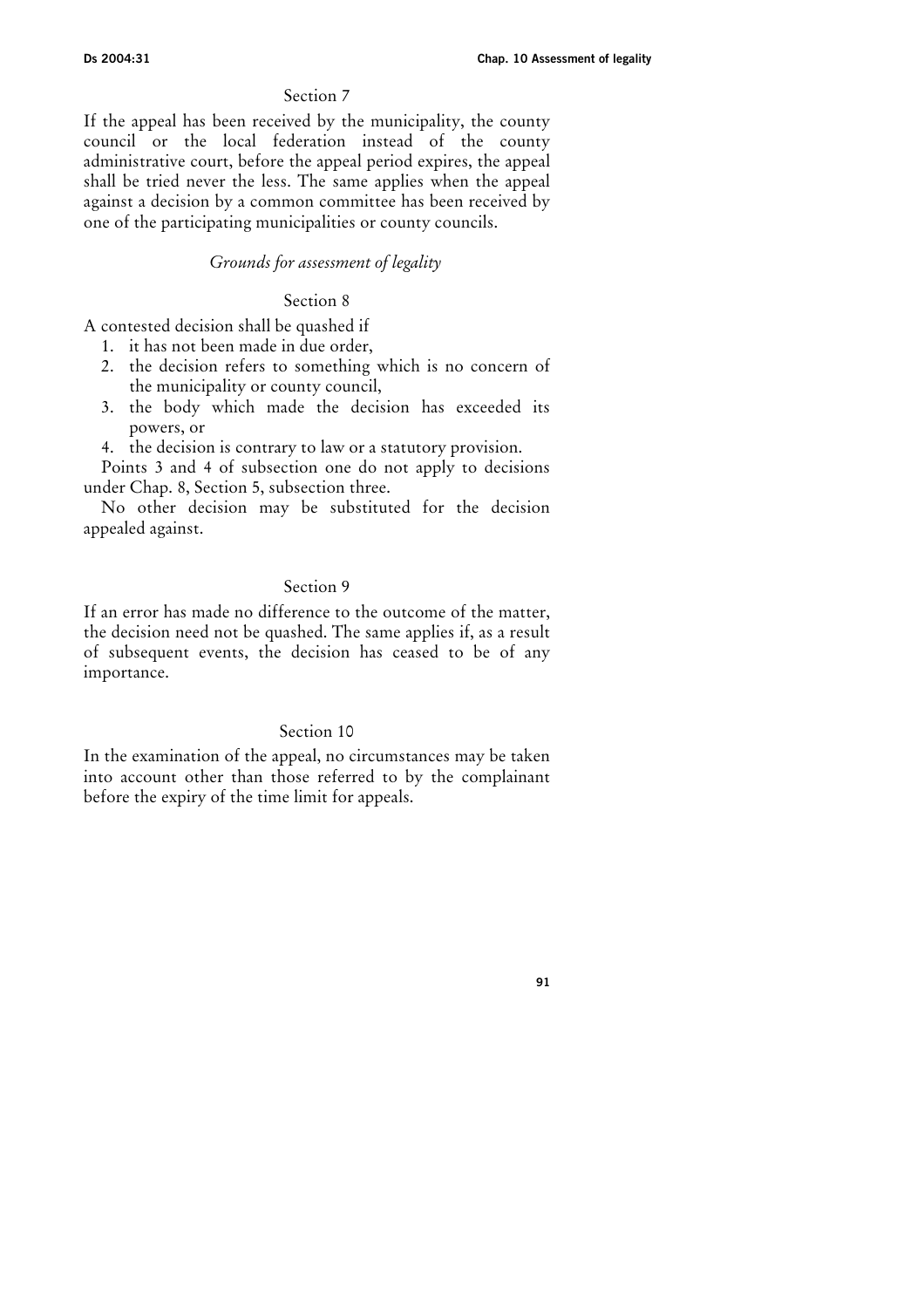#### Procedural questions

## Section 11

For the application of the Administrative Litigation Act (1971:291), the municipality, the county council, the common committee or the local federation shall be deemed a party.

#### Section 12

An injunction under Section 5 of the Administrative Litigation Act (1971:291) may not refer to deficiency in the letter of appeal consisting in its failure to indicate the circumstance or circumstances on which the complainant bases the appeal.

The provision of Section 29 of the Administrative Litigation Act concerning entitlement to make a decision in the better interest of an individual person without a claim being lodged shall not apply.

#### Section 13

Provisions concerning the procedure for appealing against a decision by the county administrative court are contained in the Administrative Litigation Act (1971:291).

Appeal to the administrative court of appeal is subject to the grant of review dispensation.

#### Section 14

If the county administrative court or the administrative court of appeal had decided against the complainant, only the complainant may appeal against the decision.

If the county administrative court or the administrative court of appeal has quashed a decision or forbidden its enforcement, the court's decision may be appealed by the municipality or county council and by their members, and also, in the case of a